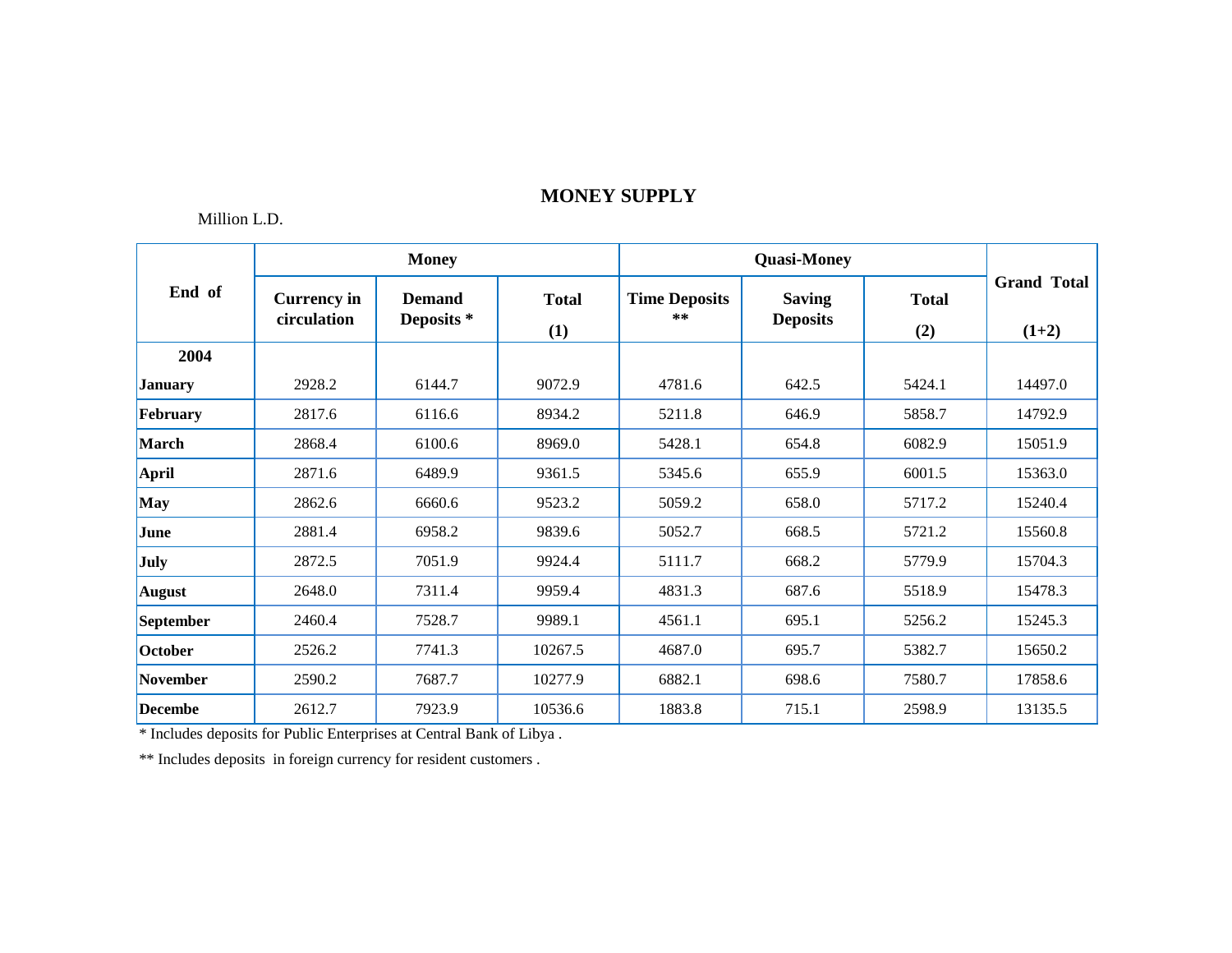### Million L.D.

|                  |                                   | <b>Money</b>                |                     |                            | <b>Grand Total</b>               |                     |         |
|------------------|-----------------------------------|-----------------------------|---------------------|----------------------------|----------------------------------|---------------------|---------|
| End of           | <b>Currency in</b><br>circulation | <b>Demand</b><br>Deposits * | <b>Total</b><br>(1) | <b>Time Deposits</b><br>** | <b>Saving</b><br><b>Deposits</b> | <b>Total</b><br>(2) | $(1+2)$ |
| 2005             |                                   |                             |                     |                            |                                  |                     |         |
| <b>January</b>   | 2837.5                            | 7863.8                      | 10701.3             | 2001.2                     | 714.1                            | 2715.3              | 13416.6 |
| February         | 2767.0                            | 7879.6                      | 10646.6             | 2085.9                     | 714.6                            | 2800.5              | 13447.1 |
| <b>March</b>     | 2558.2                            | 8444.5                      | 11002.7             | 2117.4                     | 723.8                            | 2841.2              | 13843.9 |
| <b>April</b>     | 2613.4                            | 8271.4                      | 10884.8             | 2169.7                     | 717.1                            | 2886.8              | 13771.6 |
| <b>May</b>       | 2683.6                            | 9229.0                      | 11912.6             | 2338.5                     | 711.1                            | 3049.6              | 14962.2 |
| June             | 2764.7                            | 9385.7                      | 12150.4             | 2356.6                     | 704.6                            | 3061.2              | 15211.6 |
| July             | 2866.9                            | 9312.1                      | 12179.0             | 2463.0                     | 699.0                            | 3162.0              | 15341.0 |
| <b>August</b>    | 2998.7                            | 9531.8                      | 12530.5             | 2411.7                     | 695.5                            | 3107.2              | 15637.7 |
| <b>September</b> | 2999.6                            | 9775.9                      | 12775.5             | 2323.3                     | 691.0                            | 3014.3              | 15789.8 |
| October          | 3247.9                            | 9729.8                      | 12977.7             | 2374.3                     | 690.9                            | 3065.2              | 16042.9 |
| <b>November</b>  | 3121.8                            | 10432.3                     | 13554.1             | 2308.2                     | 689.7                            | 2997.9              | 16552.0 |
| <b>Decembe</b>   | 3308.7                            | 10719.4                     | 14028.1             | 2368.2                     | 700.0                            | 3068.2              | 17096.3 |

\* Includes deposits for Public Enterprises at Central Bank of Libya .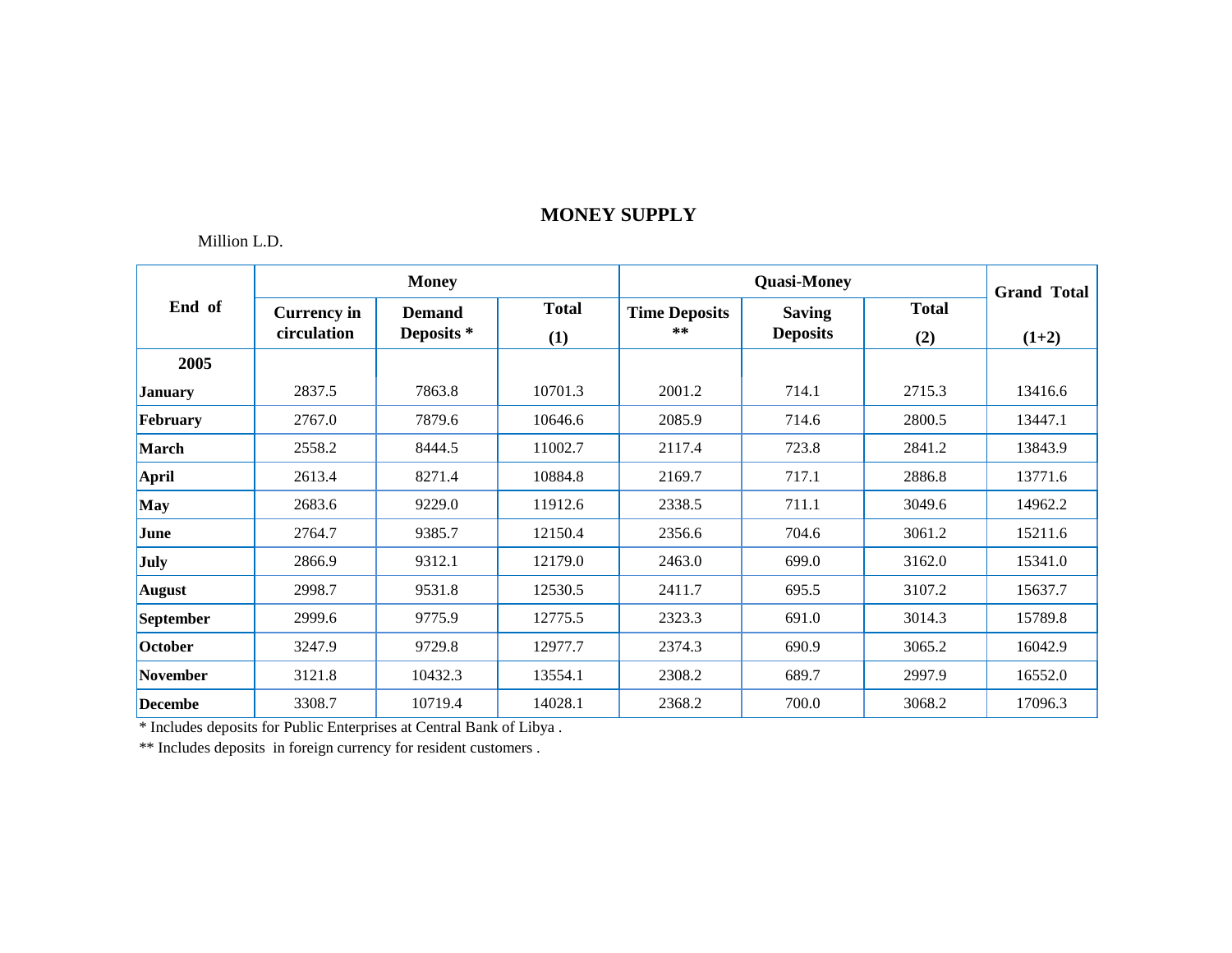### Million L.D.

|                  |                                   | <b>Money</b>                |                     |                               | <b>Quasi-Money</b>               |                     |                               |  |
|------------------|-----------------------------------|-----------------------------|---------------------|-------------------------------|----------------------------------|---------------------|-------------------------------|--|
| End of           | <b>Currency in</b><br>circulation | <b>Demand</b><br>Deposits * | <b>Total</b><br>(1) | <b>Time Deposits</b><br>$***$ | <b>Saving</b><br><b>Deposits</b> | <b>Total</b><br>(2) | <b>Grand Total</b><br>$(1+2)$ |  |
| 2006             |                                   |                             |                     |                               |                                  |                     |                               |  |
| <b>January</b>   | 3406.1                            | 10740.5                     | 14146.6             | 2556.4                        | 687.5                            | 3243.9              | 17390.5                       |  |
| February         | 3473.3                            | 10445.1                     | 13918.4             | 2805.0                        | 682.7                            | 3487.7              | 17406.1                       |  |
| <b>March</b>     | 3530.0                            | 10127.0                     | 13657.0             | 2623.4                        | 674.3                            | 3297.7              | 16954.7                       |  |
| <b>April</b>     | 3515.6                            | 9792.4                      | 13308.0             | 2746.4                        | 667.5                            | 3413.9              | 16721.9                       |  |
| <b>May</b>       | 3625.9                            | 10845.4                     | 14471.3             | 2674.7                        | 663.0                            | 3337.7              | 17809.0                       |  |
| June             | 3601.5                            | 10717.7                     | 14319.2             | 2671.0                        | 661.8                            | 3332.8              | 17652.0                       |  |
| <b>July</b>      | 3569.0                            | 10928.1                     | 14497.1             | 2782.4                        | 654.0                            | 3436.4              | 17933.5                       |  |
| <b>August</b>    | 3541.5                            | 11459.3                     | 15000.8             | 2531.1                        | 650.4                            | 3181.5              | 18182.3                       |  |
| <b>September</b> | 3568.0                            | 12116.5                     | 15684.5             | 2503.6                        | 648.8                            | 3152.4              | 18836.9                       |  |
| October          | 3837.7                            | 12539.7                     | 16377.4             | 2416.5                        | 650.3                            | 3066.8              | 19444.2                       |  |
| <b>November</b>  | 3689.4                            | 11943.8                     | 15633.2             | 2584.4                        | 641.6                            | 3226.0              | 18859.2                       |  |
| <b>Decembe</b>   | 3932.9                            | 12410.1                     | 16343.0             | 2662.0                        | 650.9                            | 3312.9              | 19655.9                       |  |

\* Includes deposits for Public Enterprises at Central Bank of Libya .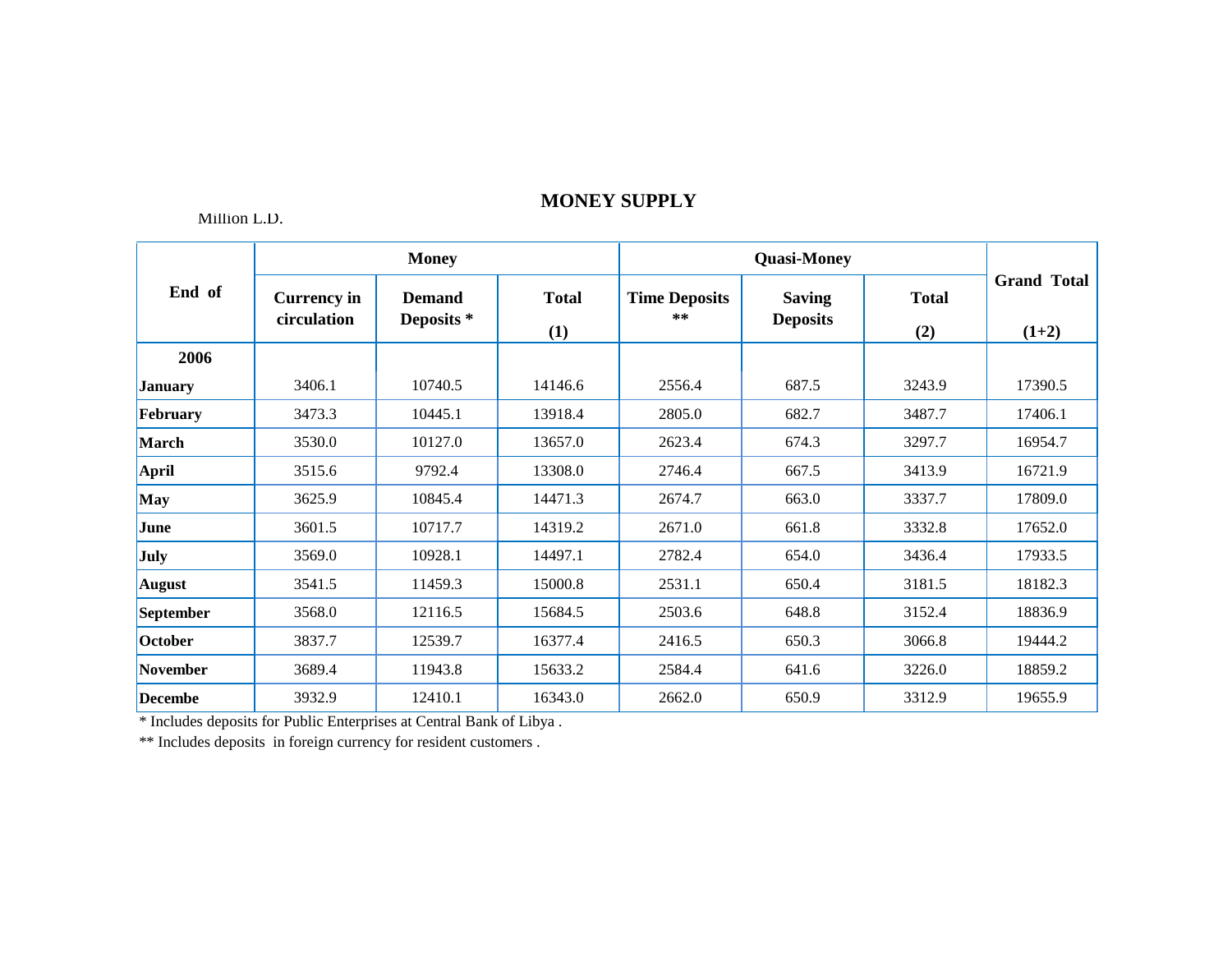#### Million L.D.

|                 |                                   | <b>Money</b>                |                     |                               |                                  |                     |                               |
|-----------------|-----------------------------------|-----------------------------|---------------------|-------------------------------|----------------------------------|---------------------|-------------------------------|
| End of          | <b>Currency in</b><br>circulation | <b>Demand</b><br>Deposits * | <b>Total</b><br>(1) | <b>Time Deposits</b><br>$***$ | <b>Saving</b><br><b>Deposits</b> | <b>Total</b><br>(2) | <b>Grand Total</b><br>$(1+2)$ |
| 2007            |                                   |                             |                     |                               |                                  |                     |                               |
| <b>January</b>  | 3785.1                            | 11492.9                     | 15278.0             | 2613.9                        | 641.4                            | 3255.3              | 18533.3                       |
| February        | 3805.1                            | 11338.5                     | 15143.6             | 2857.9                        | 639.9                            | 3497.8              | 18641.4                       |
| <b>March</b>    | 3822.2                            | 12470.9                     | 16293.1             | 2780.9                        | 638.3                            | 3419.2              | 19712.3                       |
| April           | 3880.6                            | 12797.0                     | 16677.6             | 2870.1                        | 636.7                            | 3506.8              | 20184.4                       |
| <b>May</b>      | 3988.4                            | 12594.3                     | 16582.7             | 2940.2                        | 630.2                            | 3570.4              | 20153.1                       |
| June            | 4014.9                            | 13194.2                     | 17209.1             | 2961.1                        | 613.8                            | 3574.9              | 20784.0                       |
| <b>July</b>     | 4018.1                            | 14160.7                     | 18178.8             | 2780.2                        | 627.9                            | 3408.1              | 21586.9                       |
| <b>August</b>   | 4039.6                            | 15596.9                     | 19636.5             | 2845.5                        | 628.6                            | 3474.1              | 23110.6                       |
| September       | 4164.5                            | 15920.1                     | 20084.6             | 2813.3                        | 625.0                            | 3438.3              | 23522.9                       |
| October         | 4254.8                            | 17245.1                     | 21499.9             | 2582.1                        | 635.9                            | 3218.0              | 24717.9                       |
| <b>November</b> | 4242.8                            | 17929.2                     | 22172.0             | 3239.2                        | 650.2                            | 3889.4              | 26061.4                       |
| <b>Decembe</b>  | 4581.2                            | 18256.3                     | 22837.5             | 3481.3                        | 663.3                            | 4144.6              | 26982.1                       |

\* Includes deposits for Public Enterprises at Central Bank of Libya .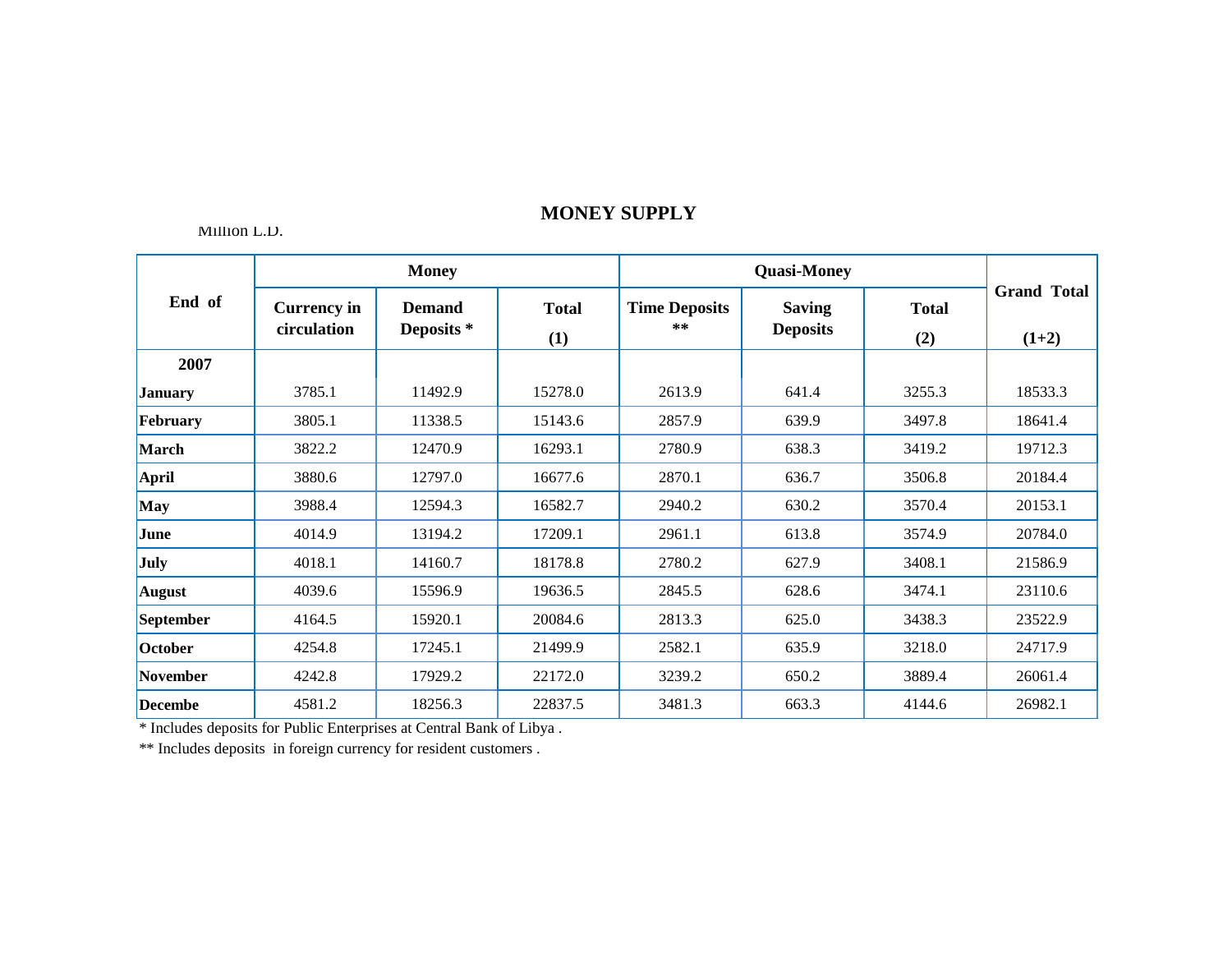### Million L.D.

|                 |                                   | <b>Money</b>                |                     |                               |                                  |                     |                               |
|-----------------|-----------------------------------|-----------------------------|---------------------|-------------------------------|----------------------------------|---------------------|-------------------------------|
| End of          | <b>Currency in</b><br>circulation | <b>Demand</b><br>Deposits * | <b>Total</b><br>(1) | <b>Time Deposits</b><br>$***$ | <b>Saving</b><br><b>Deposits</b> | <b>Total</b><br>(2) | <b>Grand Total</b><br>$(1+2)$ |
| 2008            |                                   |                             |                     |                               |                                  |                     |                               |
| <b>January</b>  | 4556.6                            | 18439.1                     | 22995.7             | 2805.1                        | 661.9                            | 3467.0              | 26462.7                       |
| February        | 4788.3                            | 17994.6                     | 22782.9             | 3396.8                        | 655.9                            | 4052.7              | 26835.6                       |
| March           | 4968.8                            | 18217.9                     | 23186.7             | 3637.0                        | 659.1                            | 4296.1              | 27482.8                       |
| <b>April</b>    | 4921.0                            | 21243.3                     | 26164.3             | 4174.3                        | 670.0                            | 4844.3              | 31008.6                       |
| <b>May</b>      | 4972.0                            | 22382.1                     | 27354.1             | 3660.8                        | 671.3                            | 4332.1              | 31686.2                       |
| June            | 5015.4                            | 25717.7                     | 30733.1             | 3636.7                        | 666.2                            | 4302.9              | 35036.0                       |
| <b>July</b>     | 4975.2                            | 25948.0                     | 30923.2             | 3804.1                        | 674.2                            | 4478.3              | 35401.5                       |
| August          | 5085.1                            | 26911.2                     | 31996.3             | 3756.8                        | 675.1                            | 4431.9              | 36428.2                       |
| September       | 5387.9                            | 28145.3                     | 33533.2             | 4057.9                        | 680.4                            | 4738.3              | 38271.5                       |
| October         | 5207.7                            | 27201.2                     | 32408.9             | 4165.6                        | 669.7                            | 4835.3              | 37244.2                       |
| <b>November</b> | 5238.8                            | 29576.6                     | 34815.4             | 4482.5                        | 675.5                            | 5158.0              | 39973.4                       |
| <b>Decembe</b>  | 5608.3                            | 28806.3                     | 34414.6             | 4640.7                        | 689.2                            | 5329.9              | 39744.5                       |

\* Includes deposits for Public Enterprises at Central Bank of Libya .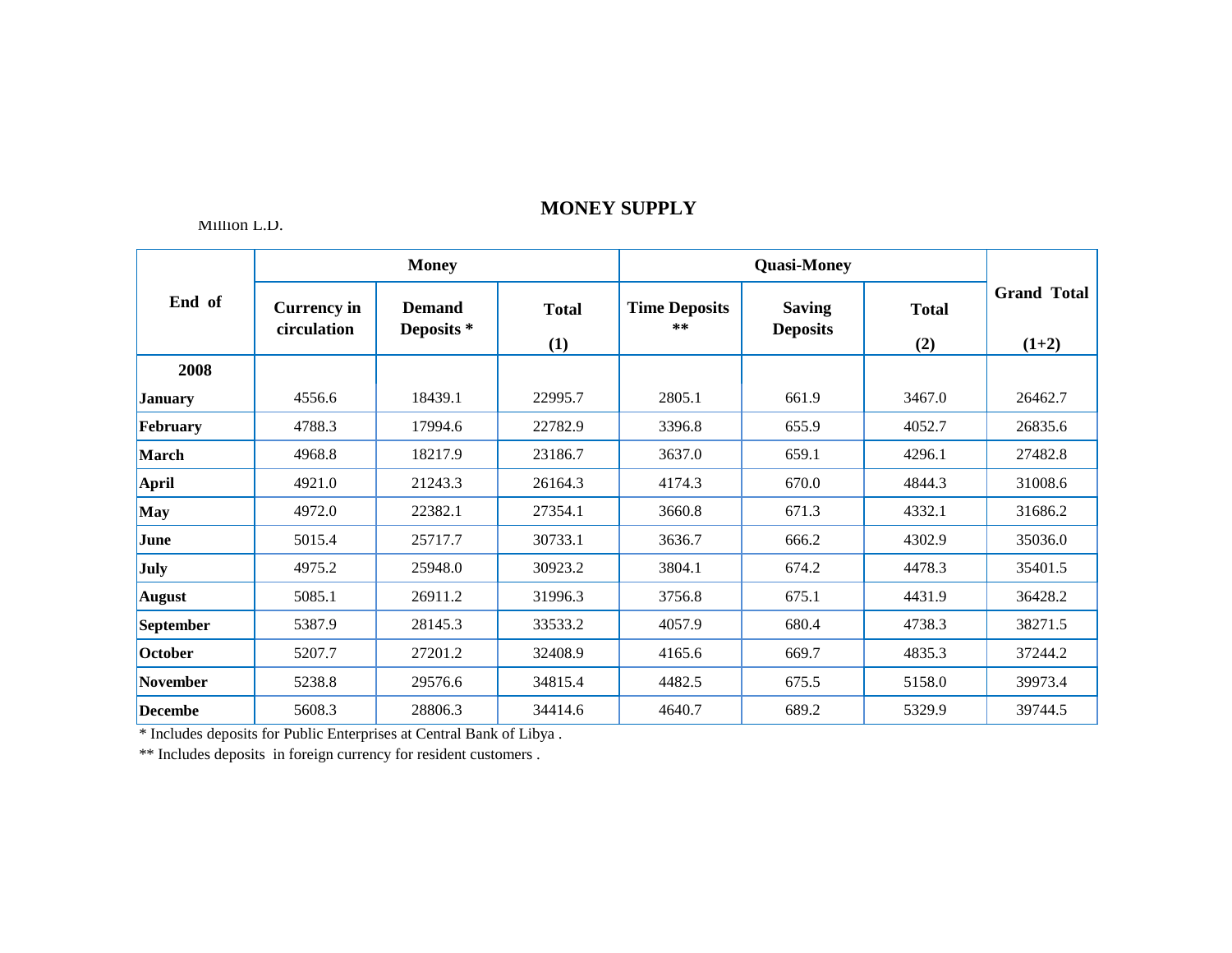#### Million L.D.

|                |                                   | <b>Money</b>                |                     |                               |                                  |                     |                               |
|----------------|-----------------------------------|-----------------------------|---------------------|-------------------------------|----------------------------------|---------------------|-------------------------------|
| End of         | <b>Currency in</b><br>circulation | <b>Demand</b><br>Deposits * | <b>Total</b><br>(1) | <b>Time Deposits</b><br>$***$ | <b>Saving</b><br><b>Deposits</b> | <b>Total</b><br>(2) | <b>Grand Total</b><br>$(1+2)$ |
| 2009           |                                   |                             |                     |                               |                                  |                     |                               |
| <b>January</b> | 5595.1                            | 26105.6                     | 31700.7             | 4736.0                        | 688.1                            | 5424.1              | 37124.8                       |
| February       | 5701.0                            | 25427.9                     | 31128.9             | 5172.9                        | 685.8                            | 5858.7              | 36987.6                       |
| March          | 5714.0                            | 24861.8                     | 30575.8             | 5395.7                        | 687.2                            | 6082.9              | 36658.7                       |
| <b>April</b>   | 5764.1                            | 27522.1                     | 33286.2             | 5319.0                        | 682.5                            | 6001.5              | 39287.7                       |
| May            | 5809.6                            | 28152.0                     | 33961.6             | 5039.1                        | 678.1                            | 5717.2              | 39678.8                       |
| June           | 5958.7                            | 28353.0                     | 34311.7             | 5041.4                        | 679.8                            | 5721.2              | 40032.9                       |
| July           | 5935.1                            | 29756.3                     | 35691.4             | 5100.1                        | 679.8                            | 5779.9              | 41471.3                       |
| <b>August</b>  | 6133.2                            | 30104.0                     | 36237.2             | 4834.4                        | 684.5                            | 5518.9              | 41756.1                       |
| September      | 6484.9                            | 31662.3                     | 38147.2             | 4565.3                        | 690.9                            | 5256.2              | 43403.4                       |
| October        | 6312.4                            | 31122.3                     | 37434.7             | 4691.3                        | 691.4                            | 5382.7              | 42817.4                       |
| November       | 6782.4                            | 32246.4                     | 39028.8             | 4885.7                        | 695.0                            | 5580.7              | 44609.5                       |
| <b>Decembe</b> | 6962.9                            | 31206.5                     | 38169.4             | 5276.9                        | 715.0                            | 5991.9              | 44161.3                       |

\* Includes deposits for Public Enterprises at Central Bank of Libya .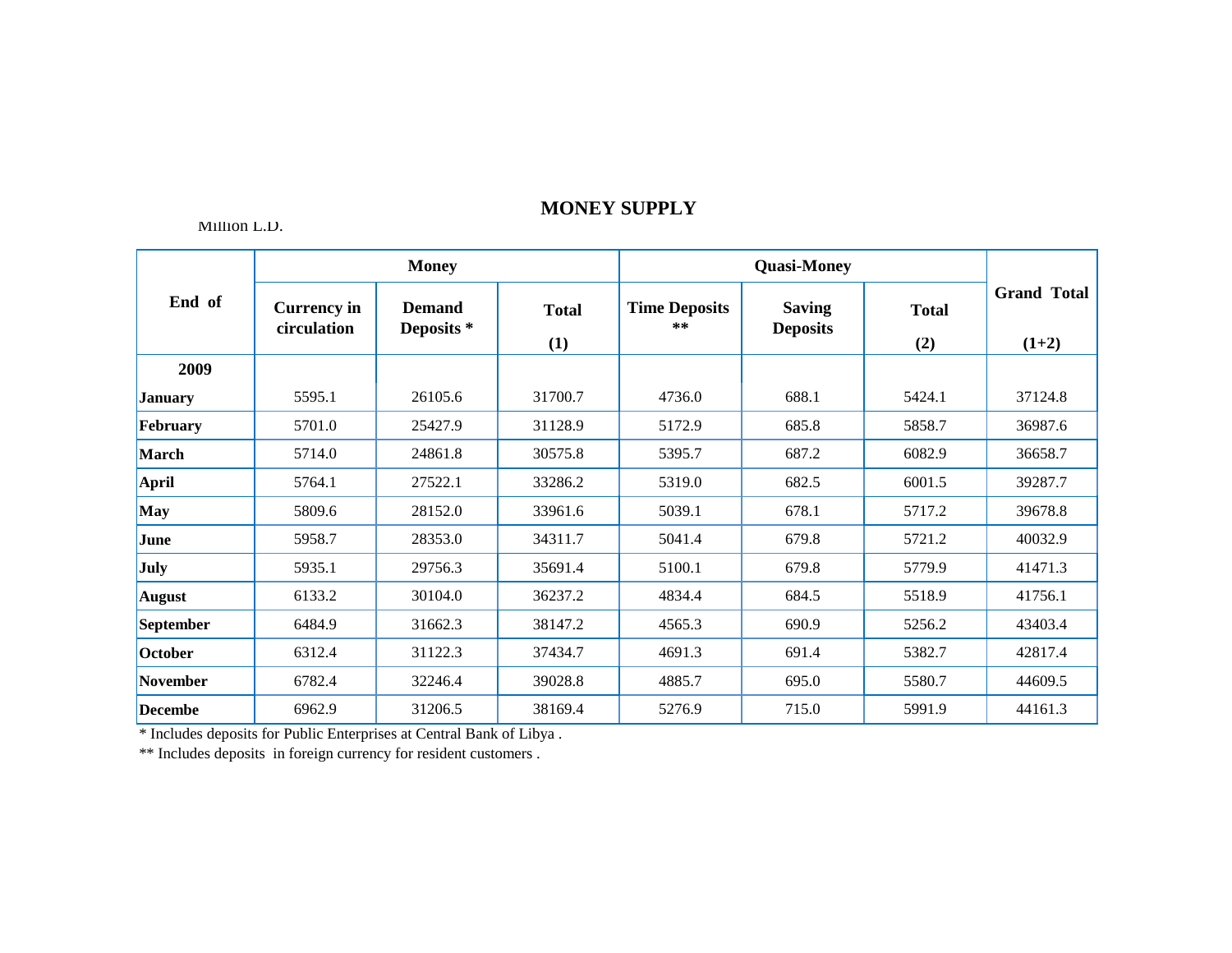Million L.D.

|                  |                                   | <b>Money</b>                |                     |                            |                                  |                     |                               |
|------------------|-----------------------------------|-----------------------------|---------------------|----------------------------|----------------------------------|---------------------|-------------------------------|
| End of           | <b>Currency in</b><br>circulation | <b>Demand</b><br>Deposits * | <b>Total</b><br>(1) | <b>Time Deposits</b><br>** | <b>Saving</b><br><b>Deposits</b> | <b>Total</b><br>(2) | <b>Grand Total</b><br>$(1+2)$ |
| 2010             |                                   |                             |                     |                            |                                  |                     |                               |
| <b>January</b>   | 6848.5                            | 30806.0                     | 37654.5             | 5292.4                     | 722.0                            | 6014.4              | 43668.9                       |
| February         | 6917.8                            | 31031.0                     | 37948.8             | 4941.3                     | 723.0                            | 5664.3              | 43613.1                       |
| <b>March</b>     | 6879.1                            | 31817.1                     | 38696.2             | 4830.7                     | 721.8                            | 5552.5              | 44248.7                       |
| <b>April</b>     | 6898.6                            | 26191.9                     | 33090.5             | 5056.2                     | 719.1                            | 5775.3              | 38865.8                       |
| May              | 6957.9                            | 27199.3                     | 34157.2             | 4038.9                     | 715.4                            | 4754.3              | 38911.5                       |
| June             | 6860.7                            | 28114.5                     | 34975.2             | 4186.9                     | 727.1                            | 4914.0              | 39889.2                       |
| <b>July</b>      | 6876.7                            | 28433.6                     | 35310.3             | 4468.9                     | 728.0                            | 5196.9              | 40507.2                       |
| <b>August</b>    | 7056.0                            | 31154.3                     | 38210.3             | 4250.3                     | 730.5                            | 4980.8              | 43191.1                       |
| <b>September</b> | 7274.8                            | 30461.4                     | 37736.2             | 4112.5                     | 735.4                            | 4847.9              | 42584.1                       |
| <b>October</b>   | 7058.2                            | 30811.4                     | 37869.6             | 4728.5                     | 735.1                            | 5463.6              | 43333.2                       |
| <b>November</b>  | 7370.1                            | 32140.6                     | 39510.7             | 4433.1                     | 734.8                            | 5167.9              | 44678.6                       |
| <b>Decembe</b>   | 7609.0                            | 33712.2                     | 41321.2             | 4286.4                     | 743.1                            | 5029.5              | 46350.7                       |

\* Includes deposits for Public Enterprises at Central Bank of Libya .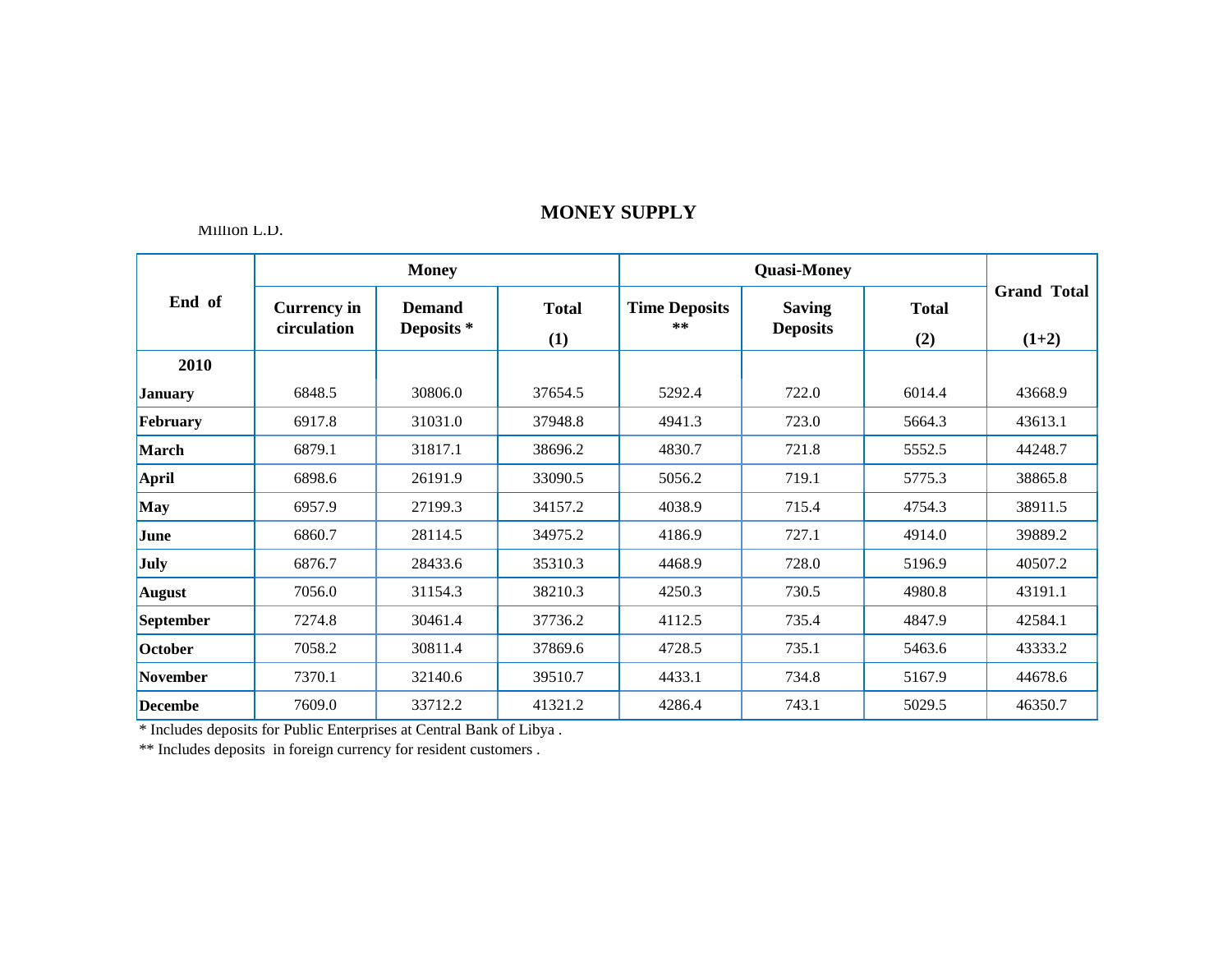#### Million L.D.

|                  |                                   | <b>Money</b>                           |                     |                            |                                  |                     |                               |
|------------------|-----------------------------------|----------------------------------------|---------------------|----------------------------|----------------------------------|---------------------|-------------------------------|
| End of           | <b>Currency in</b><br>circulation | <b>Demand</b><br>Deposits <sup>*</sup> | <b>Total</b><br>(1) | <b>Time Deposits</b><br>** | <b>Saving</b><br><b>Deposits</b> | <b>Total</b><br>(2) | <b>Grand Total</b><br>$(1+2)$ |
| 2011             |                                   |                                        |                     |                            |                                  |                     |                               |
| <b>January</b>   | 7634.3                            | 32285.8                                | 39920.1             | 3656.7                     | 743.1                            | 4399.8              | 44319.9                       |
| February         | 9607.7                            | 32264.0                                | 41871.7             | 4064.5                     | 743.7                            | 4808.2              | 46679.9                       |
| <b>March</b>     | 11317.6                           | 31738.6                                | 43056.2             | 4148.7                     | 714.0                            | 4862.7              | 47918.9                       |
| April            | 11923.0                           | 32046.1                                | 43969.1             | 3894.9                     | 680.6                            | 4575.5              | 48544.6                       |
| <b>May</b>       | 12515.7                           | 32040.5                                | 44556.2             | 3818.2                     | 683.2                            | 4501.4              | 49057.6                       |
| June             | 12642.0                           | 32829.4                                | 45471.4             | 3993.3                     | 680.8                            | 4674.1              | 50145.5                       |
| July             | 13151.4                           | 32917.7                                | 46069.1             | 3909.6                     | 682.0                            | 4591.6              | 50660.7                       |
| <b>August</b>    | 13149.7                           | 33383.4                                | 46533.1             | 4175.1                     | 680.5                            | 4855.6              | 51388.7                       |
| <b>September</b> | 13920.0                           | 36788.0                                | 50708.0             | 3833.2                     | 711.2                            | 4544.4              | 55252.4                       |
| October          | 14693.3                           | 37878.1                                | 52571.4             | 3952.9                     | 672.8                            | 4625.7              | 57197.1                       |
| <b>November</b>  | 15238.6                           | 37877.9                                | 53116.5             | 3918.0                     | 678.3                            | 4596.3              | 57712.8                       |
| <b>Decembe</b>   | 14840.1                           | 38597.0                                | 53437.1             | 3825.9                     | 677.9                            | 4503.8              | 57940.9                       |

\* Includes deposits for Public Enterprises at Central Bank of Libya .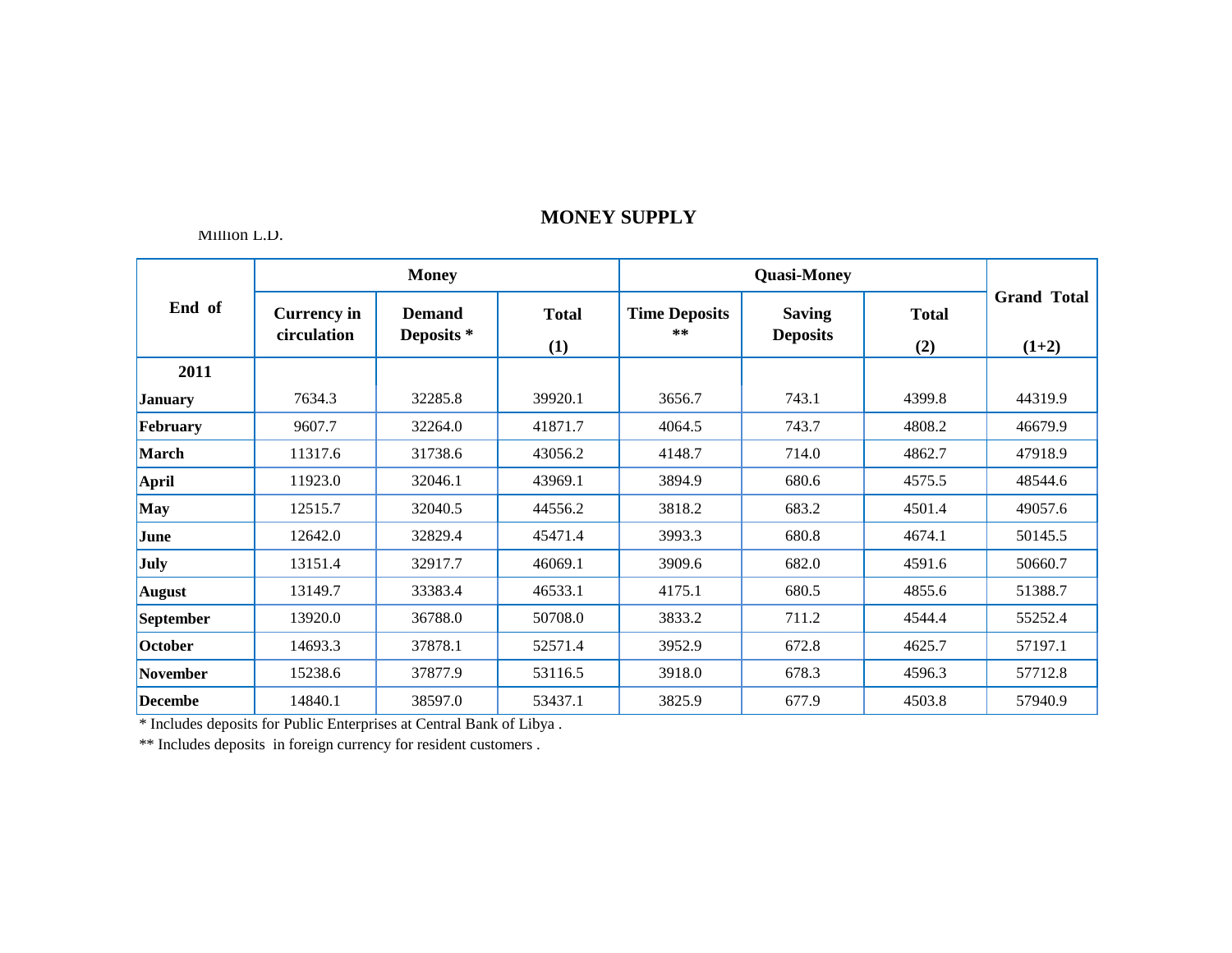Million L.D.

|                 |                                   | <b>Money</b>                |                     |                               | <b>Grand Total</b>               |                     |         |
|-----------------|-----------------------------------|-----------------------------|---------------------|-------------------------------|----------------------------------|---------------------|---------|
| End of          | <b>Currency in</b><br>circulation | <b>Demand</b><br>Deposits * | <b>Total</b><br>(1) | <b>Time Deposits</b><br>$***$ | <b>Saving</b><br><b>Deposits</b> | <b>Total</b><br>(2) | $(1+2)$ |
| 2012            |                                   |                             |                     |                               |                                  |                     |         |
| <b>January</b>  | 14362.4                           | 38440.6                     | 52803.0             | 3823.9                        | 695.9                            | 4519.8              | 57322.8 |
| February        | 13786.2                           | 38446.7                     | 52232.9             | 3853.5                        | 697.2                            | 4550.7              | 56783.6 |
| March           | 14534.2                           | 37551.3                     | 52085.5             | 3851.8                        | 690.2                            | 4542.0              | 56627.5 |
| April           | 14668.5                           | 39541.2                     | 54209.7             | 3867.9                        | 685.7                            | 4553.6              | 58763.3 |
| May             | 14764.6                           | 39683.9                     | 54448.5             | 3580.8                        | 681.8                            | 4262.6              | 58711.1 |
| June            | 14921.8                           | 40112.7                     | 55034.5             | 3509.3                        | 676.8                            | 4186.1              | 59220.6 |
| <b>July</b>     | 14623.6                           | 41097.5                     | 55721.1             | 4429.8                        | 679.5                            | 5109.3              | 60830.4 |
| <b>August</b>   | 14868.1                           | 40316.0                     | 55184.1             | 4335.9                        | 683.6                            | 5019.5              | 60203.6 |
| September       | 14094.7                           | 40217.0                     | 54311.7             | 4381.6                        | 681.7                            | 5063.3              | 59375.0 |
| October         | 14138.5                           | 41681.2                     | 55819.7             | 4430.1                        | 692.1                            | 5122.2              | 60941.9 |
| <b>November</b> | 13510.3                           | 42691.9                     | 56202.2             | 4343.7                        | 695.5                            | 5039.2              | 61241.4 |
| <b>Decembe</b>  | 13391.1                           | 45822.6                     | 59213.7             | 3812.5                        | 705.3                            | 4517.8              | 63731.5 |

\* Includes deposits for Public Enterprises at Central Bank of Libya .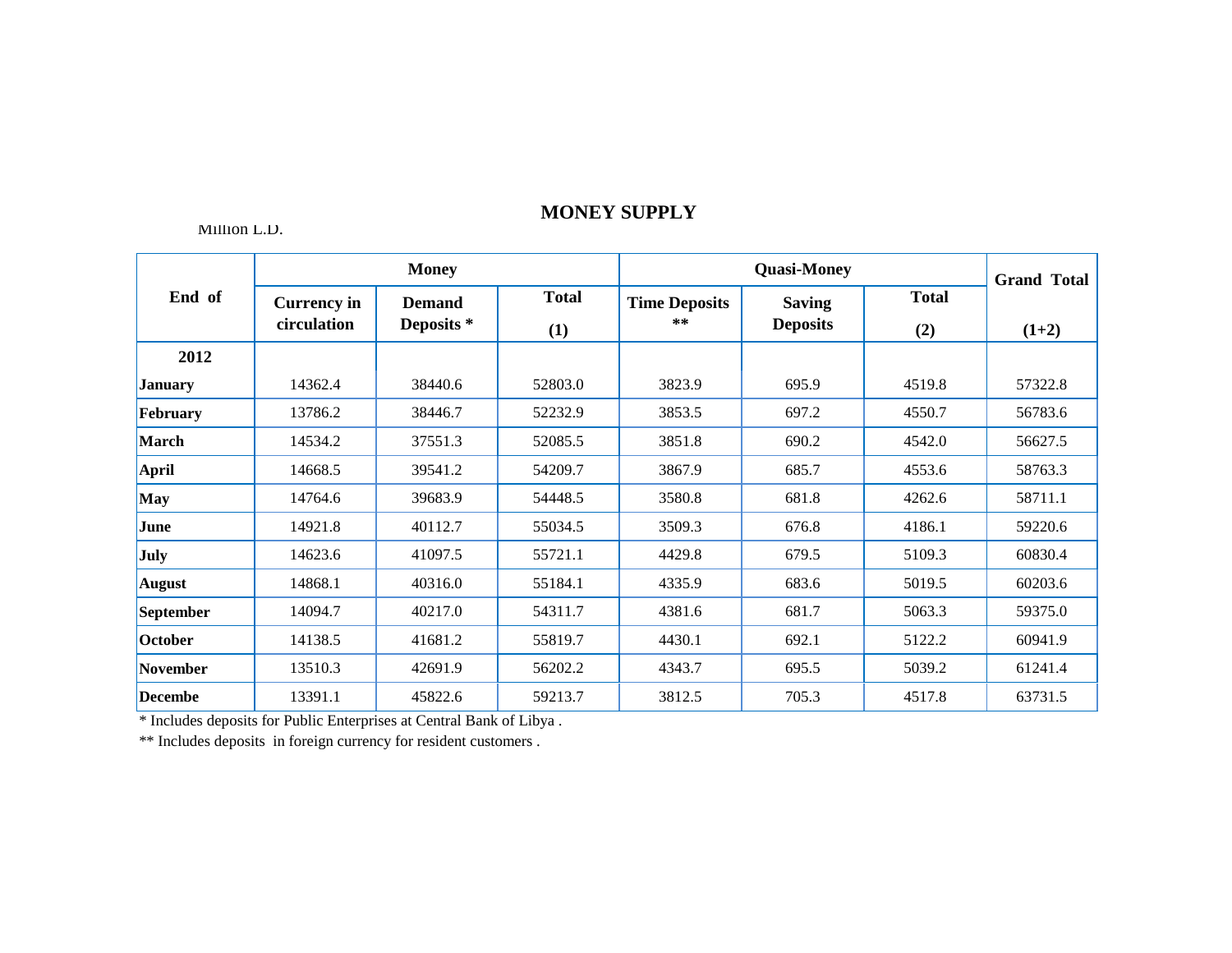### Million L.D.

|                 |                    | <b>Money</b>  |              |                      | <b>Quasi-Money</b> |              | <b>Grand Total</b> |
|-----------------|--------------------|---------------|--------------|----------------------|--------------------|--------------|--------------------|
| End of          | <b>Currency in</b> | <b>Demand</b> | <b>Total</b> | <b>Time Deposits</b> | <b>Saving</b>      | <b>Total</b> |                    |
|                 | circulation        | Deposits *    | (1)          | **                   | <b>Deposits</b>    | (2)          | $(1+2)$            |
| 2013            |                    |               |              |                      |                    |              |                    |
| <b>January</b>  | 13448.7            | 46526.2       | 59974.9      | 3524.1               | 694.3              | 4218.4       | 64193.3            |
| February        | 13981.2            | 46679.6       | 60660.8      | 2873.7               | 689.8              | 3563.5       | 64224.3            |
| March           | 13685.8            | 45993.2       | 59679.0      | 3283.2               | 690.4              | 3973.6       | 63652.6            |
| April           | 12868.0            | 46407.3       | 59275.3      | 3559.1               | 693.1              | 4252.2       | 63527.5            |
| May             | 12283.0            | 46246.6       | 58529.6      | 3371.2               | 685.2              | 4056.4       | 62586.0            |
| June            | 11814.8            | 47234.6       | 59049.4      | 3343.5               | 688.9              | 4032.4       | 63081.8            |
| July            | 12920.8            | 50457.4       | 63378.2      | 3413.7               | 697.1              | 4110.8       | 67489.0            |
| <b>August</b>   | 13294.0            | 49561.0       | 62855.0      | 3413.4               | 693.6              | 4107.0       | 66962.0            |
| September       | 13054.9            | 49729.4       | 62784.3      | 3661.8               | 681.7              | 4343.5       | 67127.8            |
| October         | 13304.3            | 50803.4       | 64107.7      | 3299.3               | 677.0              | 3976.3       | 68084.0            |
| <b>November</b> | 13264.3            | 51292.7       | 64557.0      | 3554.4               | 670.4              | 4224.8       | 68781.8            |
| <b>Decembe</b>  | 13419.9            | 50879.5       | 64299.4      | 4043.6               | 662.9              | 4706.5       | 69005.9            |

\* Includes deposits for Public Enterprises at Central Bank of Libya .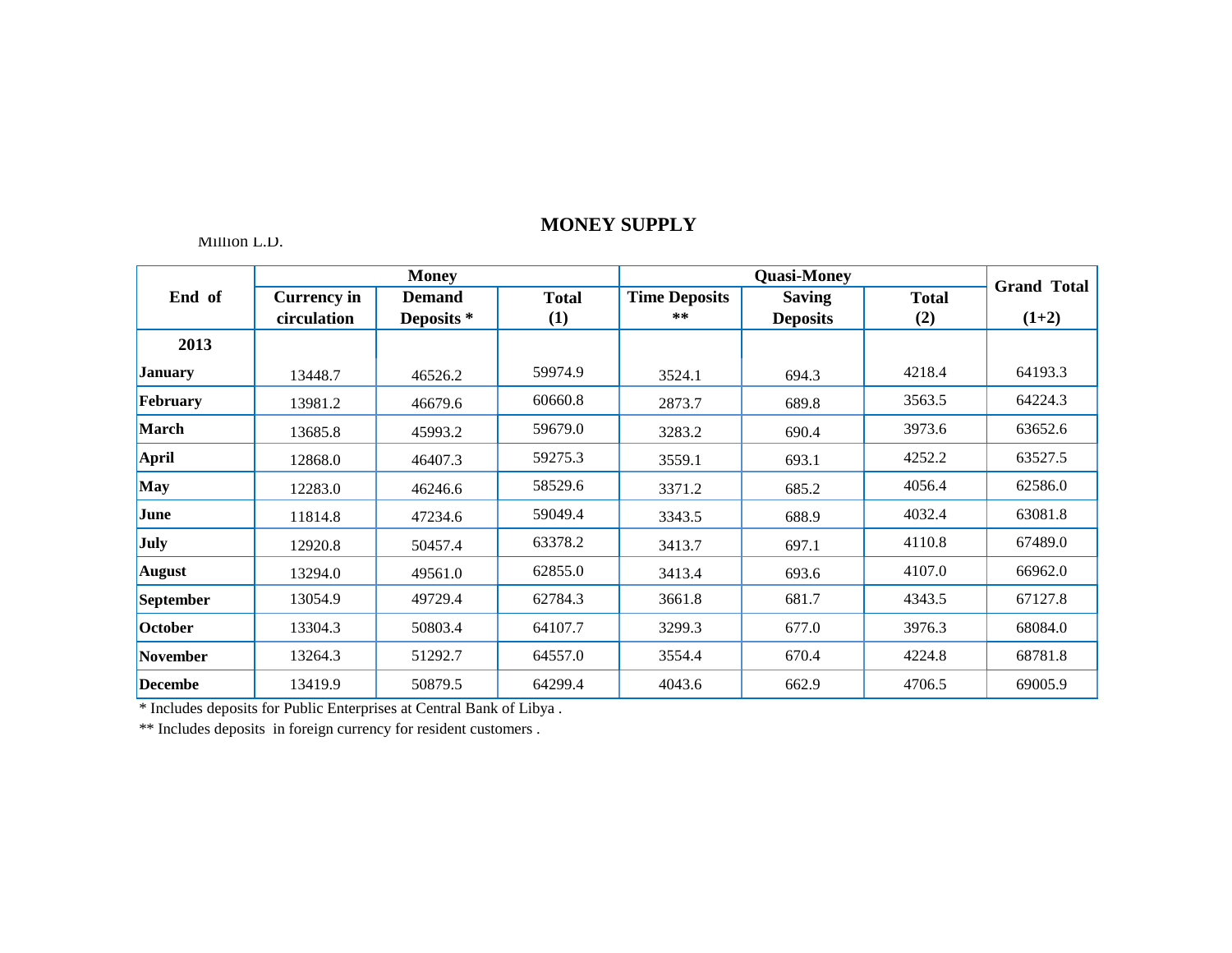### Million L.D.

|                 | <b>Money</b>       |               |              |                      | <b>Grand Total</b> |              |         |
|-----------------|--------------------|---------------|--------------|----------------------|--------------------|--------------|---------|
| End of          | <b>Currency in</b> | <b>Demand</b> | <b>Total</b> | <b>Time Deposits</b> | <b>Saving</b>      | <b>Total</b> |         |
|                 | circulation        | Deposits *    | (1)          | **                   | <b>Deposits</b>    | (2)          | $(1+2)$ |
| 2014            |                    |               |              |                      |                    |              |         |
| <b>January</b>  | 13579.1            | 51905.6       | 65484.7      | 2995.0               | 653.2              | 3648.2       | 69132.9 |
| February        | 13707.3            | 52583.6       | 66290.9      | 2957.8               | 643.8              | 3601.6       | 69892.5 |
| March           | 14286.5            | 51508.6       | 65795.1      | 2876.4               | 639.4              | 3515.8       | 69310.9 |
| April           | 14537.7            | 50657.3       | 65195.0      | 2830.3               | 631.8              | 3462.1       | 68657.1 |
| May             | 14905.0            | 50657.9       | 65562.9      | 2498.5               | 623.7              | 3122.2       | 68685.1 |
| June            | 15246.7            | 49471.8       | 64718.5      | 3326.8               | 618.0              | 3944.8       | 68663.3 |
| <b>July</b>     | 15993.3            | 50387.4       | 66380.7      | 2473.0               | 616.9              | 3089.9       | 69470.6 |
| August          | 16785.0            | 50438.4       | 67223.4      | 2481.1               | 608.3              | 3089.4       | 70312.8 |
| September       | 17447.1            | 49930.1       | 67377.2      | 2490.4               | 606.2              | 3096.6       | 70473.8 |
| October         | 17414.8            | 50028.1       | 67442.9      | 2034.2               | 605.0              | 2639.2       | 70082.1 |
| <b>November</b> | 17074.1            | 50307.0       | 67381.1      | 2013.0               | 601.8              | 2614.8       | 69995.9 |
| <b>Decembe</b>  | 17169.7            | 49505.2       | 66674.9      | 2076.3               | 599.8              | 2676.1       | 69351.0 |

\* Includes deposits for Public Enterprises at Central Bank of Libya .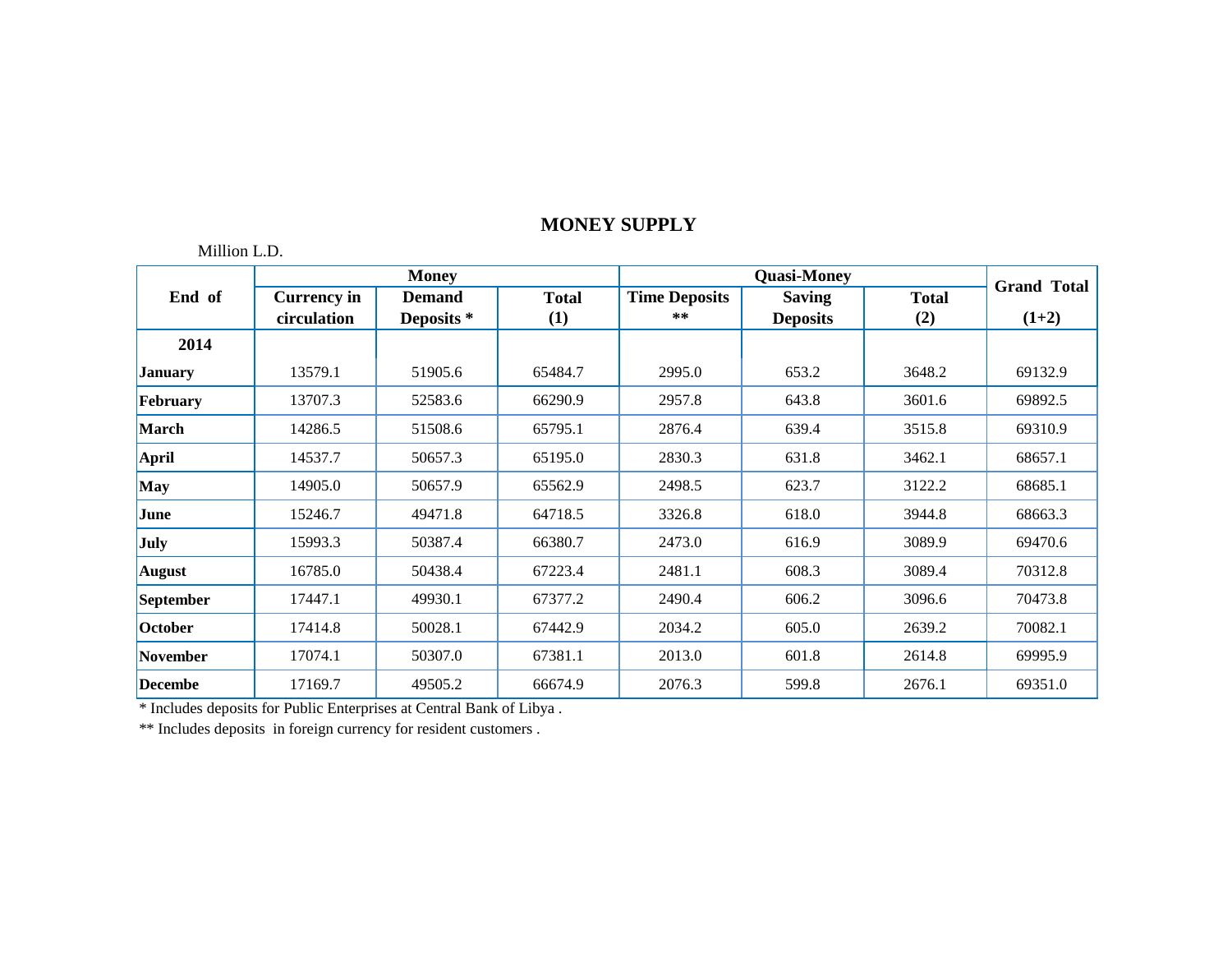### Million L.D.

|                 |                    | <b>Money</b>  |              |                      | <b>Quasi-Money</b> |              | <b>Grand Total</b> |
|-----------------|--------------------|---------------|--------------|----------------------|--------------------|--------------|--------------------|
| End of          | <b>Currency in</b> | <b>Demand</b> | <b>Total</b> | <b>Time Deposits</b> | <b>Saving</b>      | <b>Total</b> |                    |
|                 | circulation        | Deposits *    | (1)          | **                   | <b>Deposits</b>    | (2)          | $(1+2)$            |
| 2015            |                    |               |              |                      |                    |              |                    |
| <b>January</b>  | 17915.9            | 51741.0       | 69656.9      | 1836.8               | 598.7              | 2435.5       | 72092.4            |
| February        | 18106.3            | 49232.3       | 67338.6      | 1979.3               | 595.8              | 2575.1       | 69913.7            |
| March           | 18113.2            | 47400.9       | 65514.1      | 2034.9               | 591.1              | 2626.0       | 68140.1            |
| <b>April</b>    | 17968.1            | 47758.3       | 65726.4      | 1931.2               | 590.2              | 2521.4       | 68247.8            |
| May             | 17906.8            | 49413.7       | 67320.5      | 1923.9               | 584.6              | 2508.5       | 69829.0            |
| June            | 18068.5            | 49061.4       | 67129.9      | 1727.2               | 583.0              | 2310.2       | 69440.1            |
| <b>July</b>     | 19067.8            | 51437.6       | 70505.4      | 1774.3               | 586.9              | 2361.2       | 72866.6            |
| <b>August</b>   | 19542.5            | 51388.2       | 70930.7      | 1628.8               | 582.3              | 2211.1       | 73141.8            |
| September       | 20780.1            | 52944.2       | 73724.3      | 1660.7               | 581.4              | 2242.1       | 75966.4            |
| October         | 21389.2            | 52121.4       | 73510.6      | 1651.0               | 581.6              | 2232.6       | 75743.2            |
| <b>November</b> | 22067.0            | 52073.7       | 74140.7      | 1626.8               | 576.7              | 2203.5       | 76344.2            |
| <b>Decembe</b>  | 23007.3            | 53775.7       | 76783.0      | 1248.8               | 574.5              | 1823.3       | 78606.3            |

\* Includes deposits for Public Enterprises at Central Bank of Libya .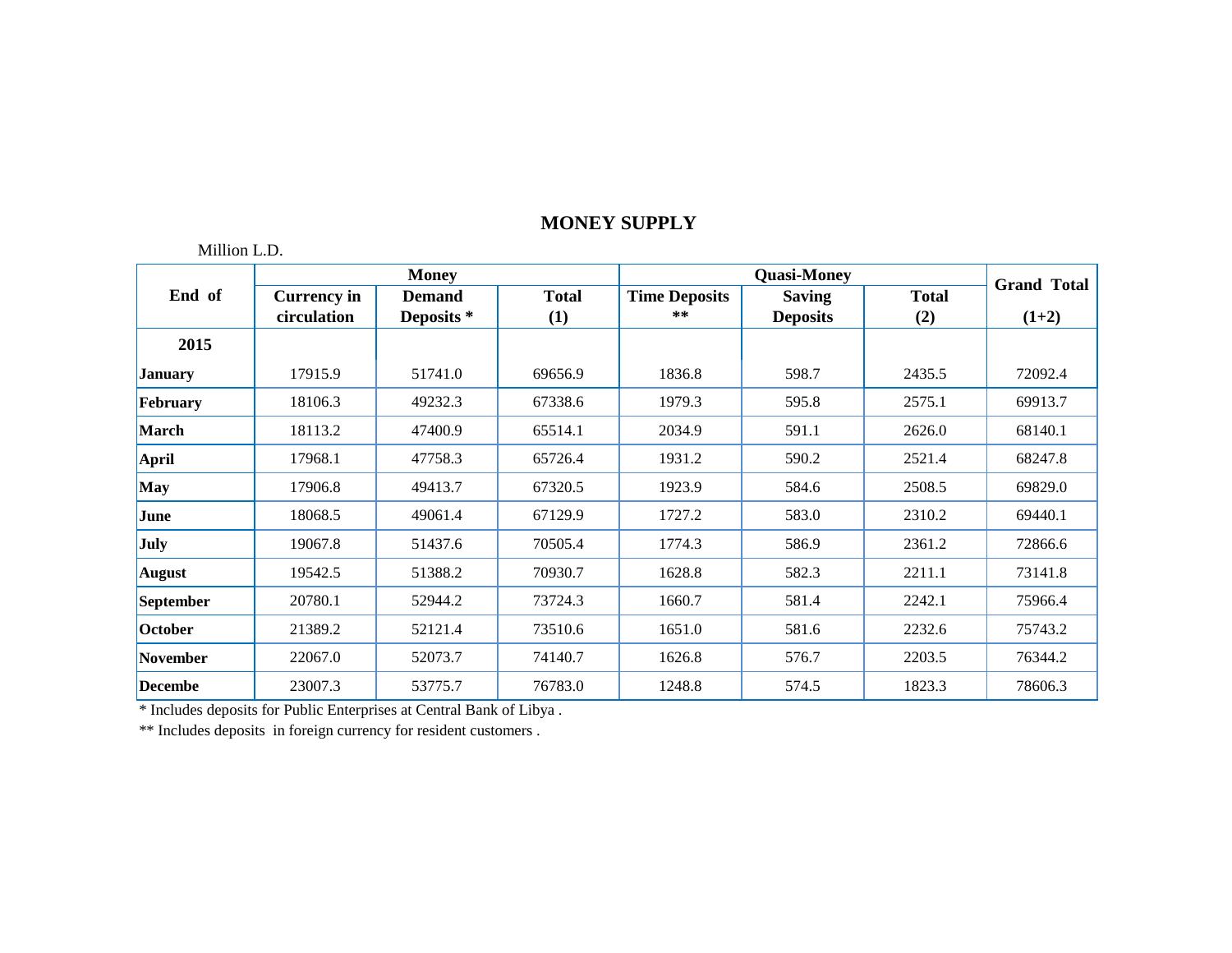### Million L.D.

|                 |                    | <b>Money</b>  |              |                      | <b>Quasi-Money</b> |              | <b>Grand Total</b> |
|-----------------|--------------------|---------------|--------------|----------------------|--------------------|--------------|--------------------|
| End of          | <b>Currency in</b> | <b>Demand</b> | <b>Total</b> | <b>Time Deposits</b> | <b>Saving</b>      | <b>Total</b> |                    |
|                 | circulation        | Deposits *    | (1)          | $***$                | <b>Deposits</b>    | (2)          | $(1+2)$            |
| 2016            |                    |               |              |                      |                    |              |                    |
| <b>January</b>  | 23833.9            | 54518.4       | 78352.3      | 1264.4               | 575.7              | 1840.1       | 80192.4            |
| February        | 24357.6            | 54678.8       | 79036.4      | 1218.4               | 573.7              | 1792.1       | 80828.5            |
| March           | 24717.1            | 56232.3       | 80949.5      | 1239.3               | 570.9              | 1810.2       | 82759.7            |
| April           | 25063.7            | 57553.7       | 82617.4      | 1242.4               | 571.2              | 1813.6       | 84430.9            |
| <b>May</b>      | 25376.1            | 57972.1       | 83348.3      | 1224.1               | 570.4              | 1794.5       | 85142.7            |
| June            | 25803.0            | 59285.0       | 85088.0      | 1219.9               | 572.7              | 1792.6       | 86880.6            |
| <b>July</b>     | 25982.9            | 60961.3       | 86944.2      | 1203.4               | 572.1              | 1775.5       | 88719.7            |
| <b>August</b>   | 26068.4            | 60605.5       | 86673.9      | 1178.5               | 570.7              | 1749.2       | 88423.1            |
| September       | 26180.9            | 61541.4       | 87722.3      | 1235.8               | 571.2              | 1807.0       | 89529.3            |
| October         | 26452.5            | 62840.0       | 89292.4      | 1266.4               | 571.3              | 1837.7       | 91130.1            |
| <b>November</b> | 26806.4            | 64936.6       | 91743.0      | 1171.9               | 567.8              | 1739.6       | 93482.6            |
| <b>Decembe</b>  | 27103.2            | 67505.8       | 94609.0      | 1141.7               | 570.2              | 1711.9       | 96320.9            |

\* Includes deposits for Public Enterprises at Central Bank of Libya .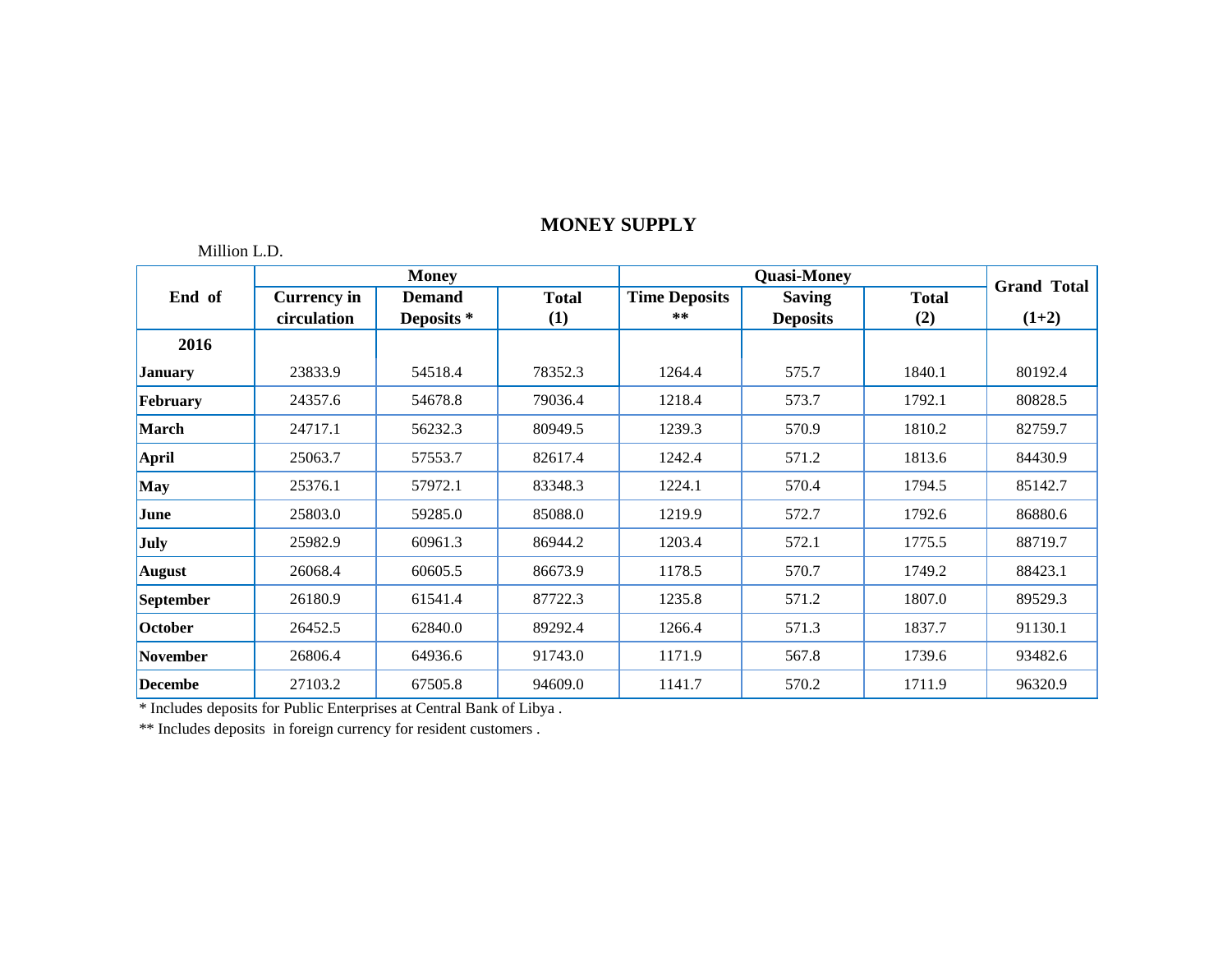### Million L.D.

|                 |                    | <b>Money</b>  |              |                      | <b>Quasi-Money</b> |              | <b>Grand Total</b> |
|-----------------|--------------------|---------------|--------------|----------------------|--------------------|--------------|--------------------|
| End of          | <b>Currency in</b> | <b>Demand</b> | <b>Total</b> | <b>Time Deposits</b> | <b>Saving</b>      | <b>Total</b> |                    |
|                 | circulation        | Deposits *    | (1)          | **                   | <b>Deposits</b>    | (2)          | $(1+2)$            |
| 2017            |                    |               |              |                      |                    |              |                    |
| <b>January</b>  | 27271.3            | 67929.9       | 95201.2      | 1222.9               | 572.1              | 1795.0       | 96996.2            |
| February        | 27560.9            | 69188.8       | 96749.7      | 1131.7               | 575.4              | 1707.1       | 98456.8            |
| March           | 27845.2            | 70147.4       | 97992.6      | 1105.9               | 578.8              | 1684.7       | 99677.3            |
| <b>April</b>    | 28097.6            | 72839.6       | 100937.2     | 1171.8               | 581.4              | 1753.2       | 102690.4           |
| May             | 28209.1            | 73402.0       | 101611.1     | 1247.0               | 582.9              | 1829.9       | 103441.0           |
| June            | 29039.0            | 74743.9       | 103782.9     | 1493.0               | 587.6              | 2080.6       | 105863.5           |
| July            | 29198.5            | 75397.1       | 104595.6     | 1413.5               | 589.1              | 2002.6       | 106598.2           |
| <b>August</b>   | 29830.5            | 77313.4       | 107143.9     | 1543.9               | 592.6              | 2136.5       | 109280.4           |
| September       | 29765.4            | 76658.5       | 106423.9     | 1642.7               | 592.3              | 2235.0       | 108658.9           |
| October         | 30255.5            | 75571.0       | 105826.5     | 1616.5               | 591.0              | 2207.6       | 108034.1           |
| <b>November</b> | 30627.3            | 77112.0       | 107739.2     | 1661.0               | 596.1              | 2257.1       | 109996.4           |
| <b>Decembe</b>  | 30865.2            | 78223.9       | 109089.1     | 2282.7               | 591.7              | 2874.4       | 111963.5           |

\* Includes deposits for Public Enterprises at Central Bank of Libya .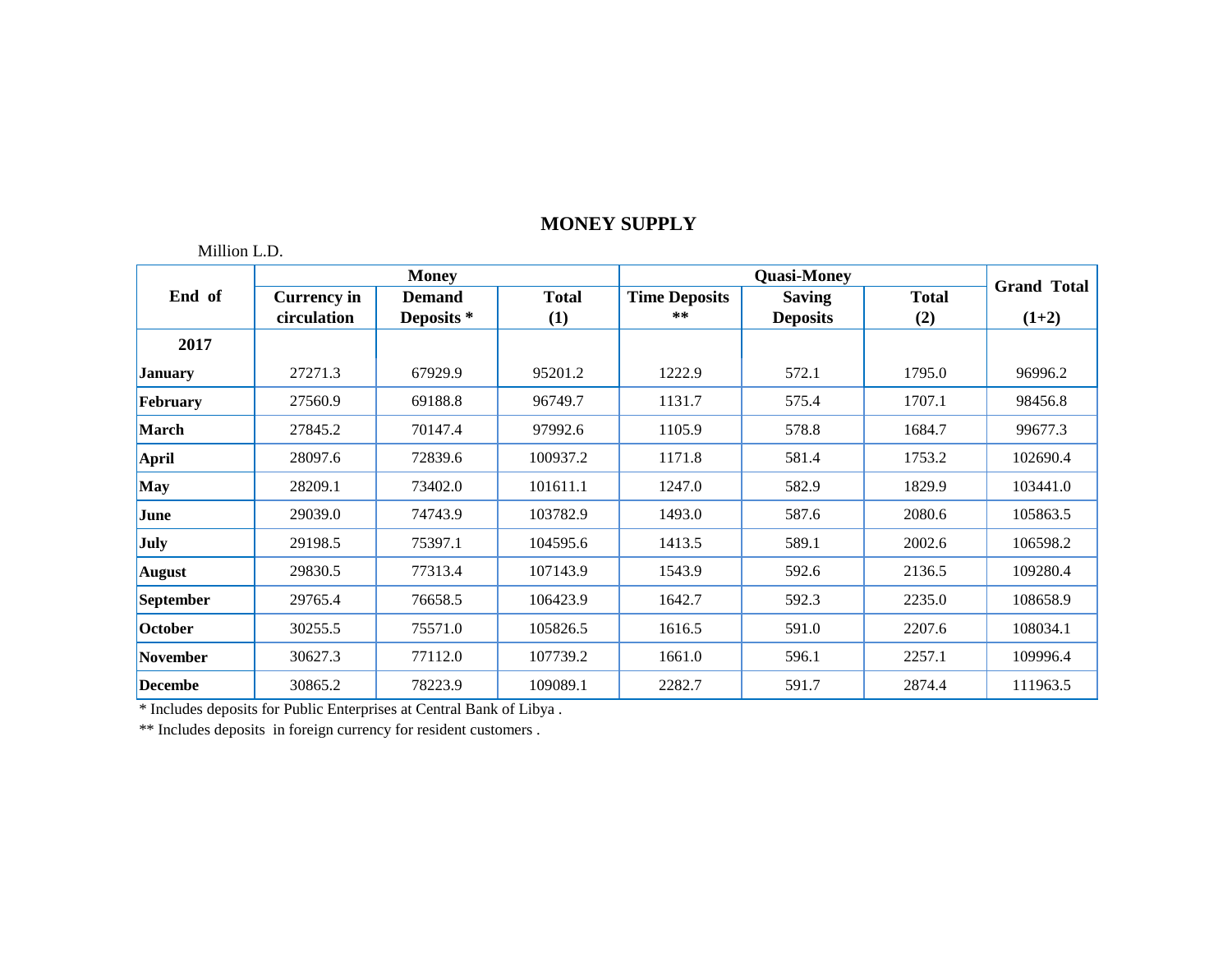### Million L.D.

|                |                    | <b>Money</b>  |              |                      | <b>Quasi-Money</b> |              | <b>Grand Total</b> |
|----------------|--------------------|---------------|--------------|----------------------|--------------------|--------------|--------------------|
| End of         | <b>Currency in</b> | <b>Demand</b> | <b>Total</b> | <b>Time Deposits</b> | <b>Saving</b>      | <b>Total</b> |                    |
|                | circulation        | Deposits *    | (1)          | $***$                | <b>Deposits</b>    | (2)          | $(1+2)$            |
| 2018           |                    |               |              |                      |                    |              |                    |
| <b>January</b> | 31070.9            | 80533.4       | 111604.3     | 1547.4               | 601.2              | 2148.6       | 113752.9           |
| February       | 31454.3            | 79562.7       | 111017.0     | 1362.6               | 604.0              | 1966.6       | 112983.6           |
| March          | 31781.1            | 78280.5       | 110061.6     | 1384.1               | 596.1              | 1980.2       | 112041.8           |
| <b>April</b>   | 31827.1            | 80150.9       | 111978.0     | 1441.4               | 589.5              | 2030.9       | 114008.9           |
| May            | 32388.8            | 83769.9       | 116158.7     | 2018.2               | 591.3              | 2609.5       | 118768.2           |
| June           | 32964.1            | 83642.3       | 116606.4     | 1979.8               | 597.4              | 2577.2       | 119183.6           |
| <b>July</b>    | 33635.0            | 84154.5       | 117789.5     | 1315.6               | 596.5              | 1912.1       | 119701.6           |
| <b>August</b>  | 34720.7            | 87083.9       | 121804.6     | 1237.1               | 605.4              | 1842.5       | 123647.1           |
| September      | 34827.5            | 87235.6       | 122063.1     | 1259.0               | 590.4              | 1849.4       | 123912.5           |
| October        | 34400.6            | 81693.2       | 116093.8     | 1335.7               | 559.5              | 1895.2       | 117989.0           |
| November       | 34489.5            | 79079.0       | 113568.5     | 1305.4               | 515.5              | 1820.9       | 115389.4           |
| <b>Decembe</b> | 34732.6            | 74179.1       | 108911.7     | 1305.3               | 503.5              | 1808.8       | 110720.5           |

\* Includes deposits for Public Enterprises at Central Bank of Libya .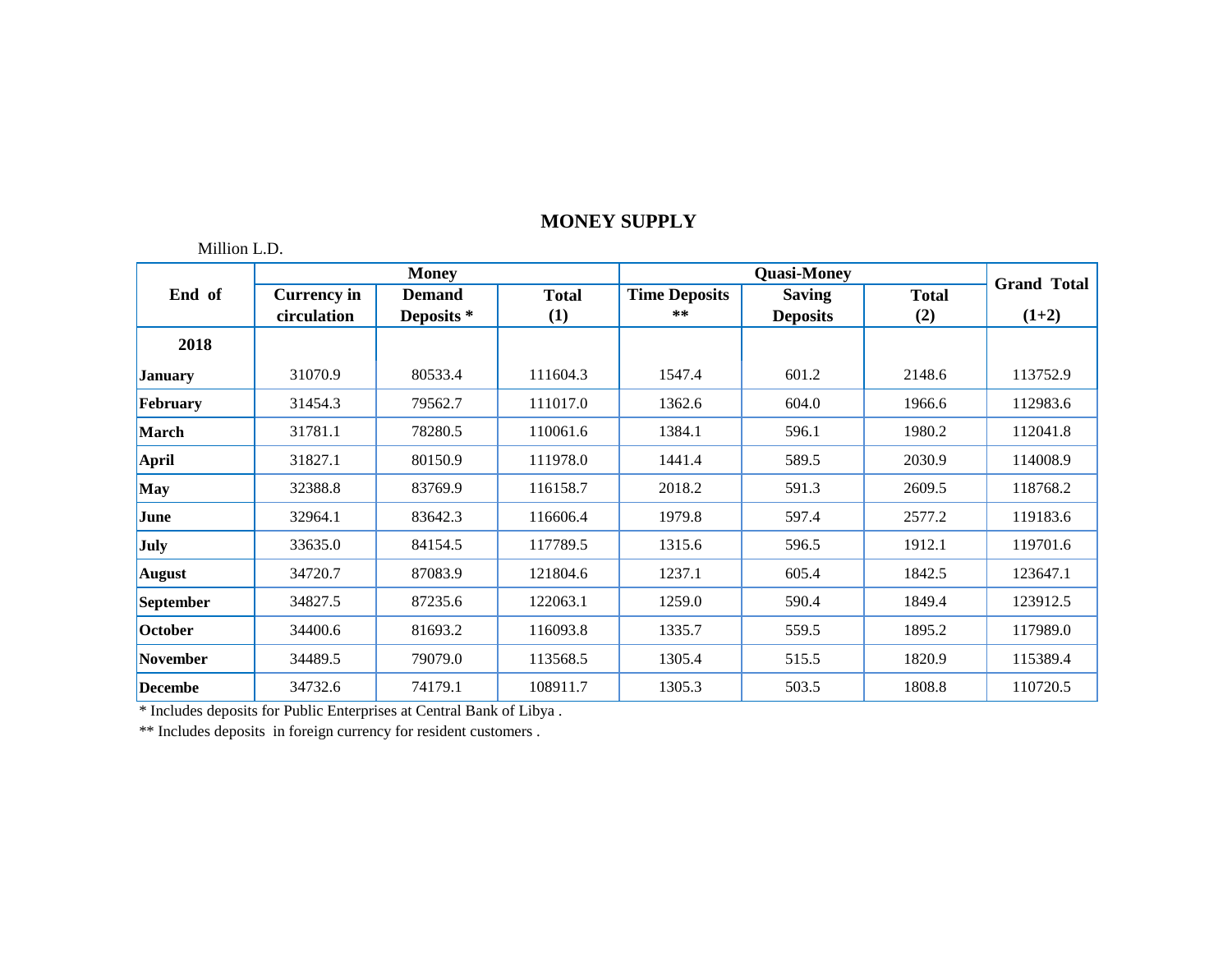Million L.D.

|                 |                    | <b>Money</b>          |              |                      | <b>Quasi-Money</b> |              | <b>Grand Total</b> |
|-----------------|--------------------|-----------------------|--------------|----------------------|--------------------|--------------|--------------------|
| End of          | <b>Currency in</b> | <b>Demand</b>         | <b>Total</b> | <b>Time Deposits</b> | <b>Saving</b>      | <b>Total</b> |                    |
|                 | circulation        | Deposits <sup>*</sup> | (1)          | **                   | <b>Deposits</b>    | (2)          | $(1+2)$            |
| 2019            |                    |                       |              |                      |                    |              |                    |
| <b>January</b>  | 35261.5            | 75248.0               | 110509.5     | 1848.2               | 505.8              | 2354.0       | 112863.5           |
| February        | 35581.3            | 73633.2               | 109214.5     | 2172.8               | 500.9              | 2673.7       | 111888.2           |
| March           | 35244.8            | 72292.3               | 107537.1     | 1749.2               | 486.0              | 2235.2       | 109772.3           |
| <b>April</b>    | 35374.0            | 72609.1               | 107983.1     | 2111.9               | 485.1              | 2597.0       | 110580.1           |
| May             | 36236.9            | 72186.1               | 108423.1     | 2407.7               | 486.2              | 2893.9       | 111317.0           |
| June            | 36368.9            | 72763.5               | 109132.4     | 2133.4               | 487.0              | 2620.4       | 111752.8           |
| July            | 36052.6            | 72059.5               | 108112.1     | 1897.5               | 470.2              | 2367.7       | 110479.8           |
| <b>August</b>   | 36633.0            | 72980.1               | 109613.1     | 2969.5               | 472.4              | 3441.9       | 113055.0           |
| September       | 36038.8            | 71696.3               | 107735.1     | 2878.1               | 461.9              | 3340.0       | 111075.1           |
| October         | 36382.0            | 70185.2               | 106567.2     | 3200.8               | 450.5              | 3651.3       | 110218.5           |
| <b>November</b> | 36959.2            | 69257.6               | 106216.8     | 2420.8               | 452.1              | 2872.9       | 109089.7           |
| <b>Decembe</b>  | 36724.2            | 68651.8               | 105376.0     | 2674.4               | 446.3              | 3120.7       | 108496.7           |

\* Includes deposits for Public Enterprises at Central Bank of Libya .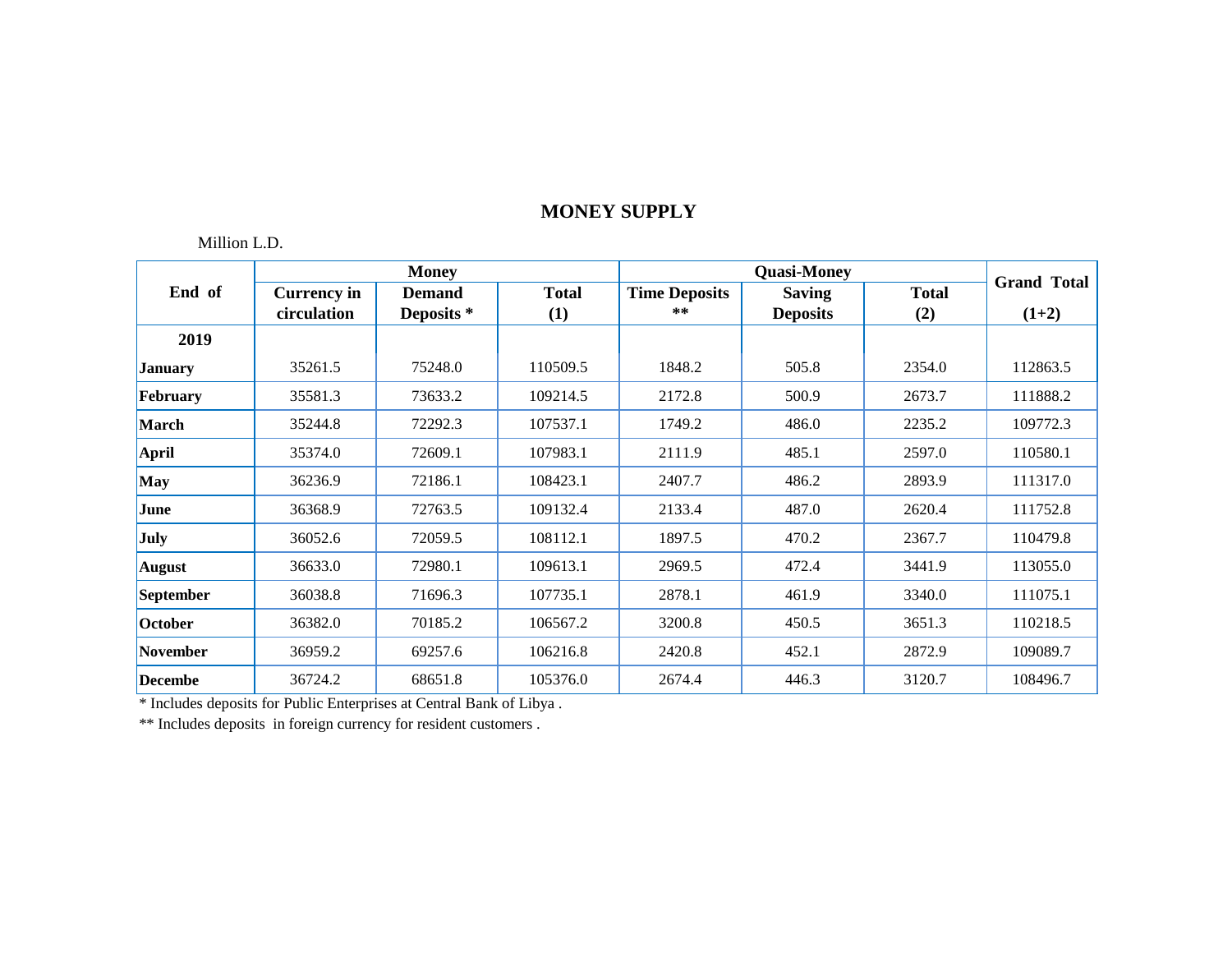### Million L.D.

|                  |                    | <b>Money</b>          |              |                      | <b>Quasi-Money</b> |              | <b>Grand Total</b> |
|------------------|--------------------|-----------------------|--------------|----------------------|--------------------|--------------|--------------------|
| End of           | <b>Currency in</b> | <b>Demand</b>         | <b>Total</b> | <b>Time Deposits</b> | <b>Saving</b>      | <b>Total</b> |                    |
|                  | circulation        | Deposits <sup>*</sup> | (1)          | **                   | <b>Deposits</b>    | (2)          | $(1+2)$            |
| 2020             |                    |                       |              |                      |                    |              |                    |
| <b>January</b>   | 36,080.4           | 68,623.5              | 104,703.9    | 3,324.5              | 448.7              | 3,773.2      | 108,477.1          |
| February         | 34,607.8           | 64,757.7              | 99,365.5     | 3,412.7              | 437.4              | 3,850.1      | 103,215.7          |
| <b>March</b>     | 35,223.9           | 67,343.0              | 102,566.9    | 3,249.7              | 434.8              | 3,684.4      | 106,251.3          |
| April            | 35,475.5           | 68,248.6              | 103,724.1    | 3,276.9              | 434.3              | 3,711.2      | 107,435.3          |
| <b>May</b>       | 35,823.5           | 71,205.0              | 107,028.5    | 3,187.7              | 438.5              | 3,626.3      | 110,654.7          |
| June             | 36,203.1           | 72,448.2              | 108,651.3    | 3,157.9              | 423.8              | 3,581.7      | 112,233.0          |
| <b>July</b>      | 37,663.8           | 76,125.9              | 113,789.7    | 2,755.6              | 433.7              | 3,189.3      | 116,979.0          |
| <b>August</b>    | 37,721.4           | 75,351.3              | 113,072.7    | 2,839.3              | 432.5              | 3,271.8      | 116,344.5          |
| <b>September</b> | 38,280.0           | 77,078.4              | 115,358.4    | 2,758.6              | 432.9              | 3,191.5      | 118,549.9          |
| October          | 38,843.1           | 78,073.0              | 116,916.1    | 2,849.2              | 435.6              | 3,284.8      | 120,200.9          |
| <b>November</b>  | 39,217.6           | 79,050.5              | 118,268.1    | 2,894.1              | 436.2              | 3,330.3      | 121,598.4          |
| <b>Decembe</b>   | 39,732.0           | 83,218.3              | 122,950.3    | 2,155.1              | 437.6              | 2,592.7      | 125,543.0          |

\* Includes deposits for Public Enterprises at Central Bank of Libya .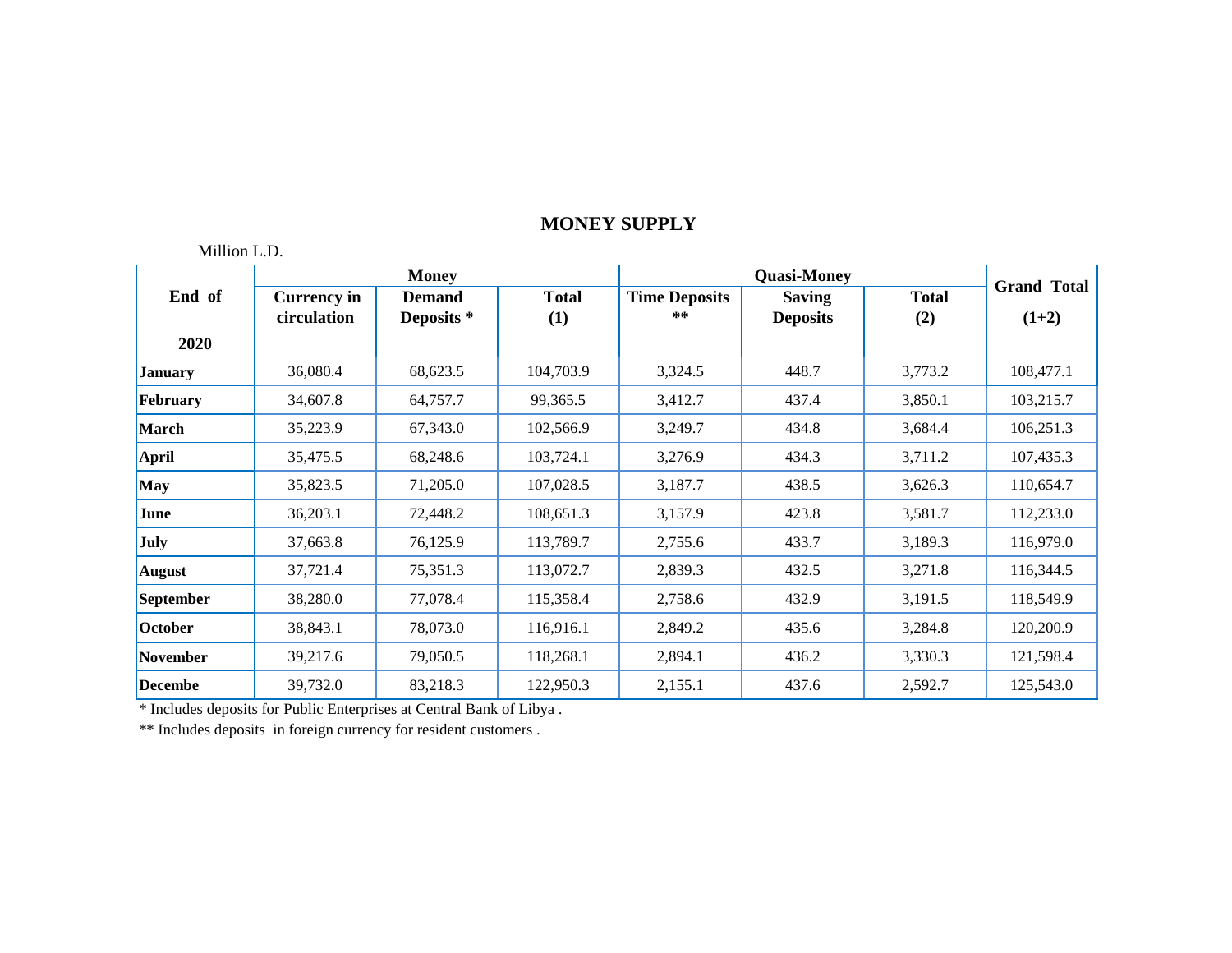## Million L.D.

|                  |                    | <b>Money</b>          |                  |                      | <b>Quasi-Money</b> |              | <b>Grand Total</b> |
|------------------|--------------------|-----------------------|------------------|----------------------|--------------------|--------------|--------------------|
| End of           | <b>Currency in</b> | <b>Demand</b>         | <b>Total</b>     | <b>Time Deposits</b> | <b>Saving</b>      | <b>Total</b> |                    |
|                  | circulation        | Deposits <sup>*</sup> | $\left(1\right)$ | **                   | <b>Deposits</b>    | (2)          | $(1+2)$            |
| 2021             |                    |                       |                  |                      |                    |              |                    |
| <b>January</b>   | 37,378.7           | 73,829.3              | 111,208.0        | 2,828.0              | 411.0              | 3,239.0      | 114,447.0          |
| February         | 37,702.1           | 75,007.5              | 112,709.6        | 2,628.8              | 407.4              | 3,036.2      | 115,745.8          |
| <b>March</b>     | 36,492.0           | 73,882.1              | 110,374.1        | 2,839.6              | 399.4              | 3,239.0      | 113,613.1          |
| April            | 36,312.8           | 75,054.6              | 111,367.4        | 2,629.4              | 406.8              | 3,036.2      | 114,403.6          |
| <b>May</b>       | 36,143.4           | 72,882.4              | 109,025.8        | 2,601.9              | 398.3              | 3,000.2      | 112,026.0          |
| June             | 34,374.7           | 73,315.7              | 107,690.4        | 2,580.4              | 393.1              | 2,973.5      | 110,663.9          |
| <b>July</b>      | 35,192.2           | 72,145.2              | 107,337.4        | 2,526.3              | 389.4              | 2,915.7      | 110,253.1          |
| <b>August</b>    | 33,927.8           | 73,013.5              | 106,941.3        | 2,540.6              | 385.4              | 2,926.0      | 109,867.3          |
| <b>September</b> | 33,336.5           | 69,080.9              | 102,417.4        | 2,421.1              | 378.2              | 2,799.3      | 105,216.7          |
| October          | 33,153.7           | 68,065.7              | 101,219.4        | 2,418.9              | 374.7              | 2,793.6      | 104,013.0          |
| <b>November</b>  | 32,089.0           | 67,111.4              | 99,200.4         | 2,481.1              | 323.6              | 2,804.7      | 102,005.1          |
| <b>Decembe</b>   | 31,799.8           | 65,535.6              | 97,335.4         | 2,967.8              | 315.1              | 3,282.9      | 100,618.3          |

\* Includes deposits for Public Enterprises at Central Bank of Libya .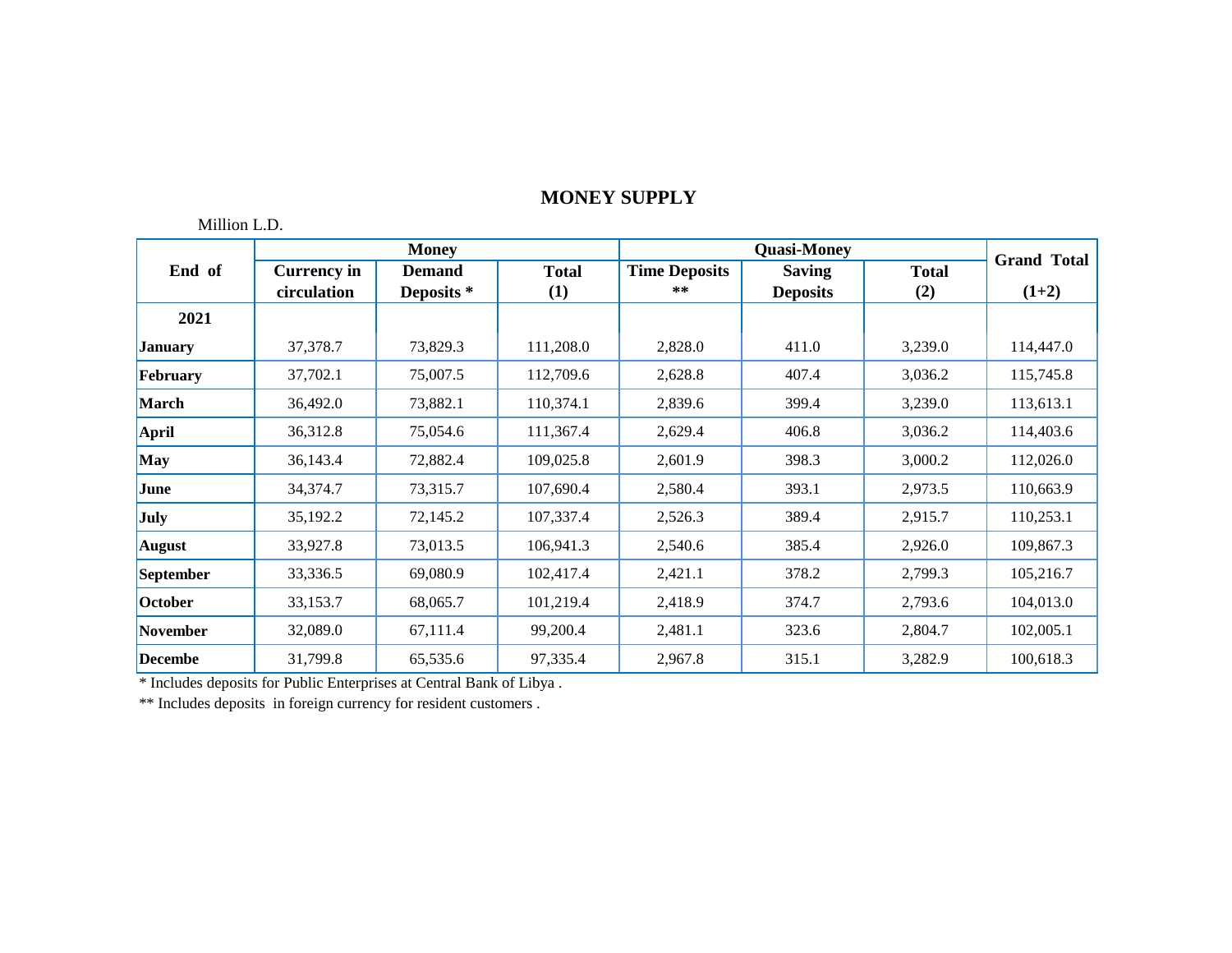|                 |                                 | <b>Net Foreign Assets</b> |              |                                  | <b>Net Domestic Assets</b>               |                             |              |                    |
|-----------------|---------------------------------|---------------------------|--------------|----------------------------------|------------------------------------------|-----------------------------|--------------|--------------------|
| End of          | <b>Central Bank</b><br>of Libya | <b>Comm. Banks</b>        | <b>Total</b> | Net claims on<br><b>Treasury</b> | <b>Claims</b> on<br><b>Other Sectors</b> | <b>Other Items</b><br>(Net) | <b>Total</b> | <b>Grand Total</b> |
|                 |                                 |                           | (3)          |                                  |                                          |                             | (4)          | $(3+4)$            |
| 2004            |                                 |                           |              |                                  |                                          |                             |              |                    |
| <b>January</b>  | 26593.4                         | 556.9                     | 27150.3      | $-5030.6$                        | 7269.1                                   | $-14891.8$                  | $-12653.3$   | 14497.0            |
| February        | 27506.0                         | 695.3                     | 28201.3      | $-4927.9$                        | 7091.7                                   | $-15572.3$                  | $-13408.5$   | 14792.8            |
| March           | 28096.9                         | 627.2                     | 28724.1      | $-5748.4$                        | 7076.1                                   | $-14999.9$                  | $-13672.2$   | 15051.9            |
| April           | 28254.8                         | 713.4                     | 28968.2      | $-5678.5$                        | 7273.3                                   | $-15200.0$                  | $-13605.2$   | 15363.0            |
| May             | 28894.7                         | 833.2                     | 29727.9      | $-13281.0$                       | 7202.9                                   | $-8409.4$                   | $-14487.5$   | 15240.4            |
| June            | 29158.0                         | 837.9                     | 29995.9      | $-13602.6$                       | 6512.2                                   | $-7344.7$                   | $-14435.1$   | 15560.8            |
| July            | 30148.0                         | 803.4                     | 30951.4      | $-14210.6$                       | 6514.2                                   | $-7550.7$                   | $-15247.1$   | 15704.3            |
| <b>August</b>   | 29966.0                         | 766.0                     | 30732.0      | $-14833.3$                       | 6606.9                                   | $-7027.3$                   | $-15253.7$   | 15478.3            |
| September       | 31024.2                         | 921.6                     | 31945.8      | $-15925.2$                       | 6887.2                                   | $-7662.5$                   | $-16700.5$   | 15245.3            |
| October         | 30944.0                         | 1030.9                    | 31974.9      | $-15585.9$                       | 6907.5                                   | $-7646.3$                   | $-16324.7$   | 15650.2            |
| <b>November</b> | 32009.6                         | 1129.6                    | 33139.2      | $-16444.9$                       | 6890.2                                   | $-5725.9$                   | $-15280.6$   | 17858.6            |
| <b>Decembe</b>  | 33065.9                         | 1171.1                    | 34237.0      | $-17734.5$                       | 6654.5                                   | $-10021.5$                  | $-21101.5$   | 13135.5            |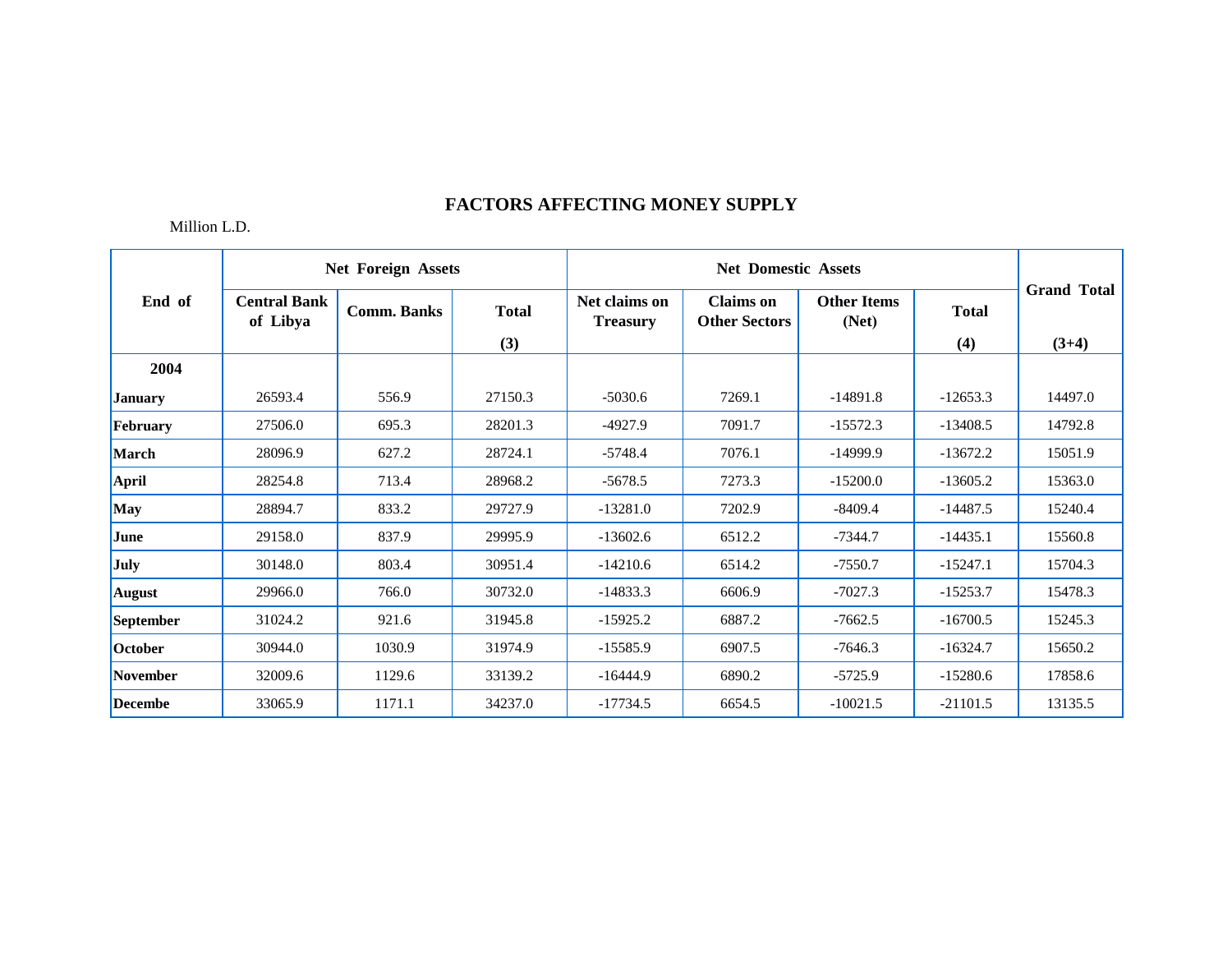|                |                                                                  | <b>Net Foreign Assets</b> |              |                                                                  | <b>Net Domestic Assets</b>         |                              |              |         |  |  |
|----------------|------------------------------------------------------------------|---------------------------|--------------|------------------------------------------------------------------|------------------------------------|------------------------------|--------------|---------|--|--|
| End of         | <b>Central Dank</b><br>$\alpha$ <b>P I</b> $2$ <b>L</b> $\ldots$ | <b>Comm. Banks</b>        | <b>Total</b> | <b>TVEL CRAINIS OIL</b><br>$T_{\text{max}}$ and $T_{\text{max}}$ | <b>URHIIIS UH</b><br>Athen Cookers | <b>UTHEL TREILS</b><br>(1.1) | <b>Total</b> |         |  |  |
|                |                                                                  |                           | (3)          |                                                                  |                                    |                              | (4)          | $(3+4)$ |  |  |
| 2005           |                                                                  |                           |              |                                                                  |                                    |                              |              |         |  |  |
| <b>January</b> | 33964.0                                                          | 1186.7                    | 35150.7      | $-18653.0$                                                       | 6967.3                             | $-10048.4$                   | $-21734.1$   | 13416.6 |  |  |
| February       | 34871.3                                                          | 1258.3                    | 36129.6      | $-19227.7$                                                       | 7086.3                             | $-10541.1$                   | $-22682.5$   | 13447.1 |  |  |
| <b>March</b>   | 36541.0                                                          | 1234.8                    | 37775.8      | $-19958.7$                                                       | 6875.0                             | $-10848.2$                   | $-23931.9$   | 13843.9 |  |  |
| April          | 37749.8                                                          | 1193.6                    | 38943.4      | $-21331.2$                                                       | 6956.2                             | $-10796.8$                   | $-25171.8$   | 13771.6 |  |  |
| <b>May</b>     | 39804.8                                                          | 1306.0                    | 41110.8      | $-22222.8$                                                       | 6960.3                             | $-10886.1$                   | $-26148.6$   | 14962.2 |  |  |
| June           | 41565.5                                                          | 1484.3                    | 43049.8      | $-23724.3$                                                       | 6895.8                             | $-11009.7$                   | $-27838.2$   | 15211.6 |  |  |
| <b>July</b>    | 43252.8                                                          | 1632.3                    | 44885.1      | $-25253.4$                                                       | 6968.3                             | $-11259.0$                   | $-29544.1$   | 15341.0 |  |  |
| <b>August</b>  | 45147.7                                                          | 1622.4                    | 46770.1      | $-27079.2$                                                       | 6738.6                             | $-10791.8$                   | $-31132.4$   | 15637.7 |  |  |
| September      | 48144.6                                                          | 1766.0                    | 49910.6      | $-29855.5$                                                       | 6796.9                             | $-11062.2$                   | $-34120.8$   | 15789.8 |  |  |
| <b>October</b> | 50896.7                                                          | 1838.3                    | 52735.0      | $-31719.7$                                                       | 7080.9                             | $-12053.3$                   | $-36692.1$   | 16042.9 |  |  |
| November       | 53164.6                                                          | 1931.2                    | 55095.8      | $-33485.8$                                                       | 7149.7                             | $-12207.7$                   | $-38543.8$   | 16552.0 |  |  |
| Decembe        | 54447.9                                                          | 1974.1                    | 56422.0      | $-33880.2$                                                       | 7269.2                             | $-12714.7$                   | $-39325.7$   | 17096.3 |  |  |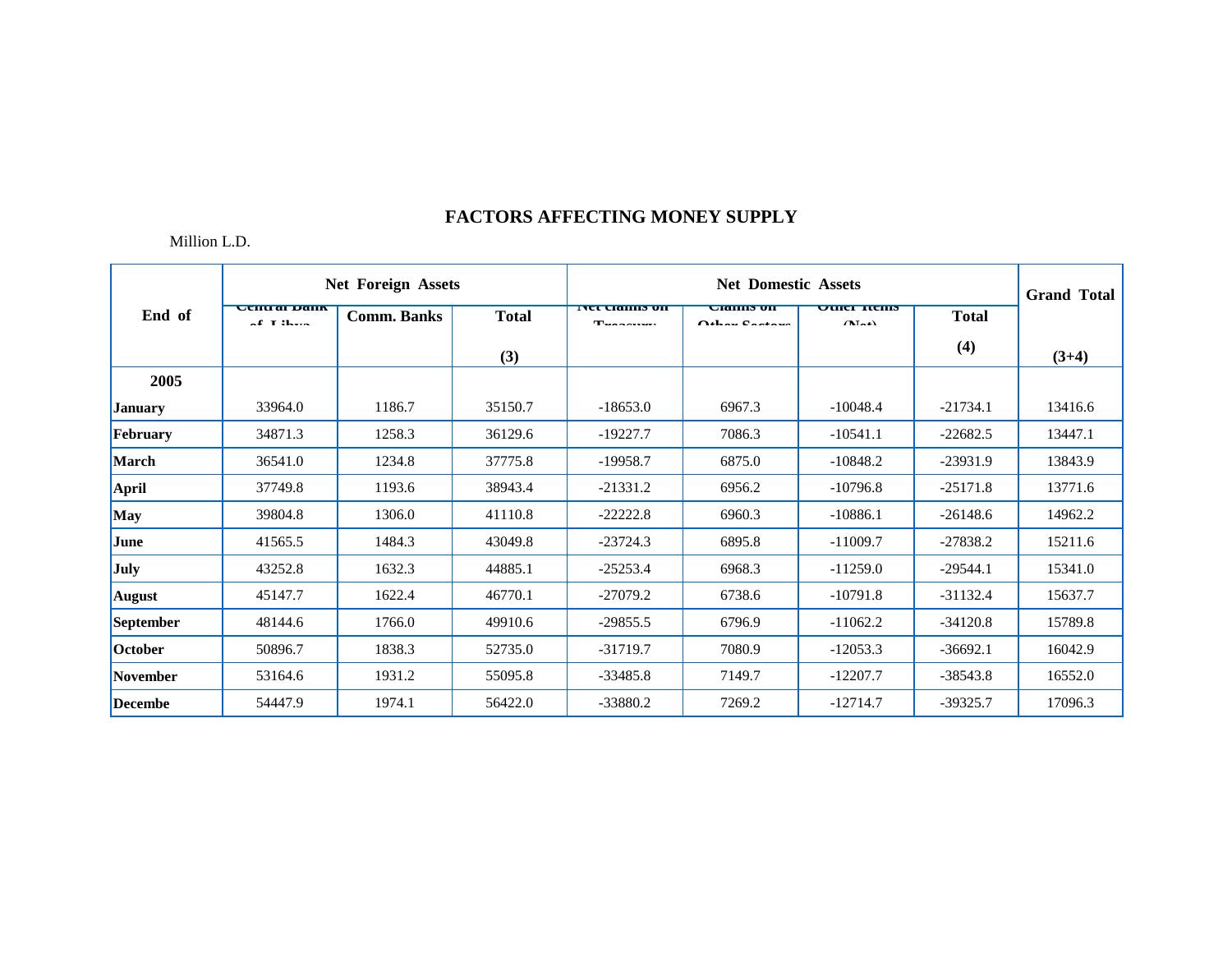|                |                                 | <b>Net Foreign Assets</b> |              |                                  | <b>Net Domestic Assets</b>               |                             |              |                    |
|----------------|---------------------------------|---------------------------|--------------|----------------------------------|------------------------------------------|-----------------------------|--------------|--------------------|
| End of         | <b>Central Bank</b><br>of Libya | <b>Comm. Banks</b>        | <b>Total</b> | Net claims on<br><b>Treasury</b> | <b>Claims</b> on<br><b>Other Sectors</b> | <b>Other Items</b><br>(Net) | <b>Total</b> | <b>Grand Total</b> |
|                |                                 |                           | (3)          |                                  |                                          |                             | (3)          | $(3+4)$            |
| 2006           |                                 |                           |              |                                  |                                          |                             |              |                    |
| <b>January</b> | 56293.4                         | 2176.8                    | 58470.2      | $-35348.8$                       | 7514.1                                   | $-13245.0$                  | $-41079.7$   | 17390.5            |
| February       | 57169.1                         | 2065.7                    | 59234.8      | $-36325.5$                       | 7401.0                                   | $-12904.2$                  | $-41828.7$   | 17406.1            |
| March          | 53703.0                         | 2220.1                    | 55923.1      | $-33455.3$                       | 7220.5                                   | $-12733.6$                  | $-38968.4$   | 16954.7            |
| <b>April</b>   | 57080.3                         | 2253.8                    | 59334.1      | $-37773.3$                       | 7157.7                                   | $-11996.6$                  | $-42612.2$   | 16721.9            |
| May            | 59797.9                         | 2342.6                    | 62140.5      | $-40000.2$                       | 7387.5                                   | $-11718.8$                  | $-44331.5$   | 17809.0            |
| June           | 62914.2                         | 2504.2                    | 65418.4      | $-42723.4$                       | 7242.9                                   | $-12285.9$                  | $-47766.4$   | 17652.0            |
| July           | 66073.7                         | 2518.2                    | 68591.9      | $-45900.5$                       | 7552.6                                   | $-12310.5$                  | $-50658.4$   | 17933.5            |
| <b>August</b>  | 68654.5                         | 2474.3                    | 71128.8      | $-47552.9$                       | 7449.3                                   | $-12842.9$                  | $-52946.5$   | 18182.3            |
| September      | 71995.4                         | 2353.4                    | 74348.8      | $-50529.5$                       | 7529.9                                   | $-12512.3$                  | $-55511.9$   | 18836.9            |
| October        | 74234.9                         | 2463.9                    | 76698.8      | $-52176.3$                       | 7701.3                                   | $-12779.6$                  | $-57254.6$   | 19444.2            |
| November       | 75530.7                         | 2295.8                    | 77826.5      | $-54108.8$                       | 7840.3                                   | $-12698.8$                  | $-58967.3$   | 18859.2            |
| <b>Decembe</b> | 77240.8                         | 2192.7                    | 79433.5      | $-55256.4$                       | 8078.6                                   | $-12599.8$                  | $-59777.6$   | 19655.9            |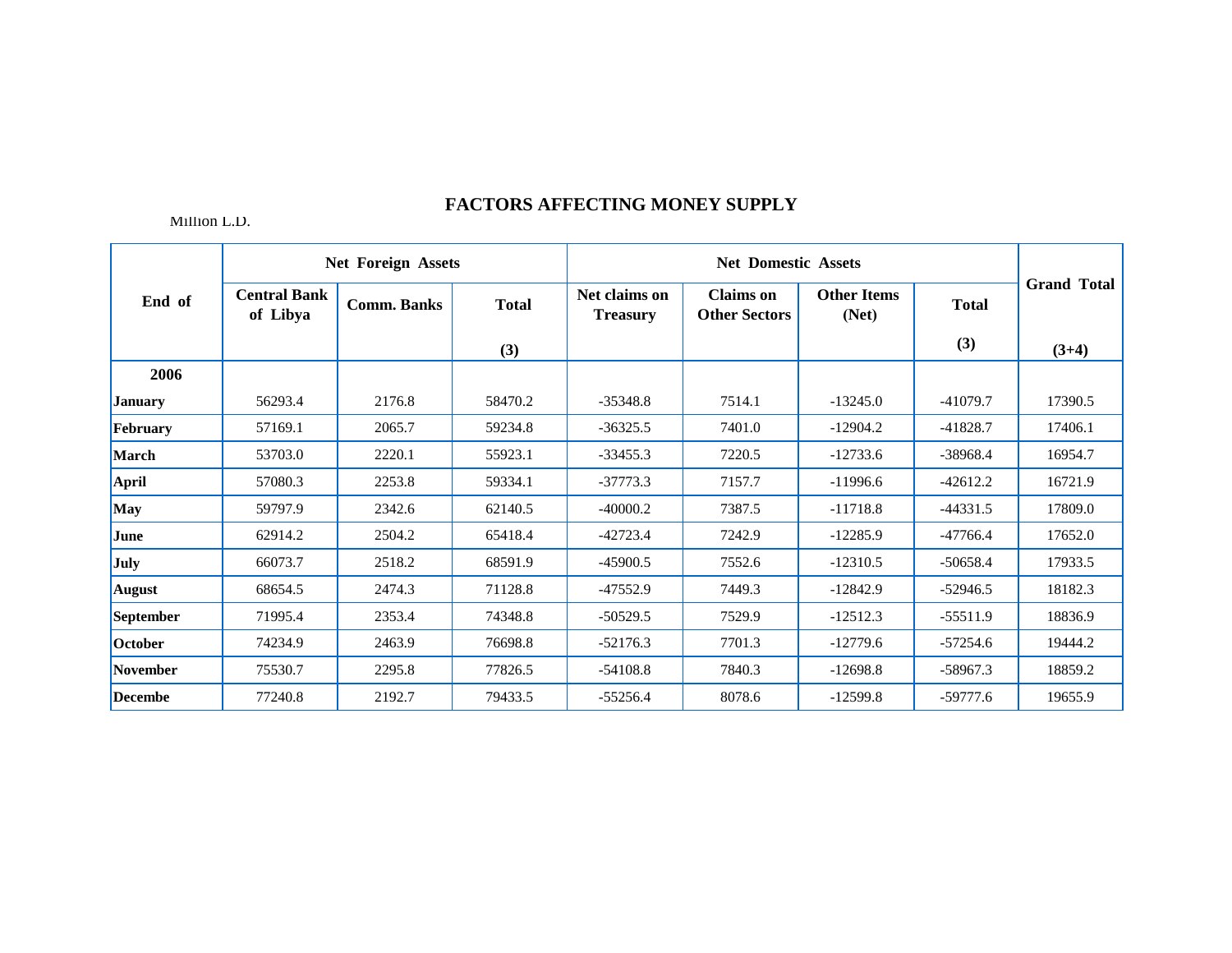|                  |                                 | <b>Net Foreign Assets</b> |              |                                  | <b>Net Domestic Assets</b>               |                             |              |                    |
|------------------|---------------------------------|---------------------------|--------------|----------------------------------|------------------------------------------|-----------------------------|--------------|--------------------|
| End of           | <b>Central Bank</b><br>of Libya | <b>Comm. Banks</b>        | <b>Total</b> | Net claims on<br><b>Treasury</b> | <b>Claims</b> on<br><b>Other Sectors</b> | <b>Other Items</b><br>(Net) | <b>Total</b> | <b>Grand Total</b> |
|                  |                                 |                           | (3)          |                                  |                                          |                             | (4)          | $(3+4)$            |
| 2007             |                                 |                           |              |                                  |                                          |                             |              |                    |
| <b>January</b>   | 80548.4                         | 2169.6                    | 82718.0      | $-58307.6$                       | 8185.4                                   | $-14062.5$                  | $-64184.7$   | 18533.3            |
| February         | 82720.2                         | 2107.8                    | 84828.0      | $-60510.5$                       | 8360.0                                   | $-14036.1$                  | $-66186.6$   | 18641.4            |
| <b>March</b>     | 84596.2                         | 2261.6                    | 86857.8      | $-61416.1$                       | 8502.8                                   | $-14232.2$                  | $-67145.5$   | 19712.3            |
| April            | 84144.7                         | 2035.4                    | 86180.1      | $-60237.9$                       | 8150.2                                   | $-13908.0$                  | $-65995.7$   | 20184.4            |
| <b>May</b>       | 86629.4                         | 2196.0                    | 88825.4      | $-62236.2$                       | 8555.5                                   | $-14991.6$                  | $-68672.3$   | 20153.1            |
| June             | 89339.6                         | 2200.0                    | 91539.6      | $-64329.8$                       | 8511.0                                   | $-14936.8$                  | $-70755.6$   | 20784.0            |
| July             | 91664.1                         | 1863.9                    | 93528.0      | $-65516.0$                       | 8586.7                                   | $-15011.8$                  | $-71941.1$   | 21586.9            |
| <b>August</b>    | 94769.2                         | 2344.6                    | 97113.8      | $-67276.7$                       | 8736.7                                   | $-15463.2$                  | $-74003.2$   | 23110.6            |
| <b>September</b> | 95270.7                         | 2298.6                    | 97569.3      | $-67928.6$                       | 9156.3                                   | $-15274.1$                  | $-74046.4$   | 23522.9            |
| October          | 98394.3                         | 2261.4                    | 100655.7     | $-70162.2$                       | 9150.7                                   | $-14926.3$                  | $-75937.8$   | 24717.9            |
| November         | 98797.7                         | 2534.7                    | 101332.4     | $-70302.4$                       | 9305.3                                   | $-14273.9$                  | $-75271.0$   | 26061.4            |
| <b>Decembe</b>   | 98305.4                         | 2438.4                    | 100743.8     | $-67834.4$                       | 9420.1                                   | $-15347.4$                  | $-73761.7$   | 26982.1            |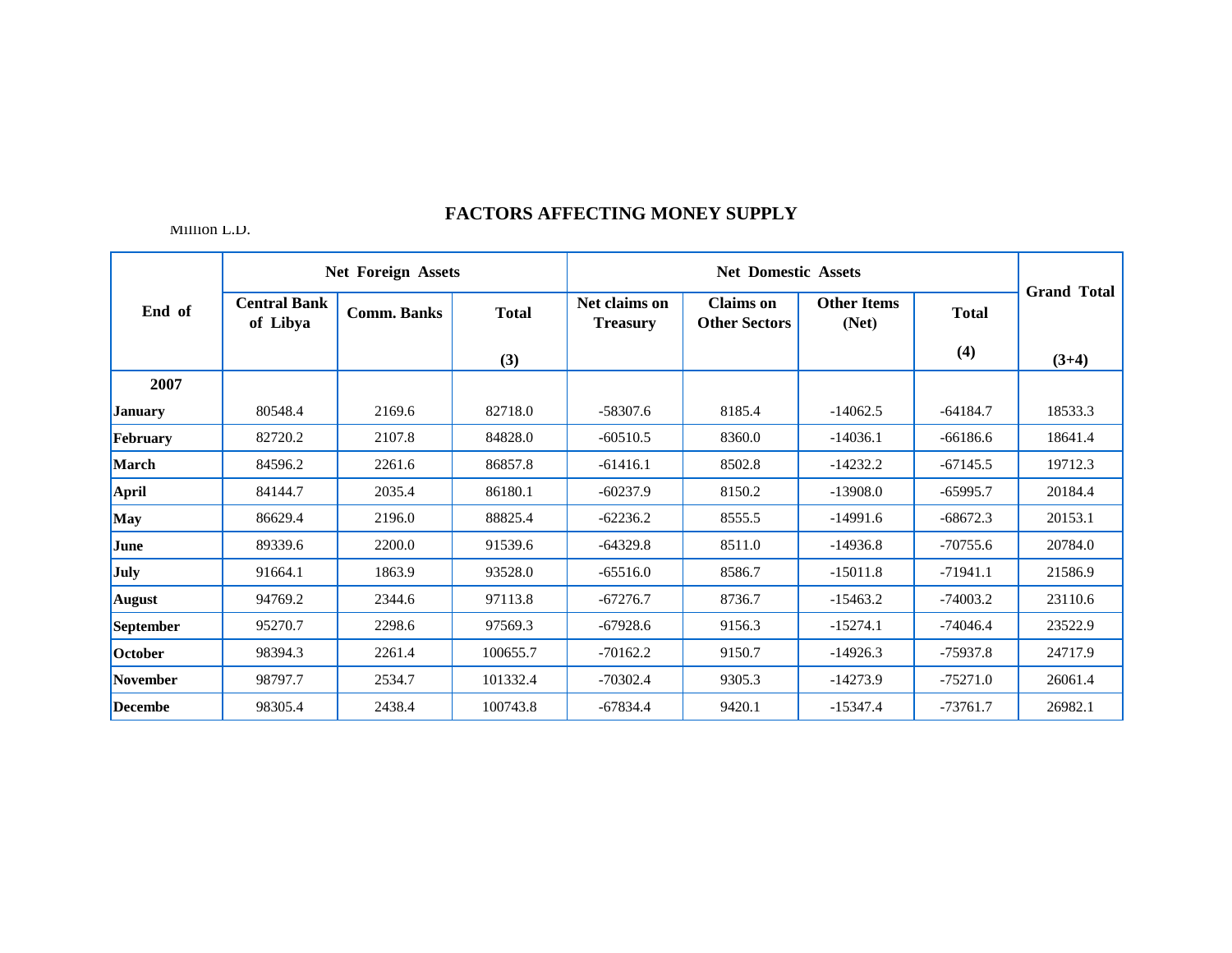|                |                                 | <b>Net Foreign Assets</b> |              |                                  | <b>Net Domestic Assets</b>               |                             |              |                    |
|----------------|---------------------------------|---------------------------|--------------|----------------------------------|------------------------------------------|-----------------------------|--------------|--------------------|
| End of         | <b>Central Bank</b><br>of Libya | <b>Comm. Banks</b>        | <b>Total</b> | Net claims on<br><b>Treasury</b> | <b>Claims</b> on<br><b>Other Sectors</b> | <b>Other Items</b><br>(Net) | <b>Total</b> | <b>Grand Total</b> |
|                |                                 |                           | (3)          |                                  |                                          |                             | (4)          | $(3+4)$            |
| 2008           |                                 |                           |              |                                  |                                          |                             |              |                    |
| <b>January</b> | 100974.9                        | 2817.1                    | 103792.0     | $-73481.4$                       | 12028.3                                  | $-15876.2$                  | $-77329.3$   | 26462.7            |
| February       | 101629.1                        | 2618.8                    | 104247.9     | $-74909.2$                       | 12405.2                                  | $-14908.3$                  | $-77412.3$   | 26835.6            |
| <b>March</b>   | 103404.2                        | 2817.7                    | 106221.9     | $-78427.1$                       | 14509.0                                  | $-14821.0$                  | $-78739.1$   | 27482.8            |
| <b>April</b>   | 107994.7                        | 2587.0                    | 110581.7     | $-80689.4$                       | 14613.6                                  | $-13497.3$                  | $-79573.1$   | 31008.6            |
| <b>May</b>     | 108894.4                        | 2414.6                    | 111309.0     | $-81443.8$                       | 14749.4                                  | $-12928.4$                  | $-79622.8$   | 31686.2            |
| June           | 110211.5                        | 3473.0                    | 113684.5     | $-82301.3$                       | 14597.4                                  | $-10944.6$                  | $-78648.5$   | 35036.0            |
| July           | 114177.7                        | 3528.2                    | 117705.9     | $-85357.7$                       | 14678.2                                  | $-11624.9$                  | $-82304.4$   | 35401.5            |
| <b>August</b>  | 117637.4                        | 3059.8                    | 120697.2     | $-81346.4$                       | 9964.0                                   | $-12886.6$                  | $-84269.0$   | 36428.2            |
| September      | 121567.6                        | 4307.7                    | 125875.3     | $-84886.7$                       | 10389.8                                  | $-13106.9$                  | $-87603.8$   | 38271.5            |
| October        | 116549.7                        | 4833.4                    | 121383.1     | $-78299.4$                       | 10137.5                                  | $-15977.0$                  | $-84138.9$   | 37244.2            |
| November       | 119372.4                        | 3470.6                    | 122843.0     | $-81703.0$                       | 11003.6                                  | $-12170.2$                  | $-82869.6$   | 39973.4            |
| <b>Decembe</b> | 121257.2                        | 3573.1                    | 124830.3     | $-80767.1$                       | 11439.0                                  | $-15757.7$                  | $-85085.8$   | 39744.5            |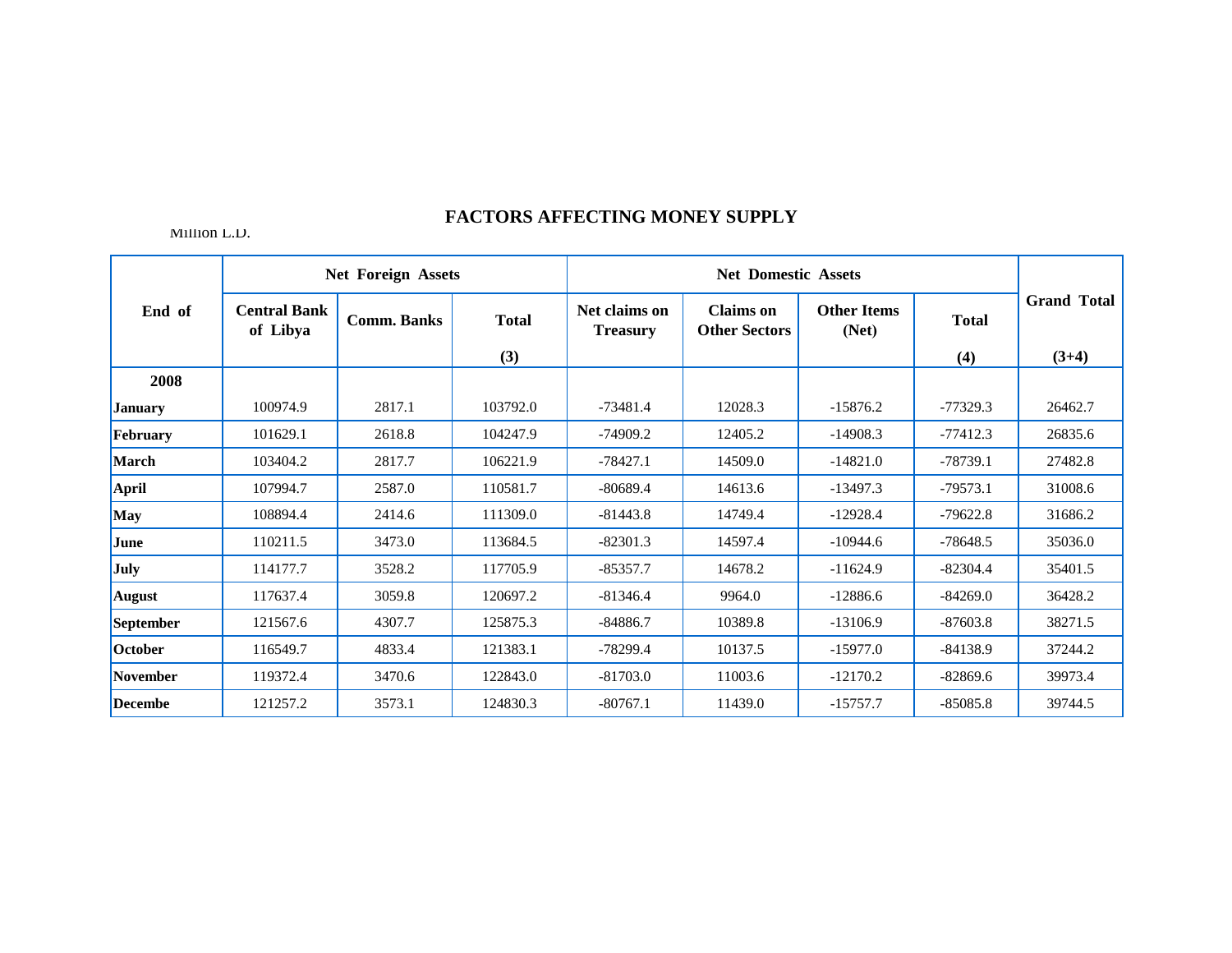|                |                                 | <b>Net Foreign Assets</b> |              |                                  | <b>Net Domestic Assets</b>               |                             |              |                    |
|----------------|---------------------------------|---------------------------|--------------|----------------------------------|------------------------------------------|-----------------------------|--------------|--------------------|
| End of         | <b>Central Bank</b><br>of Libya | <b>Comm. Banks</b>        | <b>Total</b> | Net claims on<br><b>Treasury</b> | <b>Claims</b> on<br><b>Other Sectors</b> | <b>Other Items</b><br>(Net) | <b>Total</b> | <b>Grand Total</b> |
|                |                                 |                           | (3)          |                                  |                                          |                             | (4)          | $(3+4)$            |
| 2009           |                                 |                           |              |                                  |                                          |                             |              |                    |
| <b>January</b> | 121611.0                        | 4245.1                    | 125856.1     | $-79223.1$                       | 11369.5                                  | $-20877.7$                  | $-88731.3$   | 37124.8            |
| February       | 124391.7                        | 3466.4                    | 127858.1     | $-81424.6$                       | 11796.5                                  | $-21242.4$                  | $-90870.5$   | 36987.6            |
| <b>March</b>   | 124387.0                        | 4320.2                    | 128707.2     | $-84476.8$                       | 11893.8                                  | $-19465.5$                  | $-92048.5$   | 36658.7            |
| <b>April</b>   | 124149.1                        | 4425.9                    | 128575.0     | $-82542.5$                       | 11618.7                                  | $-18363.5$                  | $-89287.3$   | 39287.7            |
| <b>May</b>     | 122881.1                        | 4884.5                    | 127765.6     | $-81006.0$                       | 11811.4                                  | $-18892.2$                  | $-88086.8$   | 39678.8            |
| June           | 123232.0                        | 4907.1                    | 128139.1     | $-78530.1$                       | 11450.6                                  | $-21026.7$                  | $-88106.2$   | 40032.9            |
| July           | 124752.3                        | 4854.5                    | 129606.8     | $-77281.1$                       | 11663.6                                  | $-22518.0$                  | $-88135.5$   | 41471.3            |
| <b>August</b>  | 126413.8                        | 4690.8                    | 131104.6     | $-80339.5$                       | 12140.6                                  | $-21149.6$                  | $-89348.5$   | 41756.1            |
| September      | 130375.3                        | 4853.2                    | 135228.5     | $-80796.9$                       | 12393.9                                  | $-23422.1$                  | $-91825.1$   | 43403.4            |
| October        | 128828.1                        | 4150.9                    | 132979.0     | $-77754.6$                       | 12892.0                                  | $-25299.0$                  | $-90161.6$   | 42817.4            |
| November       | 129835.9                        | 3673.7                    | 133509.6     | $-80280.9$                       | 13212.0                                  | $-21831.2$                  | $-88900.1$   | 44609.5            |
| <b>Decembe</b> | 128191.6                        | 4088.5                    | 132280.1     | $-80899.5$                       | 12920.7                                  | $-20140.0$                  | $-88118.8$   | 44161.3            |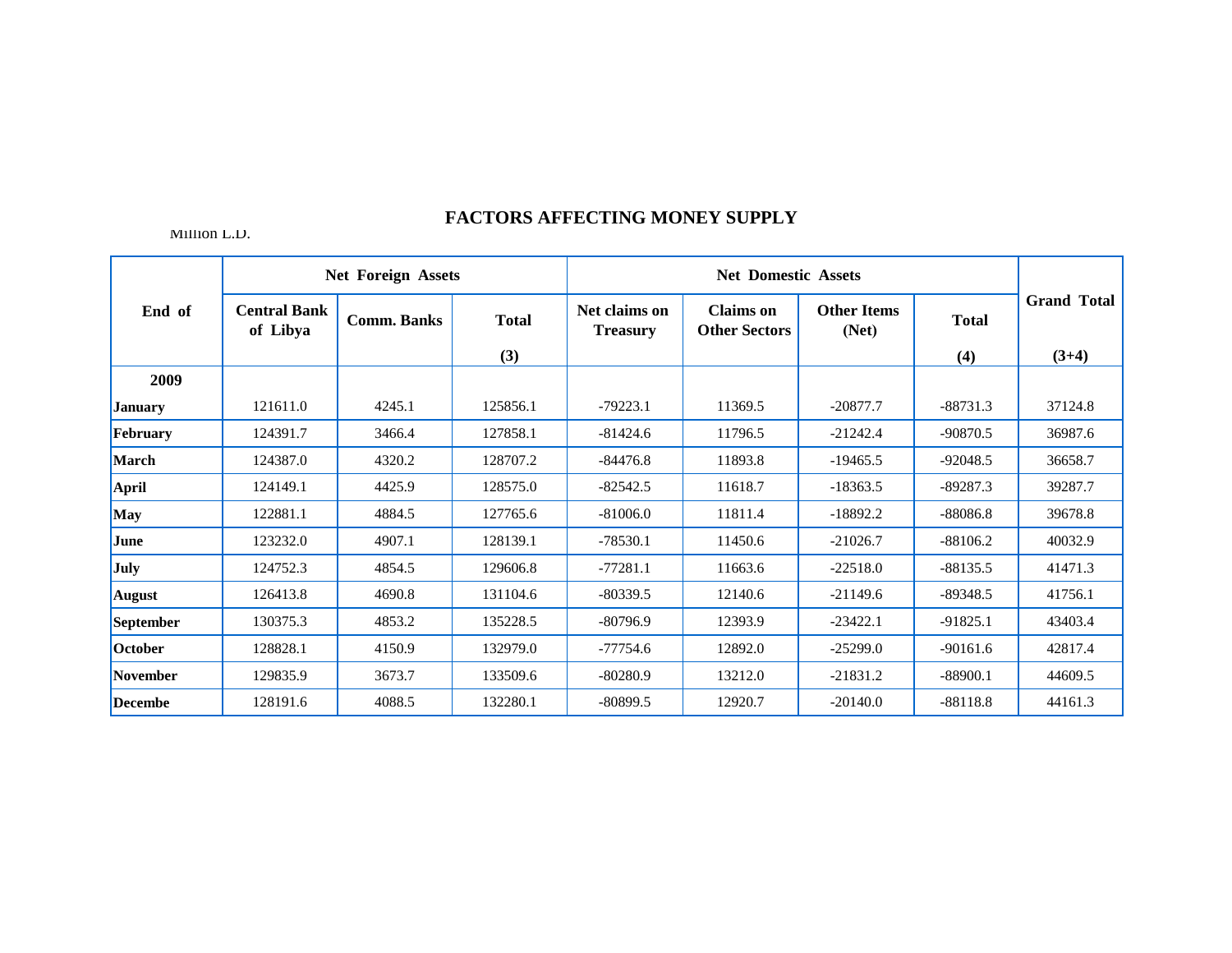|                 |                                 | <b>Net Foreign Assets</b> |                     |                                  | <b>Net Domestic Assets</b>               |                             |                     |                               |
|-----------------|---------------------------------|---------------------------|---------------------|----------------------------------|------------------------------------------|-----------------------------|---------------------|-------------------------------|
| End of          | <b>Central Bank</b><br>of Libya | <b>Comm. Banks</b>        | <b>Total</b><br>(3) | Net claims on<br><b>Treasury</b> | <b>Claims</b> on<br><b>Other Sectors</b> | <b>Other Items</b><br>(Net) | <b>Total</b><br>(4) | <b>Grand Total</b><br>$(3+4)$ |
| 2010            |                                 |                           |                     |                                  |                                          |                             |                     |                               |
| <b>January</b>  | 127983.4                        | 4383.4                    | 132366.8            | $-82044.3$                       | 13330.1                                  | $-19983.7$                  | $-88697.9$          | 43668.9                       |
| February        | 128926.4                        | 4053.5                    | 132979.9            | $-83097.2$                       | 14002.5                                  | $-20272.1$                  | $-89366.8$          | 43613.1                       |
| <b>March</b>    | 130367.2                        | 4024.9                    | 134392.1            | $-84094.4$                       | 14110.7                                  | $-20159.7$                  | $-90143.4$          | 44248.7                       |
| <b>April</b>    | 130464.2                        | 3473.9                    | 133938.1            | $-89595.6$                       | 14369.5                                  | $-19846.2$                  | $-95072.3$          | 38865.8                       |
| May             | 132907.7                        | 3533.9                    | 136441.6            | $-95968.0$                       | 14383.1                                  | $-15945.2$                  | $-97530.1$          | 38911.5                       |
| June            | 131433.6                        | 3527.5                    | 134961.1            | $-93307.8$                       | 13842.7                                  | $-15606.8$                  | $-95071.9$          | 39889.2                       |
| July            | 130160.0                        | 3559.0                    | 133719.0            | $-90498.6$                       | 14222.0                                  | $-16935.2$                  | $-93211.8$          | 40507.2                       |
| <b>August</b>   | 131399.5                        | 3342.6                    | 134742.1            | $-90476.9$                       | 14260.5                                  | $-15334.5$                  | $-91550.9$          | 43191.2                       |
| September       | 129803.8                        | 3726.5                    | 133530.3            | $-88587.4$                       | 14155.2                                  | $-16514.0$                  | $-90946.2$          | 42584.1                       |
| October         | 131488.3                        | 3961.0                    | 135449.3            | $-90544.5$                       | 14271.2                                  | $-15842.8$                  | $-92116.1$          | 43333.2                       |
| <b>November</b> | 133214.8                        | 3849.3                    | 137064.1            | $-92187.9$                       | 14877.1                                  | $-15074.7$                  | $-92385.5$          | 44678.6                       |
| <b>Decembe</b>  | 134460.0                        | 3461.0                    | 137921.0            | $-89906.4$                       | 14765.2                                  | $-16429.1$                  | $-91570.3$          | 46350.7                       |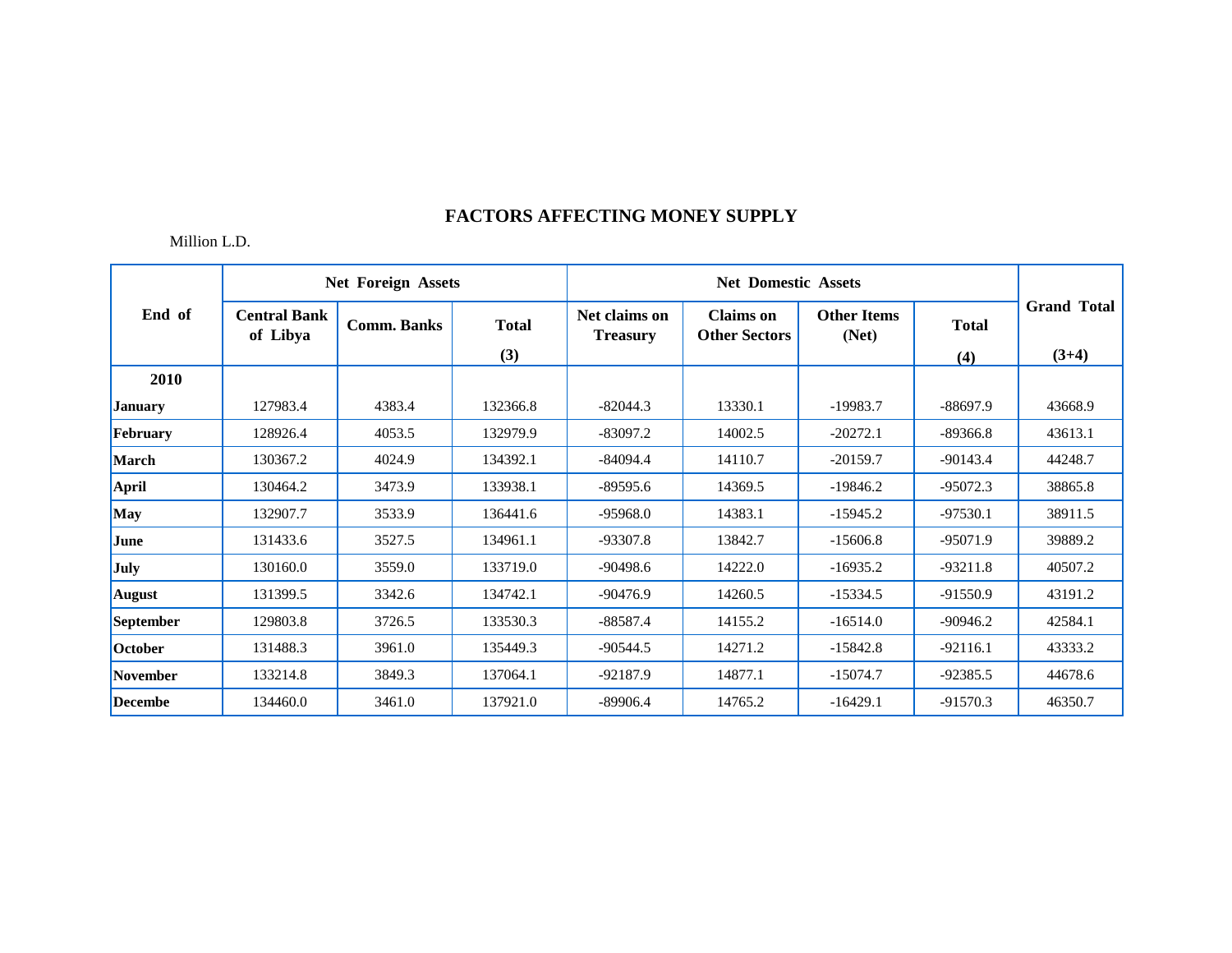|                |                                 | <b>Net Foreign Assets</b> |              |                                  | <b>Net Domestic Assets</b>               |                             |              |                    |
|----------------|---------------------------------|---------------------------|--------------|----------------------------------|------------------------------------------|-----------------------------|--------------|--------------------|
| End of         | <b>Central Bank</b><br>of Libya | <b>Comm. Banks</b>        | <b>Total</b> | Net claims on<br><b>Treasury</b> | <b>Claims</b> on<br><b>Other Sectors</b> | <b>Other Items</b><br>(Net) | <b>Total</b> | <b>Grand Total</b> |
|                |                                 |                           | (3)          |                                  |                                          |                             | (4)          | $(3+4)$            |
| 2011           |                                 |                           |              |                                  |                                          |                             |              |                    |
| <b>January</b> | 135803.1                        | 3934.7                    | 139737.8     | $-93681.7$                       | 14077.4                                  | $-15813.6$                  | $-95417.9$   | 44319.9            |
| February       | 139782.7                        | 4293.5                    | 144076.2     | $-91191.6$                       | 14444.6                                  | $-20649.3$                  | $-97396.3$   | 46679.9            |
| <b>March</b>   | 138627.8                        | 4104.1                    | 142731.9     | $-92057.9$                       | 14270.7                                  | $-17025.8$                  | $-94813.0$   | 47918.9            |
| <b>April</b>   | 137691.7                        | 3898.2                    | 141589.9     | $-90233.8$                       | 13873.9                                  | $-16685.4$                  | $-93045.3$   | 48544.6            |
| May            | 137603.1                        | 3940.1                    | 141543.2     | $-87463.9$                       | 13615.1                                  | $-18636.8$                  | $-92485.6$   | 49057.6            |
| <b>June</b>    | 136949.7                        | 3893.5                    | 140843.2     | $-86481.3$                       | 13583.0                                  | $-17799.4$                  | $-90697.7$   | 50145.5            |
| <b>July</b>    | 135688.1                        | 4068.0                    | 139756.1     | $-84121.9$                       | 13653.7                                  | $-18627.2$                  | $-89095.4$   | 50660.7            |
| <b>August</b>  | 135563.1                        | 4014.2                    | 139577.3     | $-75060.8$                       | 13919.0                                  | $-27046.8$                  | $-88188.6$   | 51388.7            |
| September      | 135954.6                        | 3814.4                    | 139769.0     | $-81683.3$                       | 13376.6                                  | $-16209.9$                  | $-84516.6$   | 55252.4            |
| October        | 136223.7                        | 3750.1                    | 139973.8     | $-80425.4$                       | 13618.8                                  | $-15970.1$                  | $-82776.7$   | 57197.1            |
| November       | 137403.0                        | 3444.7                    | 140847.7     | $-80723.3$                       | 13724.8                                  | $-16136.4$                  | $-83134.9$   | 57712.8            |
| <b>Decembe</b> | 139448.2                        | 4152.4                    | 143600.6     | $-81629.3$                       | 13549.7                                  | $-17580.1$                  | $-85659.7$   | 57940.9            |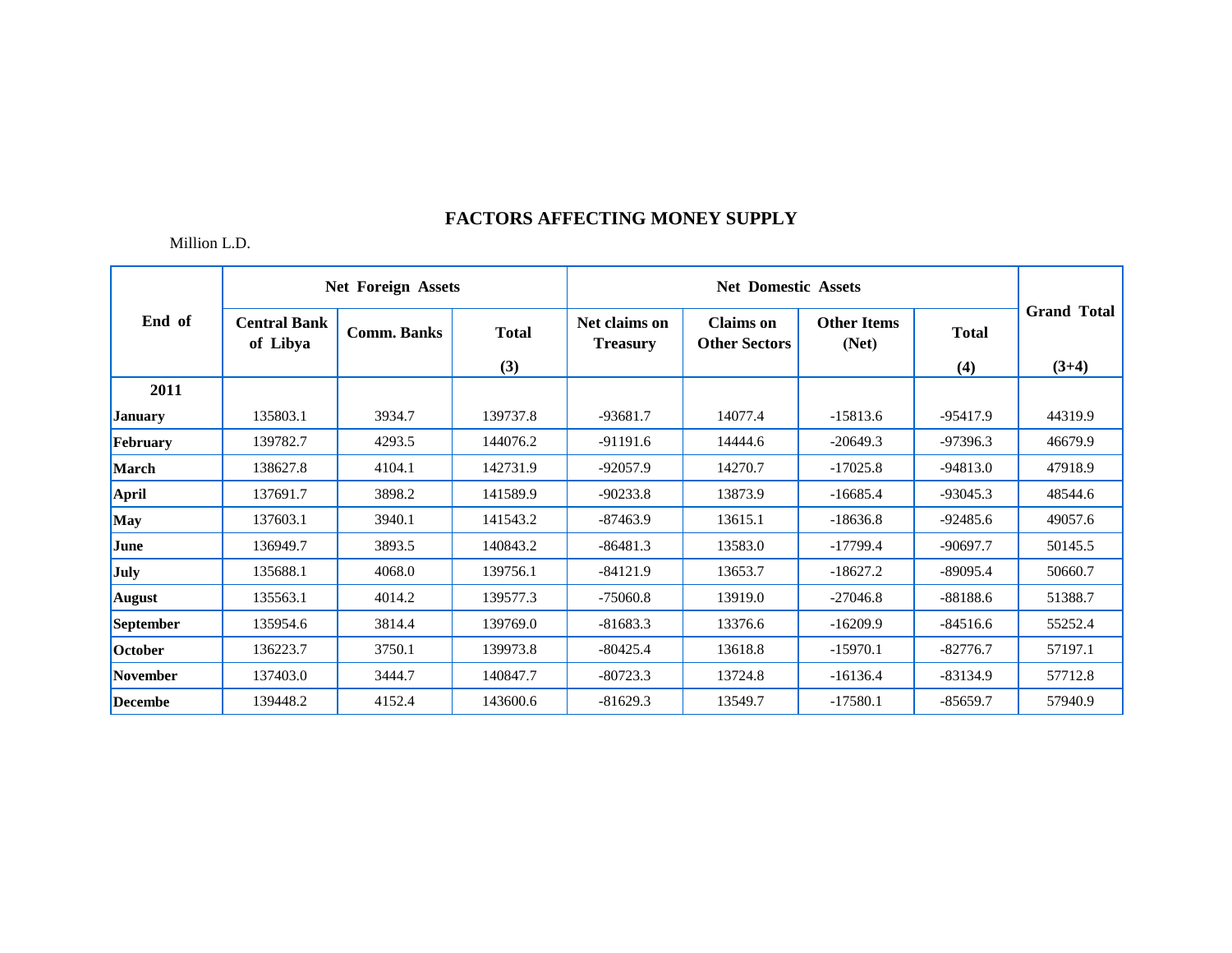|                  |                                   | <b>Net Foreign Assets</b> |              |                                   | <b>Net Domestic Assets</b> |                              |              | <b>Grand Total</b> |
|------------------|-----------------------------------|---------------------------|--------------|-----------------------------------|----------------------------|------------------------------|--------------|--------------------|
| End of           | Central Dann<br>$AP$ T $2L_{max}$ | <b>Comm. Banks</b>        | <b>Total</b> | <b>INCLUEDIUS UN</b><br>$T_{max}$ | CRIMS ON<br>$Ath$ $Ath$    | <b>UTHEL TREILS</b><br>(1.1) | <b>Total</b> |                    |
|                  |                                   |                           | (3)          |                                   |                            |                              | (4)          | $(3+4)$            |
| 2012             |                                   |                           |              |                                   |                            |                              |              |                    |
| <b>January</b>   | 139064.6                          | 4065.9                    | 143130.5     | $-73240.0$                        | 13541.2                    | $-26109.0$                   | $-85807.8$   | 57322.7            |
| February         | 141366.9                          | 4455.1                    | 145822.0     | $-74742.7$                        | 13872.0                    | $-28167.7$                   | -89038.4     | 56783.6            |
| <b>March</b>     | 144365.6                          | 4349.2                    | 148714.8     | $-75422.9$                        | 14000.1                    | $-30664.5$                   | -92087.3     | 56627.5            |
| <b>April</b>     | 146415.9                          | 4445.3                    | 150861.2     | $-77497.6$                        | 14197.9                    | $-28798.2$                   | $-92097.9$   | 58763.3            |
| May              | 147828.1                          | 3730.9                    | 151559.0     | $-82178.1$                        | 13788.5                    | $-24458.3$                   | -92847.9     | 58711.1            |
| June             | 147860.1                          | 4387.8                    | 152247.9     | $-79391.6$                        | 14402.8                    | $-28038.5$                   | $-93027.3$   | 59220.6            |
| July             | 147492.1                          | 4117.9                    | 151610.0     | $-81760.4$                        | 14869.5                    | $-23888.7$                   | $-90779.6$   | 60830.4            |
| <b>August</b>    | 151715.0                          | 4007.0                    | 155722.0     | $-84661.4$                        | 15175.7                    | $-26032.7$                   | $-95518.4$   | 60203.6            |
| <b>September</b> | 151918.7                          | 3477.3                    | 155396.0     | $-88121.8$                        | 15881.2                    | $-23780.4$                   | $-96021.0$   | 59375.0            |
| October          | 152471.1                          | 3893.5                    | 156364.6     | $-87731.6$                        | 16548.5                    | $-24239.6$                   | $-95422.7$   | 60941.9            |
| <b>November</b>  | 153952.1                          | 3617.6                    | 157569.7     | $-88119.1$                        | 15786.4                    | $-23995.6$                   | $-96328.3$   | 61241.4            |
| <b>Decembe</b>   | 155781.6                          | 3440.8                    | 159222.4     | $-86595.4$                        | 16860.6                    | $-25756.1$                   | -95490.9     | 63731.5            |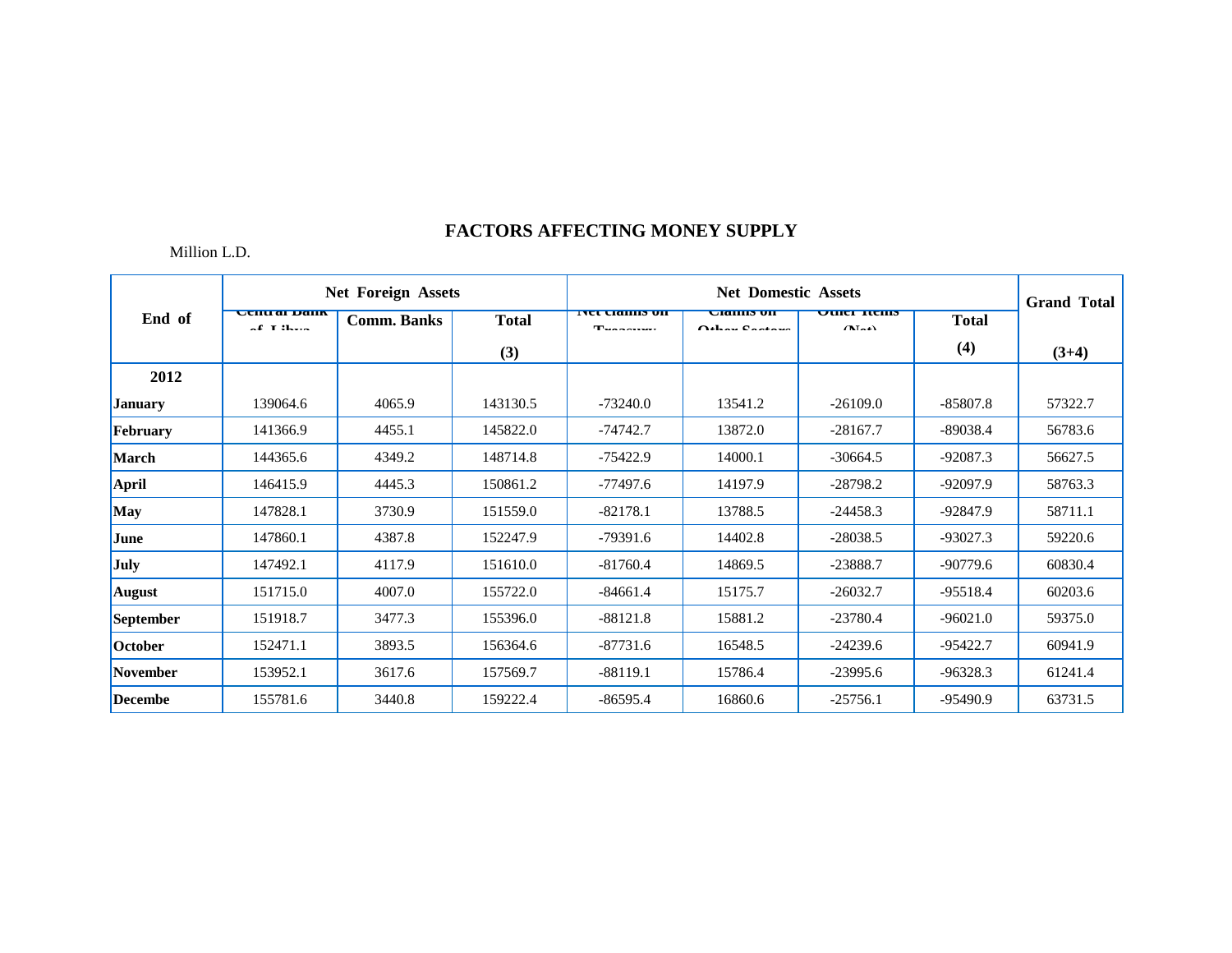|                 |                                 | <b>Net Foreign Assets</b> |              |                                  | <b>Net Domestic Assets</b>               |                             |              |                    |
|-----------------|---------------------------------|---------------------------|--------------|----------------------------------|------------------------------------------|-----------------------------|--------------|--------------------|
| End of          | <b>Central Bank</b><br>of Libya | <b>Comm. Banks</b>        | <b>Total</b> | Net claims on<br><b>Treasury</b> | <b>Claims</b> on<br><b>Other Sectors</b> | <b>Other Items</b><br>(Net) | <b>Total</b> | <b>Grand Total</b> |
|                 |                                 |                           | (3)          |                                  |                                          |                             | (4)          | $(3+4)$            |
| 2013            |                                 |                           |              |                                  |                                          |                             |              |                    |
| <b>January</b>  | 156457.1                        | 4272.0                    | 160729.1     | $-87703.9$                       | 16904.3                                  | $-25736.2$                  | $-96535.8$   | 64193.3            |
| February        | 158910.7                        | 4206.2                    | 163116.9     | $-87536.4$                       | 16871.8                                  | $-28228.0$                  | $-98892.6$   | 64224.3            |
| <b>March</b>    | 162236.3                        | 4331.6                    | 166567.9     | $-91199.6$                       | 16777.4                                  | $-28493.1$                  | $-102915.3$  | 63652.6            |
| <b>April</b>    | 163489.1                        | 4337.8                    | 167826.9     | $-93484.7$                       | 17176.0                                  | $-27990.7$                  | $-104299.4$  | 63527.5            |
| <b>May</b>      | 163848.8                        | 4254.5                    | 168103.3     | $-95286.4$                       | 17532.2                                  | $-27763.1$                  | $-105517.3$  | 62586.0            |
| June            | 164312.6                        | 4023.0                    | 168335.6     | $-96153.0$                       | 17847.1                                  | $-26947.9$                  | $-105253.8$  | 63081.8            |
| July            | 165198.1                        | 4375.1                    | 169573.2     | $-93230.6$                       | 18422.4                                  | $-27276.0$                  | $-102084.2$  | 67489.0            |
| <b>August</b>   | 163439.5                        | 4360.4                    | 167799.9     | $-91461.2$                       | 18216.5                                  | $-27593.2$                  | $-100837.9$  | 66962.0            |
| September       | 161120.2                        | 4006.6                    | 165126.8     | $-89300.8$                       | 18411.1                                  | $-27109.3$                  | $-97999.0$   | 67127.8            |
| October         | 159377.4                        | 4001.4                    | 163378.8     | $-86688.8$                       | 18707.1                                  | $-27313.1$                  | $-95294.8$   | 68084.0            |
| <b>November</b> | 156163.6                        | 4164.0                    | 160327.6     | $-82679.0$                       | 18904.0                                  | $-27770.8$                  | $-91545.8$   | 68781.8            |
| <b>Decembe</b>  | 150927.5                        | 3977.5                    | 154905.0     | $-77533.6$                       | 18981.6                                  | $-27347.1$                  | 85899.1-     | 69005.9            |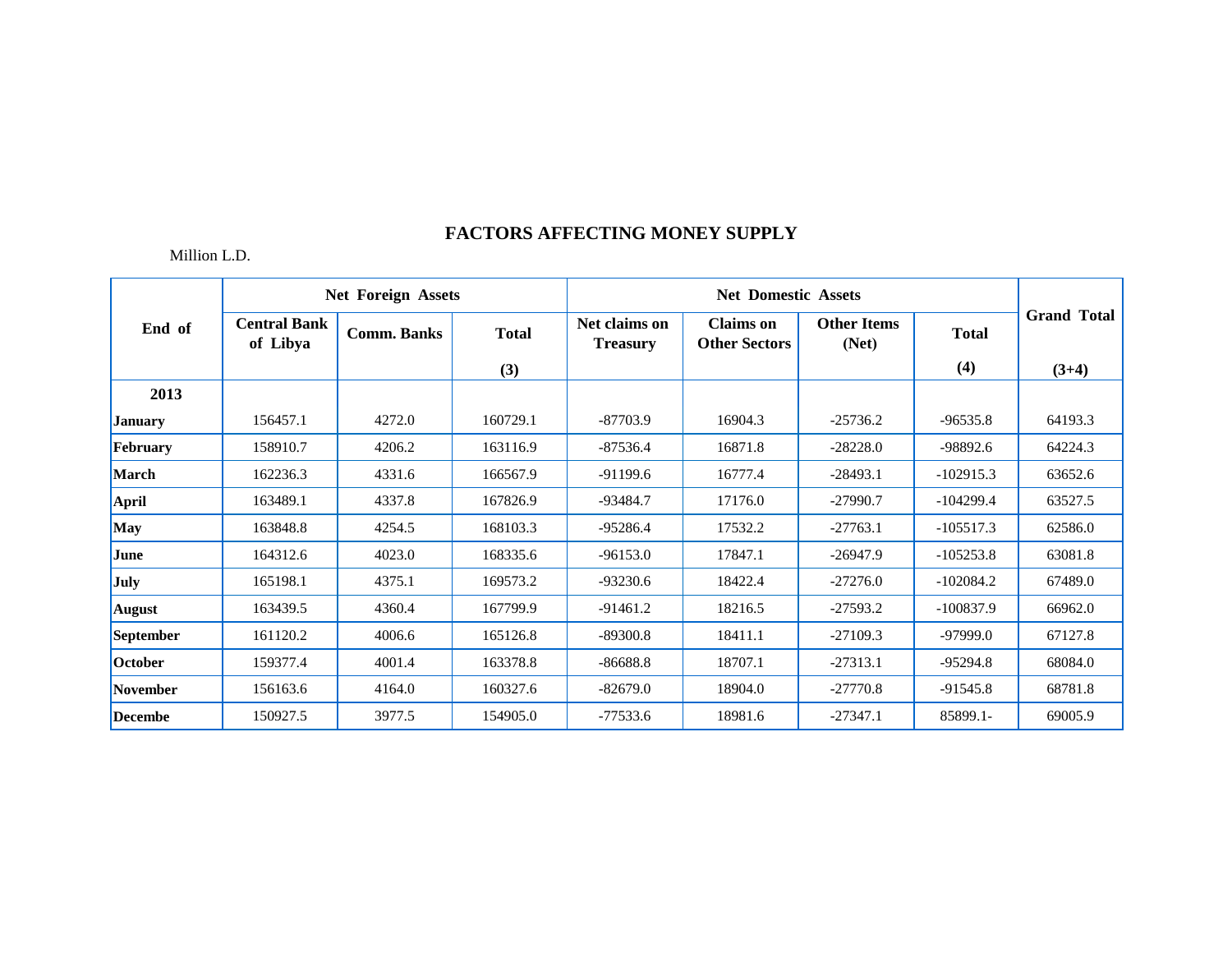|                 |                                 | <b>Net Foreign Assets</b> |              |                                  | <b>Net Domestic Assets</b>               |                             |              |                    |
|-----------------|---------------------------------|---------------------------|--------------|----------------------------------|------------------------------------------|-----------------------------|--------------|--------------------|
| End of          | <b>Central Bank</b><br>of Libya | <b>Comm. Banks</b>        | <b>Total</b> | Net claims on<br><b>Treasury</b> | <b>Claims</b> on<br><b>Other Sectors</b> | <b>Other Items</b><br>(Net) | <b>Total</b> | <b>Grand Total</b> |
|                 |                                 |                           | (3)          |                                  |                                          |                             | (4)          | $(3+4)$            |
| 2014            |                                 |                           |              |                                  |                                          |                             |              |                    |
| <b>January</b>  | 145987.8                        | 4347.4                    | 150335.2     | $-70779.4$                       | 18729.6                                  | $-29152.5$                  | $-81202.3$   | 69132.9            |
| February        | 143658.7                        | 4148.1                    | 147806.8     | $-67207.9$                       | 18849.4                                  | $-29555.8$                  | $-77914.3$   | 69892.5            |
| <b>March</b>    | 140983.9                        | 4771.2                    | 145755.1     | $-66314.9$                       | 19016.3                                  | $-29145.6$                  | $-76444.2$   | 69310.9            |
| April           | 137174.4                        | 4221.9                    | 141396.3     | $-63287.5$                       | 19330.5                                  | $-28782.2$                  | $-72739.2$   | 68657.1            |
| <b>May</b>      | 134977.4                        | 4690.4                    | 139667.8     | $-60748.5$                       | 19941.9                                  | $-30176.1$                  | $-70982.7$   | 68685.1            |
| June            | 130065.0                        | 4977.2                    | 135042.2     | $-58503.0$                       | 20025.3                                  | $-27901.2$                  | $-66378.9$   | 68663.3            |
| July            | 129137.9                        | 4957.2                    | 134095.1     | $-55481.6$                       | 20070.4                                  | $-29213.2$                  | $-64624.4$   | 69470.7            |
| <b>August</b>   | 128503.3                        | 5026.1                    | 133529.4     | $-55259.5$                       | 20173.6                                  | $-28130.7$                  | $-63216.6$   | 70312.8            |
| September       | 126826.7                        | 5586.1                    | 132412.8     | $-55395.5$                       | 20199.5                                  | $-26743.0$                  | $-61939.0$   | 70473.8            |
| October         | 125920.7                        | 5110.2                    | 131030.9     | $-53468.6$                       | 20484.1                                  | $-27964.3$                  | $-60948.8$   | 70082.1            |
| <b>November</b> | 127361.0                        | 5665.2                    | 133026.2     | $-55032.2$                       | 20533.3                                  | $-28531.4$                  | $-63030.3$   | 69995.9            |
| <b>Decembe</b>  | 125598.6                        | 5033.3                    | 130631.9     | $-54538.4$                       | 20736.9                                  | $-27479.4$                  | $-61280.9$   | 69351.0            |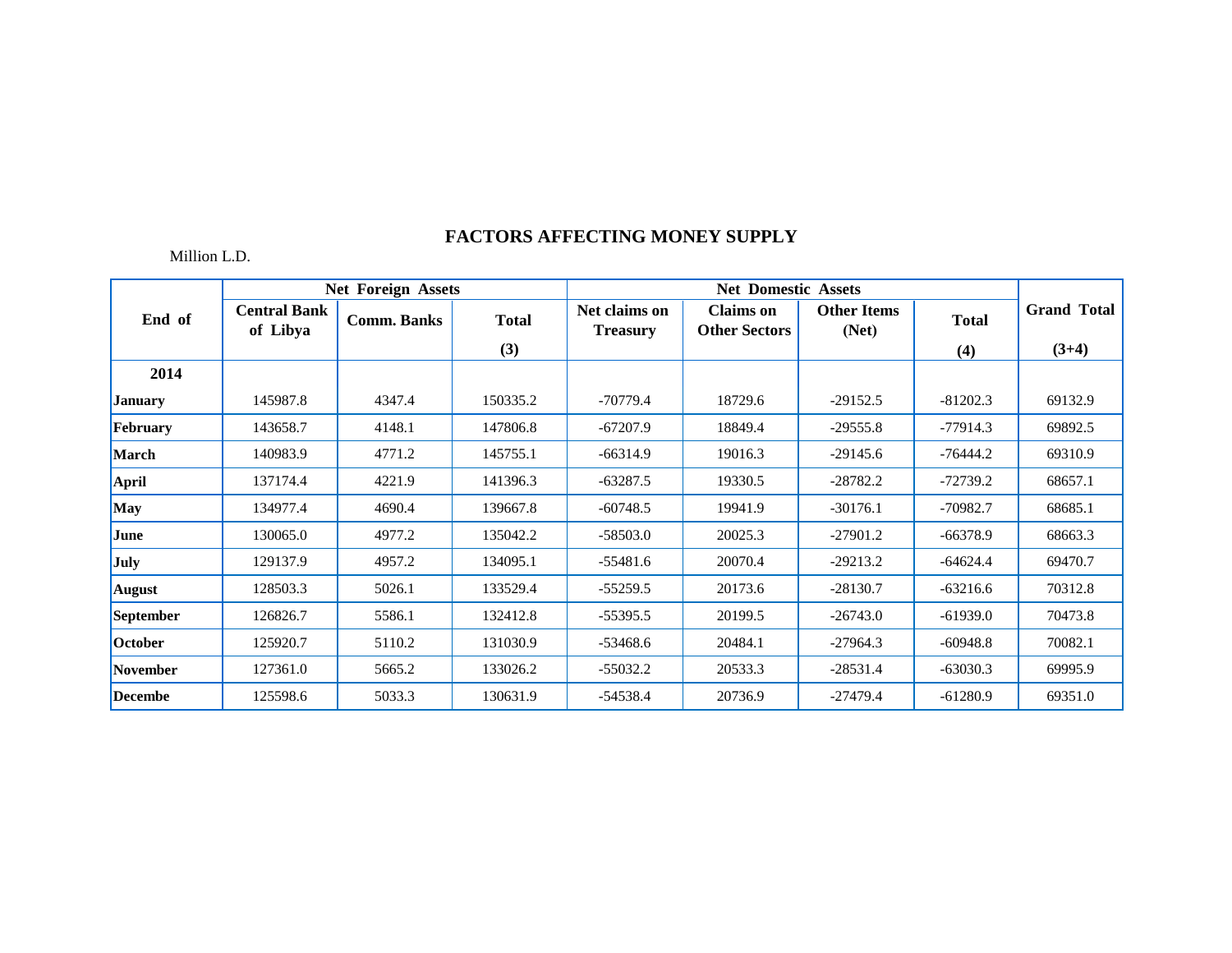|                 |                                 | <b>Net Foreign Assets</b> |              |                                  | <b>Net Domestic Assets</b>               |                             |              |                    |
|-----------------|---------------------------------|---------------------------|--------------|----------------------------------|------------------------------------------|-----------------------------|--------------|--------------------|
| End of          | <b>Central Bank</b><br>of Libya | <b>Comm. Banks</b>        | <b>Total</b> | Net claims on<br><b>Treasury</b> | <b>Claims</b> on<br><b>Other Sectors</b> | <b>Other Items</b><br>(Net) | <b>Total</b> | <b>Grand Total</b> |
|                 |                                 |                           | (3)          |                                  |                                          |                             | (4)          | $(3+4)$            |
| 2015            |                                 |                           |              |                                  |                                          |                             |              |                    |
| <b>January</b>  | 125815.9                        | 5180.1                    | 130996.0     | $-51534.1$                       | 20785.0                                  | $-28154.5$                  | $-58903.6$   | 72092.4            |
| February        | 123544.6                        | 5043.6                    | 128588.2     | $-49736.1$                       | 20925.4                                  | $-29863.8$                  | $-58674.5$   | 69913.7            |
| <b>March</b>    | 121410.2                        | 4529.7                    | 125939.9     | $-50931.9$                       | 21255.4                                  | $-28123.3$                  | $-57799.8$   | 68140.1            |
| <b>April</b>    | 120230.2                        | 4295.6                    | 124525.8     | -49789.4                         | 21384.9                                  | $-27873.5$                  | $-56278.0$   | 68247.8            |
| May             | 118713.3                        | 4397.5                    | 123110.8     | $-47852.2$                       | 21481.2                                  | $-26910.8$                  | $-53281.8$   | 69829.0            |
| June            | 118624.0                        | 4260.0                    | 122884.0     | $-45715.3$                       | 20998.5                                  | $-28727.1$                  | $-53443.9$   | 69440.1            |
| July            | 118751.8                        | 4149.7                    | 122901.5     | $-42676.6$                       | 20994.8                                  | $-28353.1$                  | $-50034.9$   | 72866.6            |
| <b>August</b>   | 114543.9                        | 4245.8                    | 118789.7     | $-40886.5$                       | 21202.6                                  | $-25964.0$                  | $-45647.9$   | 73141.8            |
| September       | 114635.2                        | 4059.8                    | 118695.0     | $-35744.4$                       | 21339.2                                  | $-28323.4$                  | $-42728.6$   | 75966.4            |
| October         | 114881.0                        | 4199.8                    | 119080.8     | $-36300.6$                       | 21457.7                                  | $-28494.7$                  | $-43337.6$   | 75743.2            |
| <b>November</b> | 111353.8                        | 3314.4                    | 114668.2     | $-35145.8$                       | 21478.9                                  | $-24657.1$                  | $-38324.0$   | 76344.2            |
| Decembe         | 109413.8                        | 5696.8                    | 115110.6     | $-31813.7$                       | 21003.6                                  | $-25694.2$                  | $-36504.3$   | 78606.3            |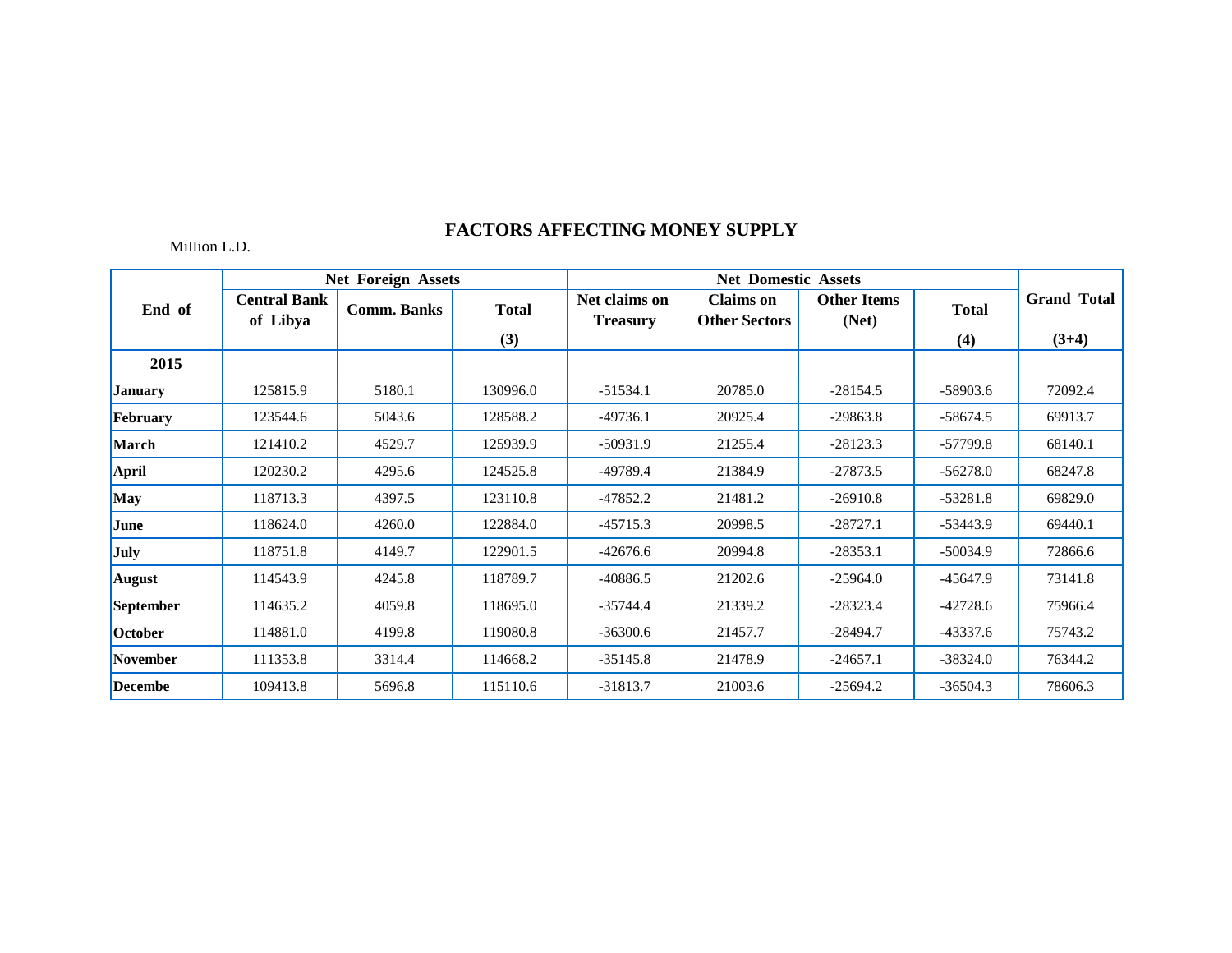|                 |                                 | <b>Net Foreign Assets</b> |                     |                                  | <b>Net Domestic Assets</b>               |                             |                     |                               |
|-----------------|---------------------------------|---------------------------|---------------------|----------------------------------|------------------------------------------|-----------------------------|---------------------|-------------------------------|
| End of          | <b>Central Bank</b><br>of Libya | <b>Comm. Banks</b>        | <b>Total</b><br>(3) | Net claims on<br><b>Treasury</b> | <b>Claims</b> on<br><b>Other Sectors</b> | <b>Other Items</b><br>(Net) | <b>Total</b><br>(4) | <b>Grand Total</b><br>$(3+4)$ |
| 2016            |                                 |                           |                     |                                  |                                          |                             |                     |                               |
| <b>January</b>  | 109444.9                        | 4825.1                    | 114270.0            | $-30151.2$                       | 20820.5                                  | $-24746.9$                  | $-34077.6$          | 80192.4                       |
| February        | 109540.8                        | 4807.0                    | 114347.8            | $-29026.1$                       | 20967.9                                  | $-25461.1$                  | $-33519.3$          | 80828.5                       |
| <b>March</b>    | 108741.8                        | 4111.8                    | 112853.6            | $-25248.4$                       | 20780.8                                  | $-25626.3$                  | $-30093.9$          | 82759.7                       |
| <b>April</b>    | 107656.4                        | 4712.4                    | 112368.8            | $-24147.1$                       | 20641.7                                  | $-24432.5$                  | $-27937.9$          | 84430.9                       |
| <b>May</b>      | 106854.2                        | 5229.2                    | 112083.4            | $-23950.4$                       | 20488.3                                  | $-23478.6$                  | $-26940.7$          | 85142.7                       |
| June            | 105048.1                        | 5976.1                    | 111024.2            | $-22059.3$                       | 20402.5                                  | $-22486.8$                  | $-24143.6$          | 86880.6                       |
| July            | 104523.1                        | 6550.9                    | 111074.0            | $-19775.9$                       | 20291.9                                  | $-22870.3$                  | $-22354.3$          | 88719.7                       |
| <b>August</b>   | 102252.5                        | 7371.9                    | 109624.4            | $-18429.7$                       | 20196.1                                  | $-22967.7$                  | $-21201.3$          | 88423.1                       |
| September       | 102292.1                        | 7173.3                    | 109465.4            | $-16301.2$                       | 19980.0                                  | $-23614.8$                  | $-19936.1$          | 89529.3                       |
| <b>October</b>  | 101845.0                        | 7092.6                    | 108937.6            | $-15183.0$                       | 19942.5                                  | $-22566.9$                  | $-17807.4$          | 91130.1                       |
| <b>November</b> | 101127.1                        | 7046.0                    | 108173.1            | $-13339.2$                       | 19659.2                                  | $-21010.5$                  | $-14690.5$          | 93482.6                       |
| <b>Decembe</b>  | 100876.9                        | 6274.1                    | 107151.0            | $-11081.1$                       | 19568.9                                  | $-19317.9$                  | $-10830.0$          | 96320.9                       |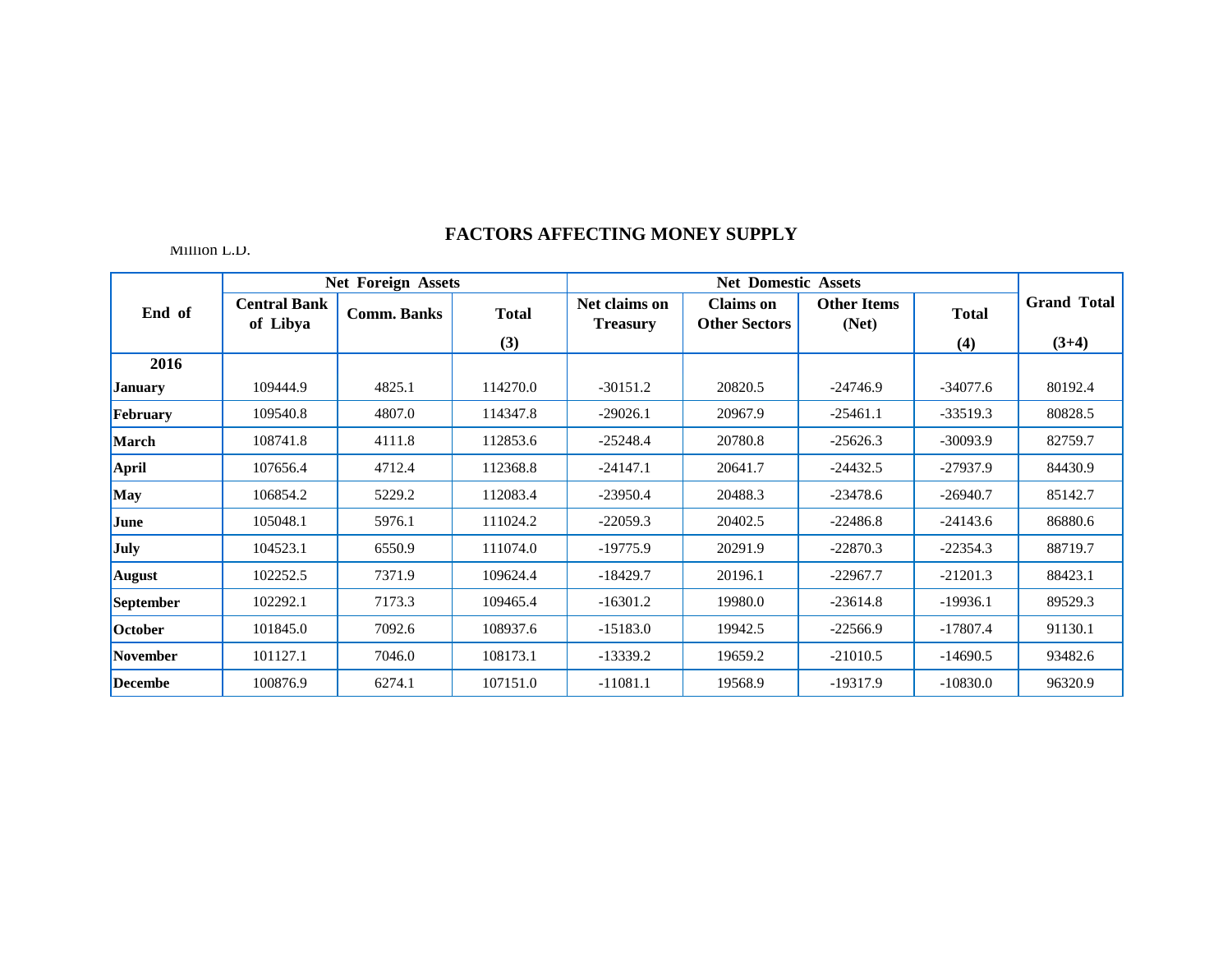|                 |                                 | <b>Net Foreign Assets</b> |              |                                  | <b>Net Domestic Assets</b>               |                             |              |                    |
|-----------------|---------------------------------|---------------------------|--------------|----------------------------------|------------------------------------------|-----------------------------|--------------|--------------------|
| End of          | <b>Central Bank</b><br>of Libya | <b>Comm. Banks</b>        | <b>Total</b> | Net claims on<br><b>Treasury</b> | <b>Claims</b> on<br><b>Other Sectors</b> | <b>Other Items</b><br>(Net) | <b>Total</b> | <b>Grand Total</b> |
|                 |                                 |                           | (3)          |                                  |                                          |                             | (4)          | $(3+4)$            |
| 2017            |                                 |                           |              |                                  |                                          |                             |              |                    |
| <b>January</b>  | 101233.6                        | 6032.3                    | 107265.9     | $-10656.9$                       | 19400.0                                  | $-19012.7$                  | $-10269.6$   | 96996.3            |
| February        | 102521.0                        | 5507.1                    | 108028.1     | $-10725.8$                       | 19417.2                                  | $-18262.7$                  | $-9571.3$    | 98456.8            |
| <b>March</b>    | 102210.0                        | 5148.9                    | 107358.9     | $-8833.3$                        | 19352.2                                  | $-18200.5$                  | $-7681.6$    | 99677.3            |
| April           | 101820.2                        | 5226.7                    | 107046.9     | $-6301.3$                        | 19271.1                                  | $-17326.2$                  | $-4356.4$    | 102690.5           |
| May             | 101699.9                        | 5484.0                    | 107183.9     | $-5838.8$                        | 19116.8                                  | $-17020.9$                  | $-3742.9$    | 103441.0           |
| June            | 102220.1                        | 5216.2                    | 107436.3     | $-658.4$                         | 18969.6                                  | $-19883.9$                  | $-1572.7$    | 105863.6           |
| July            | 102381.5                        | 5516.2                    | 107897.7     | $-3587.5$                        | 18868.0                                  | $-16579.9$                  | $-1299.4$    | 106598.2           |
| <b>August</b>   | 102511.8                        | 6699.5                    | 109211.3     | $-2156.6$                        | 18731.1                                  | $-16505.3$                  | 69.2         | 109280.4           |
| September       | 103830.7                        | 6829.9                    | 110660.6     | $-2379.6$                        | 18639.1                                  | $-18261.2$                  | $-2001.7$    | 108658.9           |
| October         | 105435.2                        | 4728.9                    | 110164.1     | $-3044.3$                        | 18562.4                                  | $-17648.0$                  | $-2130.0$    | 108034.1           |
| <b>November</b> | 105844.8                        | 3844.0                    | 109688.8     | $-1703.9$                        | 18440.0                                  | $-16428.6$                  | 307.5        | 109996.4           |
| <b>Decembe</b>  | 106355.1                        | 3281.6                    | 109636.7     | $-890.4$                         | 18262.1                                  | $-15044.9$                  | 2326.8       | 111963.5           |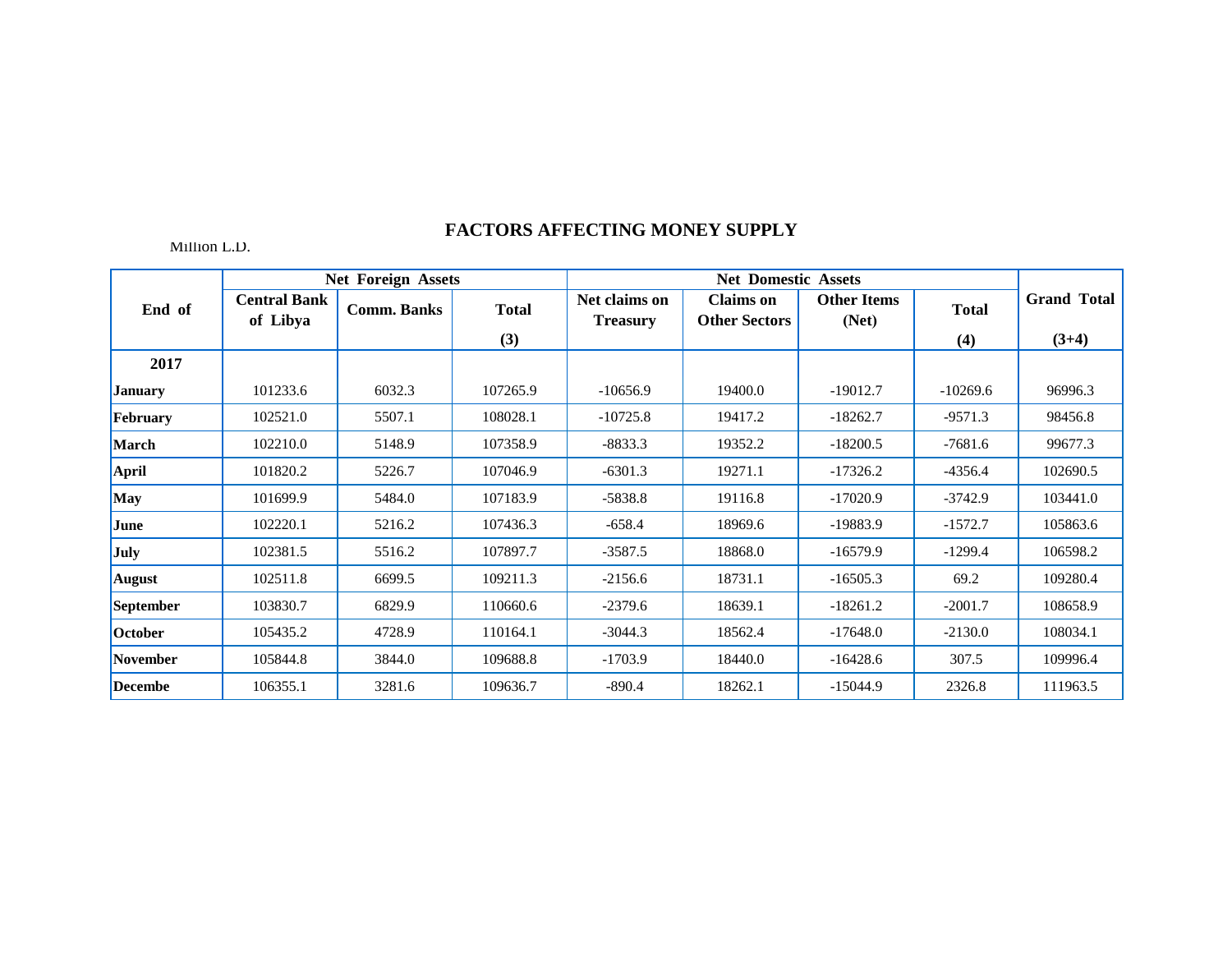|                 |                                 | <b>Net Foreign Assets</b> |              |                                  | <b>Net Domestic Assets</b>               |                             |              |                    |
|-----------------|---------------------------------|---------------------------|--------------|----------------------------------|------------------------------------------|-----------------------------|--------------|--------------------|
| End of          | <b>Central Bank</b><br>of Libya | <b>Comm. Banks</b>        | <b>Total</b> | Net claims on<br><b>Treasury</b> | <b>Claims</b> on<br><b>Other Sectors</b> | <b>Other Items</b><br>(Net) | <b>Total</b> | <b>Grand Total</b> |
|                 |                                 |                           | (3)          |                                  |                                          |                             | (4)          | $(3+4)$            |
| 2018            |                                 |                           |              |                                  |                                          |                             |              |                    |
| <b>January</b>  | 104483.9                        | 3187.4                    | 107671.3     | $-553.0$                         | 18149.9                                  | $-11515.3$                  | 6081.6       | 113752.9           |
| February        | 106543.3                        | 3261.5                    | 109804.8     | $-2250.1$                        | 18070.0                                  | $-12641.1$                  | 3178.8       | 112983.6           |
| <b>March</b>    | 107568.1                        | 3144.9                    | 110713.0     | $-2537.2$                        | 18055.5                                  | $-14189.5$                  | 1328.8       | 112041.8           |
| <b>April</b>    | 108676.9                        | 3543.5                    | 112220.4     | $-2449.3$                        | 17955.5                                  | $-13717.7$                  | 1788.5       | 114008.9           |
| May             | 110471.5                        | 3613.1                    | 114084.6     | $-193.6$                         | 17841.1                                  | $-12963.9$                  | 4683.6       | 118768.2           |
| June            | 111876.9                        | 3462.5                    | 115339.4     | $-1013.8$                        | 17617.7                                  | $-12759.7$                  | 3844.2       | 119183.6           |
| July            | 112826.3                        | 3721.0                    | 116547.3     | $-905.3$                         | 17672.5                                  | $-13612.9$                  | 3154.3       | 119701.6           |
| <b>August</b>   | 113728.9                        | 3638.2                    | 117367.1     | 1315.4                           | 17580.3                                  | $-12615.7$                  | 6280.0       | 123647.1           |
| September       | 115038.8                        | 2750.7                    | 117789.5     | $-138.6$                         | 17379.1                                  | $-11117.5$                  | 6123.0       | 123912.5           |
| October         | 116399.7                        | 3870.1                    | 120269.8     | -7548.4                          | 17468.2                                  | $-12200.6$                  | $-2280.8$    | 117989.0           |
| <b>November</b> | 115487.2                        | 4341.2                    | 119828.4     | $-11431.4$                       | 17424.7                                  | $-10432.3$                  | $-4439.0$    | 115389.4           |
| <b>Decembe</b>  | 114926.7                        | 4468.3                    | 119395.0     | $-15099.4$                       | 17411.6                                  | $-10986.7$                  | $-8674.5$    | 110720.5           |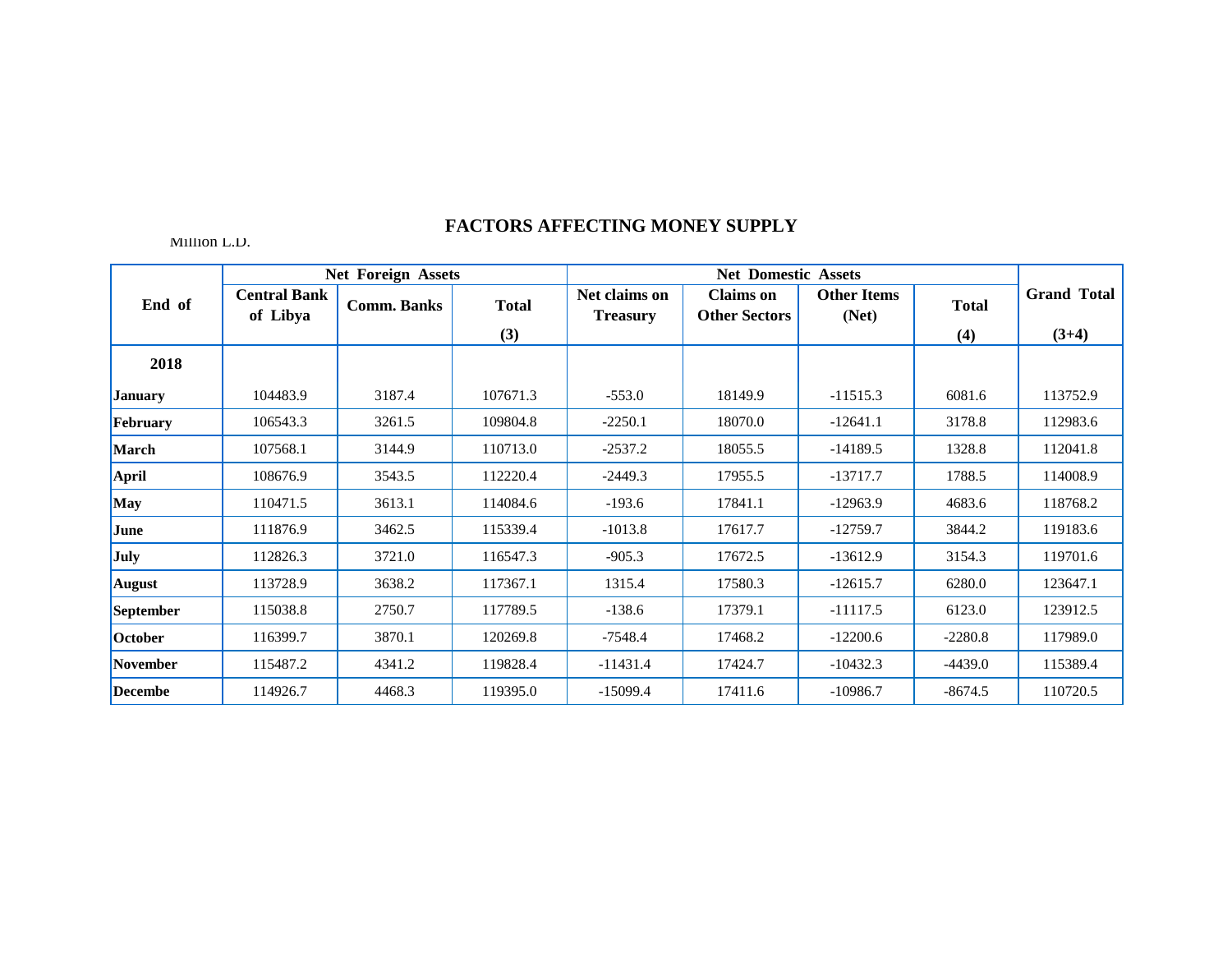|                 |                                 | <b>Net Foreign Assets</b> |              |                                  | <b>Net Domestic Assets</b>               |                             |              |                    |
|-----------------|---------------------------------|---------------------------|--------------|----------------------------------|------------------------------------------|-----------------------------|--------------|--------------------|
| End of          | <b>Central Bank</b><br>of Libya | <b>Comm. Banks</b>        | <b>Total</b> | Net claims on<br><b>Treasury</b> | <b>Claims</b> on<br><b>Other Sectors</b> | <b>Other Items</b><br>(Net) | <b>Total</b> | <b>Grand Total</b> |
|                 |                                 |                           | (3)          |                                  |                                          |                             | (4)          | $(3+4)$            |
| 2019            |                                 |                           |              |                                  |                                          |                             |              |                    |
| <b>January</b>  | 114216.9                        | 4121.1                    | 118338.0     | $-16006.5$                       | 17236.3                                  | $-6704.3$                   | $-5474.5$    | 112863.5           |
| February        | 114114.5                        | 5497.6                    | 119612.1     | $-17430.5$                       | 17223.6                                  | $-7517.0$                   | $-7723.9$    | 111888.2           |
| <b>March</b>    | 114621.4                        | 4831.4                    | 119452.8     | $-19484.2$                       | 17194.5                                  | $-7390.8$                   | $-9680.5$    | 109772.3           |
| April           | 113323.2                        | 7614.9                    | 120938.1     | $-18408.9$                       | 17234.1                                  | $-9183.1$                   | $-10358.0$   | 110580.1           |
| May             | 113889.8                        | 5470.9                    | 119360.7     | $-20517.7$                       | 17137.0                                  | $-4663.0$                   | $-8043.7$    | 111317.0           |
| June            | 113980.9                        | 5204.0                    | 119184.9     | $-20836.2$                       | 17243.9                                  | $-3839.8$                   | $-7432.1$    | 111752.8           |
| July            | 114393.2                        | 5033.7                    | 119426.9     | $-24067.9$                       | 17365.3                                  | $-2244.5$                   | $-8947.1$    | 110479.8           |
| <b>August</b>   | 116113.2                        | 5179.4                    | 121292.6     | $-25540.2$                       | 17597.9                                  | $-295.3$                    | $-8237.6$    | 113055.0           |
| September       | 116330.5                        | 4646.6                    | 120977.1     | $-26989.1$                       | 17811.3                                  | $-724.2$                    | $-9902.0$    | 111075.1           |
| October         | 114691.3                        | 5881.5                    | 120572.8     | $-26907.8$                       | 17582.8                                  | $-1029.3$                   | $-10354.3$   | 110218.5           |
| <b>November</b> | 113870.1                        | 6296.5                    | 120166.6     | $-26570.7$                       | 17783.7                                  | $-2290.0$                   | $-11077.0$   | 109089.6           |
| <b>Decembe</b>  | 112976.8                        | 6086.1                    | 119062.9     | $-27314.9$                       | 18030.8                                  | $-1282.1$                   | $-10566.2$   | 108496.7           |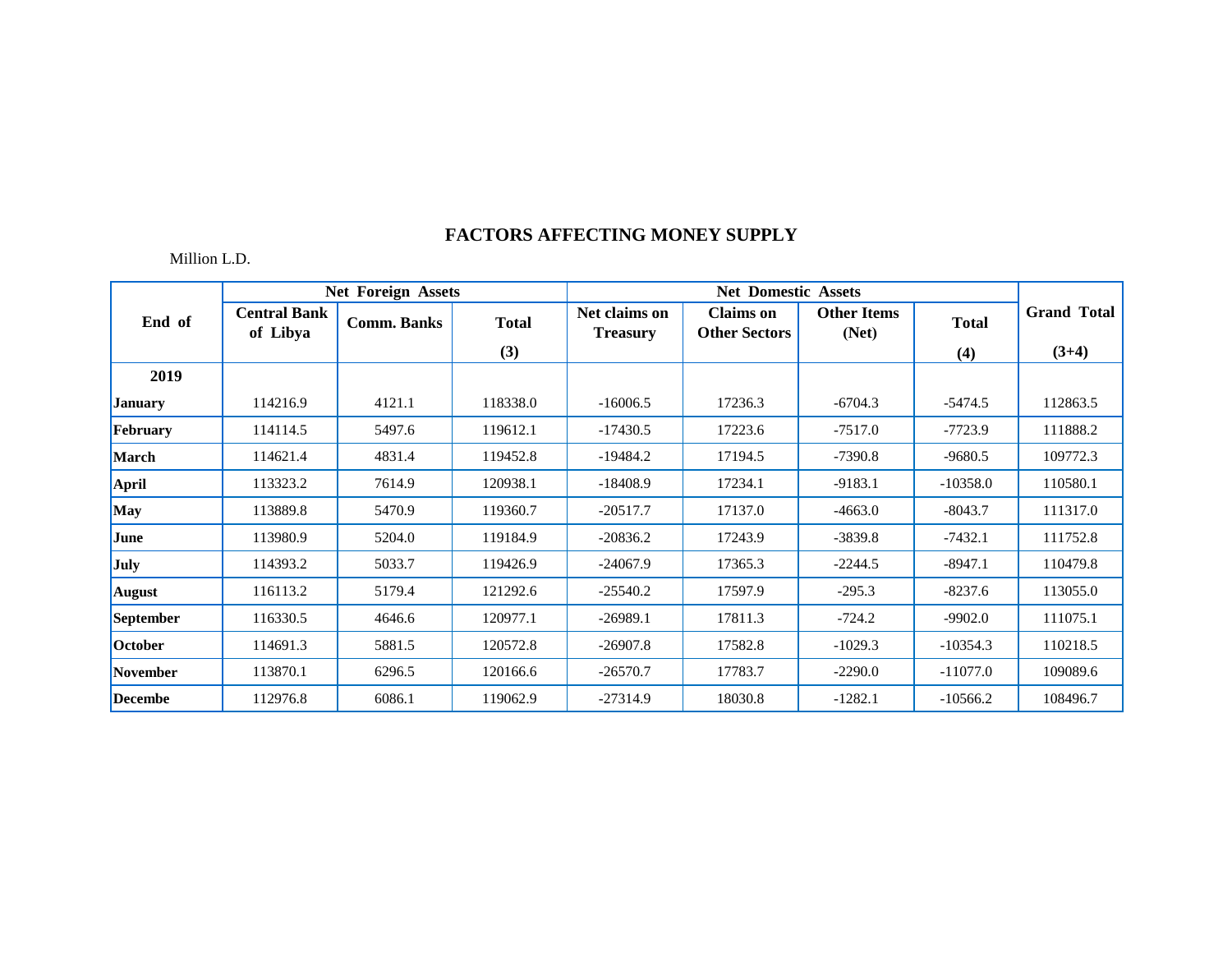|                 |                                 | <b>Net Foreign Assets</b> |              |                                  | <b>Net Domestic Assets</b>               |                             |              |                               |
|-----------------|---------------------------------|---------------------------|--------------|----------------------------------|------------------------------------------|-----------------------------|--------------|-------------------------------|
| End of          | <b>Central Bank</b><br>of Libya | <b>Comm. Banks</b>        | <b>Total</b> | Net claims on<br><b>Treasury</b> | <b>Claims</b> on<br><b>Other Sectors</b> | <b>Other Items</b><br>(Net) | <b>Total</b> | <b>Grand Total</b><br>$(3+4)$ |
|                 |                                 |                           | (3)          |                                  |                                          |                             | (4)          |                               |
| 2020            |                                 |                           |              |                                  |                                          |                             |              |                               |
| <b>January</b>  | 113,515.3                       | 5,998.9                   | 119,514.2    | $-29,880.0$                      | 18,189.3                                 | 653.6                       | $-11,037.1$  | 108,477.1                     |
| February        | 111,134.2                       | 6,524.2                   | 117,658.4    | $-32,483.8$                      | 18,189.7                                 | $-148.6$                    | $-14,442.7$  | 103,215.7                     |
| <b>March</b>    | 111,884.9                       | 5,828.3                   | 117,713.2    | $-28,026.6$                      | 17,996.7                                 | $-1,432.0$                  | $-11,461.9$  | 106,251.3                     |
| <b>April</b>    | 111,682.3                       | 5,468.3                   | 117,150.6    | $-24,383.8$                      | 17,777.4                                 | $-3,108.9$                  | $-9,715.3$   | 107,435.3                     |
| <b>May</b>      | 111,288.1                       | 5,230.3                   | 116,518.4    | $-25,140.4$                      | 17,795.9                                 | 1,480.8                     | $-5,863.7$   | 110,654.7                     |
| June            | 109,942.4                       | 4,048.0                   | 113,990.4    | $-23,904.9$                      | 17,864.8                                 | 4,282.7                     | $-1,757.4$   | 112,233.0                     |
| July            | 108,604.9                       | 3,812.3                   | 112,417.2    | $-23,477.2$                      | 17,897.1                                 | 10,142.1                    | 4,562.0      | 116,979.2                     |
| <b>August</b>   | 106,851.5                       | 3,745.5                   | 110,597.0    | $-22,186.2$                      | 17,943.0                                 | 9,990.7                     | 5,747.5      | 116,344.5                     |
| September       | 105,729.8                       | 3,575.9                   | 109,305.7    | $-19,507.4$                      | 18,031.2                                 | 10,720.3                    | 9,244.1      | 118,549.8                     |
| October         | 104,348.0                       | 3,308.9                   | 107,656.9    | $-15,715.4$                      | 18,066.4                                 | 10,193.0                    | 12,544.0     | 120,200.9                     |
| <b>November</b> | 102,495.5                       | 3,129.5                   | 105,625.0    | $-13,209.0$                      | 18,191.5                                 | 10,990.9                    | 15,973.4     | 121,598.4                     |
| <b>Decembe</b>  | 99,758.7                        | 2,966.8                   | 102,725.5    | $-5,339.5$                       | 18,295.6                                 | 9,861.4                     | 22,817.5     | 125,543.0                     |